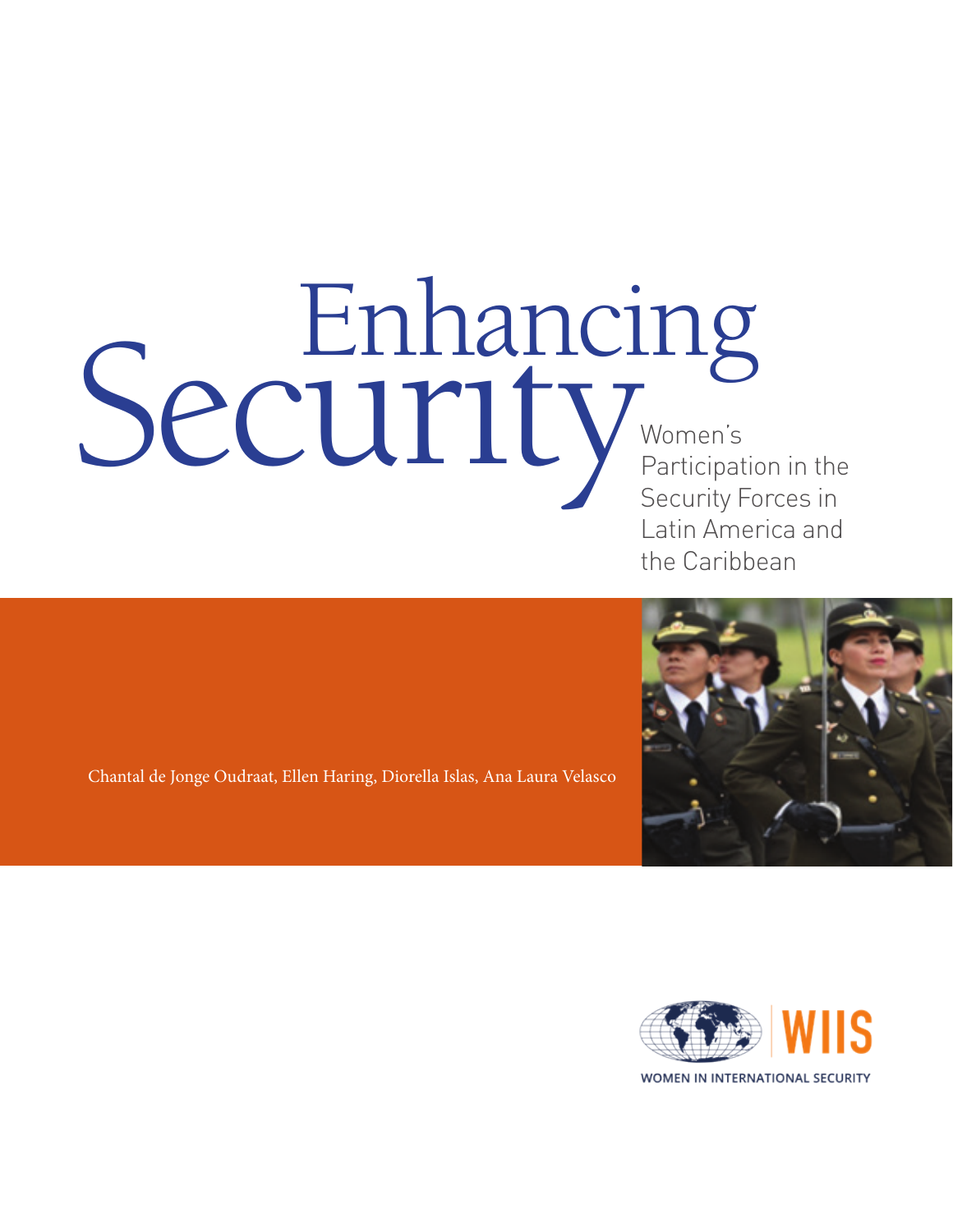© 2020, Women In International Security (WIIS)

Chantal de Jonge Oudraat, Ellen Haring, Diorella Islas, Ana Laura Velasco, *Enhancing Security: Women's Participation in the Security Forces in Latin America and the Caribbean*  (Washington, DC: Women In International Security, December 2020).

https://www.wiisglobal.org

Cover Art: Peruvian Military Women. Courtesy Peruvian Army Information Office. Tco EP Marco A. Chacaliaza Córdova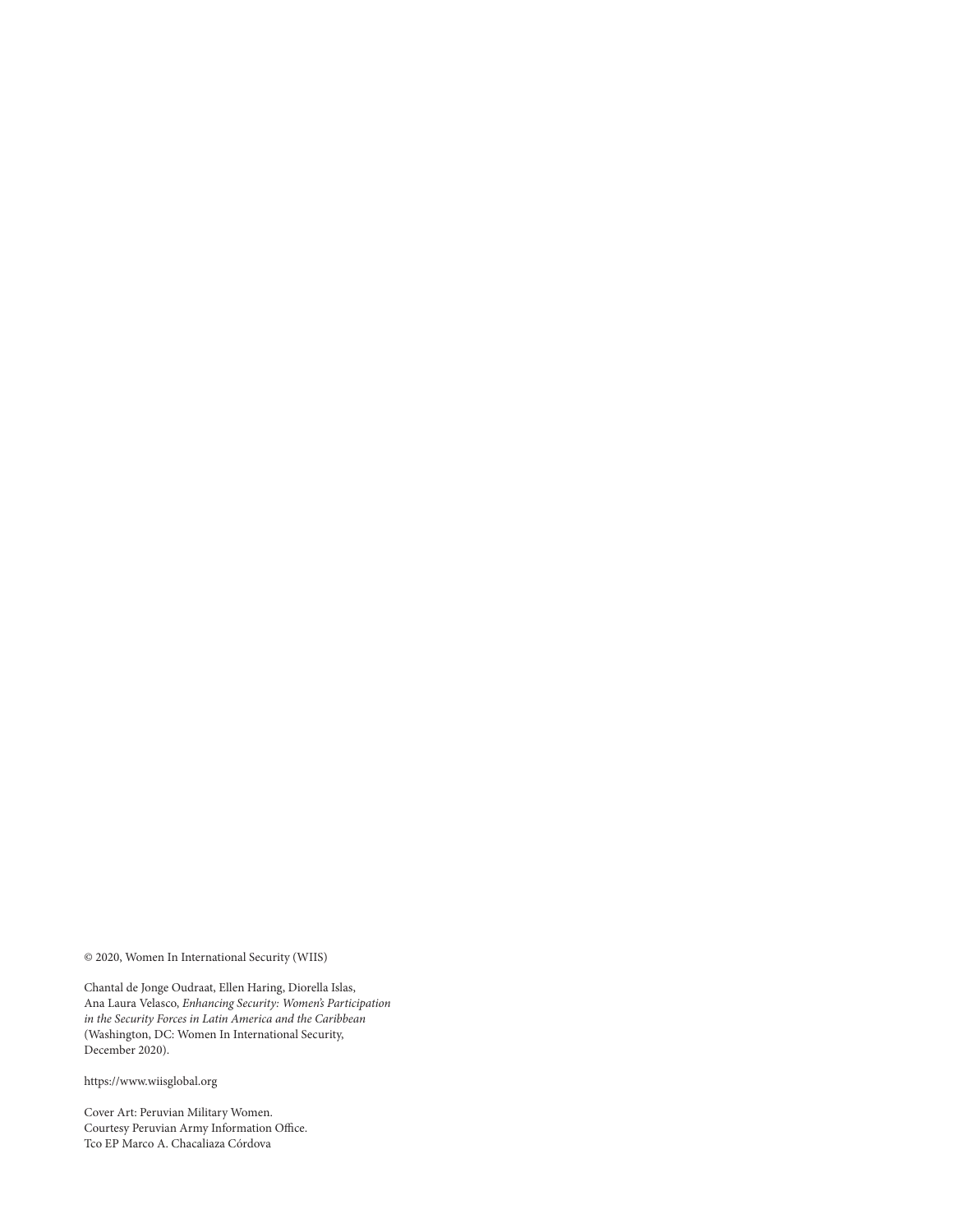# **Contents**

| <b>Executive Summary</b>                                           | iii |
|--------------------------------------------------------------------|-----|
| Preface                                                            | vii |
| Acknowledgements                                                   | x   |
| Introduction                                                       | 1   |
| Gender Balance, Gender Perspectives and Gender Mainstreaming       |     |
| The Latin American and Caribbean WPS Assessment Tool               | 4   |
| Methodology                                                        |     |
| WPS in Latin American and Caribbean Security Forces: Main Findings | 7   |
| National Importance/Political Will                                 |     |
| Policy and Practice                                                |     |
| Monitoring, Reporting, and Evaluation                              |     |
| <b>Recommendations and Concluding Remarks</b>                      | 18  |
| National Actions                                                   |     |
| International and Regional Actions                                 |     |
| <b>Concluding Remarks</b>                                          |     |
| <b>References</b>                                                  | 20  |
| <b>About the Authors</b>                                           | 24  |
| Project Participants (in alphabetical order)                       | 25  |

#### Available on the [WIIS website](https://www.wiisglobal.org/programs/enhancing-security-lac/)

Executive Summary in Spanish Executive Summary in Portuguese ANNEX 1: The Assessment Template ANNEX 2: The Scoring Protocol ANNEX 3: Definitions and Acronyms ANNEX 4: UN Security Council Resolutions on WPS ANNEX 5: NAPs in Latin America and the Caribbean ANNEX 6: Country Reports

- 6. 1 Argentina
- 6. 2 Brazil
- 6. 3 Chile
- 6. 4 Columbia
- 6. 5 Costa Rica
- 6. 6 Dominican Republic
- 6. 7 Ecuador
- 6. 8 Guatemala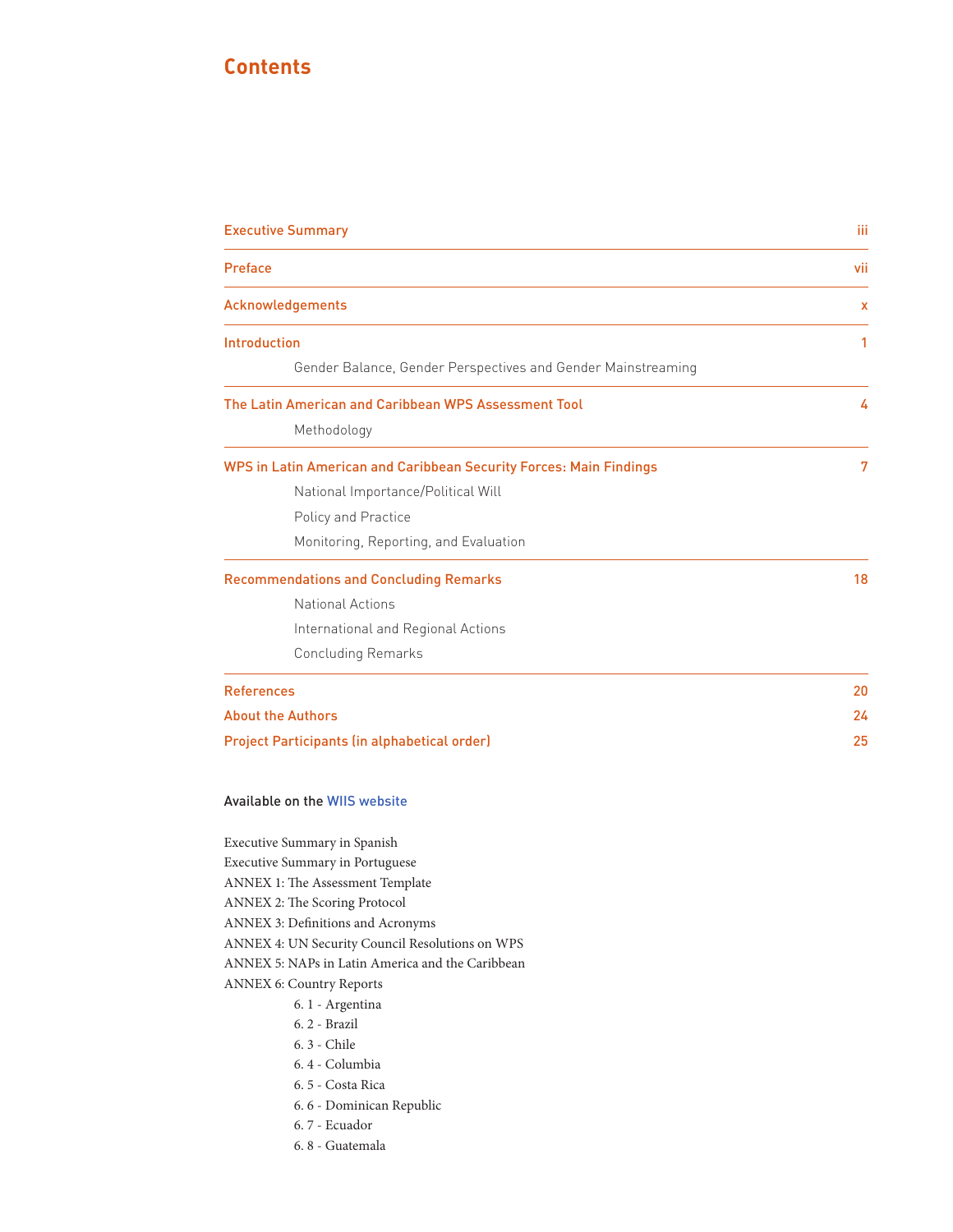6. 9 - Panama 6.10 - Paraguay 6.11 - Peru 6.12 - Mexico 6.13 - Trinidad and Tobago 6.14 – Uruguay

#### Figures and Tables

Figure 1: WPS Assessment Tool for Security Forces in Latin America and the Caribbean

Figure 2: Sample Quantitative Assessment Tool

Figure 3: Sample Qualitative Report

Figure 4: Overall Average Regional Scores

Figure 5: Overall Average National Scores

Figure 6: Masculinity Flyer

Table 1: Average National Scores by Category Table 2: GIWPS and OXFAM Rankings Table 3: National Action Plans – Status (NAPs) Table 4: Participation in UN Peacekeeping Operations by Countries from Latin America and the Caribbean Table 5: Gender Advisors and Gender Equity Offices Table 6: Women's Participation as a Percentage of the Total Force Table 7: Policy and Practice

#### Acronyms

| <b>CEDAW</b> | Convention on the Elimination of All Forms of Discrimination against Women |
|--------------|----------------------------------------------------------------------------|
| <b>ECLAC</b> | Economic Commission for Latin America and the Caribbean                    |
| <b>GENAD</b> | Gender Advisor                                                             |
| GFP          | Gender Focal Point                                                         |
| <b>GIWPS</b> | Georgetown Institute for Women, Peace and Security                         |
| <b>NAP</b>   | National Action Plan                                                       |
| <b>NATO</b>  | North Atlantic Treaty Organization                                         |
| <b>OAS</b>   | Organization of American States                                            |
| <b>SDG</b>   | Sustainable Development Goals                                              |
| <b>UN</b>    | <b>United Nations</b>                                                      |
| <b>UNSCR</b> | United Nations Security Council Resolution                                 |
| US.          | <b>United States</b>                                                       |
| <b>USAF</b>  | United States Air Force                                                    |
| US SOUTHCOM  | United States Southern Command                                             |
| WIIS         | Women In International Security                                            |
| WPS          | Women, Peace and Security                                                  |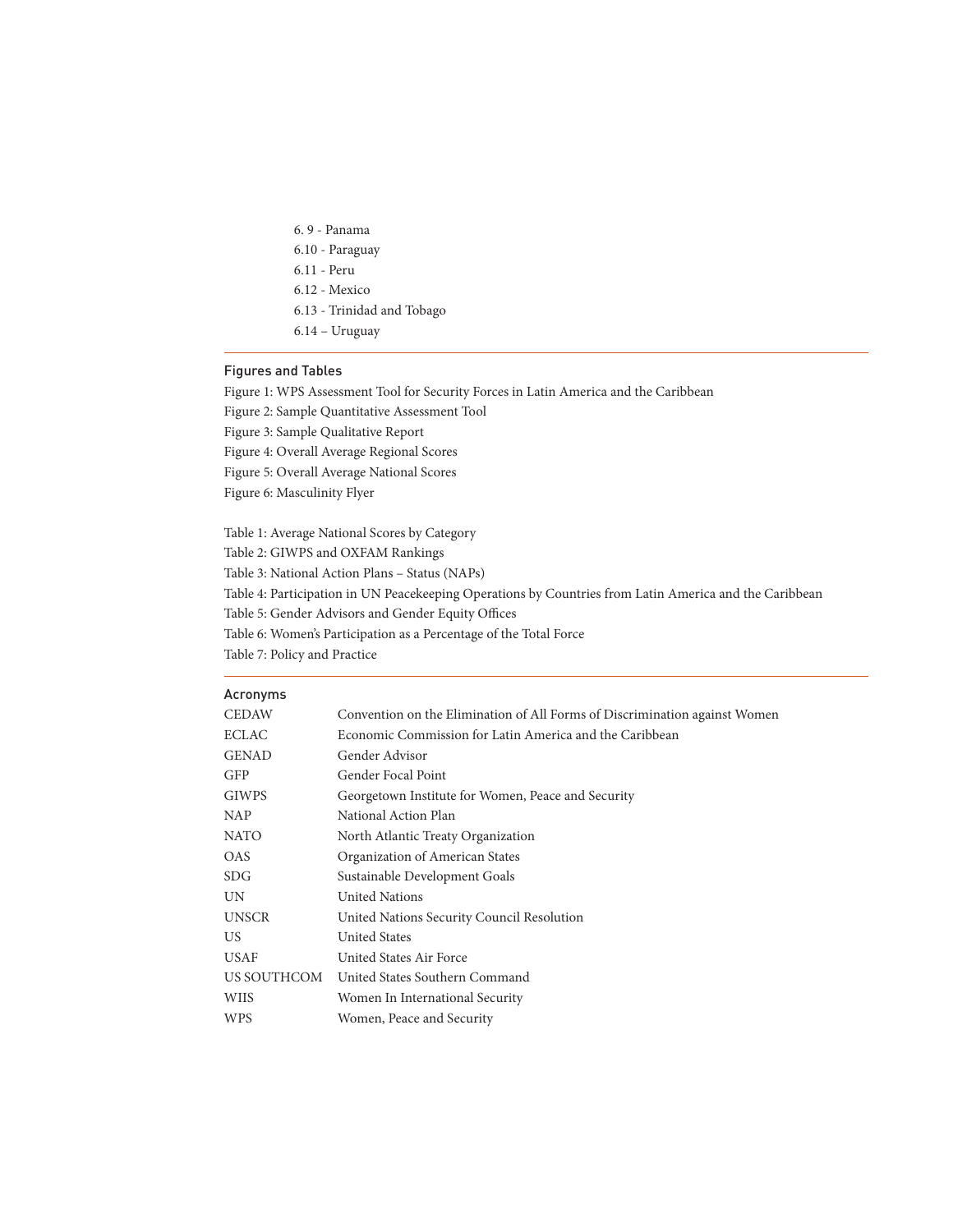# <span id="page-4-0"></span>**Executive Summary**

The Women, Peace and Security (WPS) agenda, launched by UN Security Council Resolution 1325 (UNSCR 1325) adopted in October 2000, brought renewed attention to the importance of the integration of a gender perspective for the effectiveness of military and police operations. It also pointed to the importance of increasing the participation of women in security (military and police) forces.<sup>1</sup>

This report examines to what extent the WPS agenda, and more generally the principles of gender equality, have been integrated in the security sector (military and national police) in 14 countries in Latin America and the Caribbean.

The research was commissioned by the Women, Peace and Security Program at the US Southern Command (SOUTHCOM), with the objective: (a) to establish a baseline of data and best practices with regard to the integration of the WPS agenda in security forces in Latin America and the Caribbean; and (b) to provide a framework for future partnerships between US SOUTHCOM and security forces in the region. While US SOUTHCOM commissioned the research, the authors bear sole responsibility for the content of this report and any errors or omissions.

Our research draws on an assessment tool developed by Women In International Security (WIIS) that examines how countries have integrated the principles of gender equality and the WPS agenda in security institutions and operations.<sup>2</sup> More specifically, the tool defines indicators that measure: (1) the level of political commitment to gender equality and the WPS agenda; (2) how that commitment is translated into practice; and (3) what accountability measures have been adopted—that is, how well policy and practice are monitored and evaluated.

This report is based on desk and literature research in Washington, DC and field research conducted by 14 volunteer country research teams composed of active and retired members of the police and the military, academics, government officials, policymakers, and members from civil society organizations.

The findings of our assessment examining the level of integration of the principles of gender equality and the WPS agenda in the security forces in Latin America and the Caribbean are outlined below.

#### Overall Regional Assessment

The overall integration of the principles of gender equality and the WPS agenda in security forces in the region (all countries combined) is robust, with an average score of 64.6 (on a scale of 1-100).

Many countries in Latin America and the Caribbean have strong normative frameworks for gender equality in place, are party to the Convention on the Elimination of All Forms of Discrimination against Women (CEDAW) and have professed support to the WPS agenda. It provides a strong backdrop for the integration of the gender equality and WPS agenda in the security sector. That said, in most countries political rhetoric is often not matched by consistent implementation. In addition, most countries lack systematic monitoring and evaluation mechanisms (see Figure 1).

<sup>1</sup> In this project we are examining military forces and national police forces (police that operate at the national level not at the local or municipal level).

<sup>2</sup> The methodology was developed by Women In International Security (WIIS) in the context of a NATO sponsored project that sought to assess how well NATO member and partner states had integrated the principles of gender equality and the WPS agenda in their military institutions and operations. See Chantal de Jonge Oudraat et al., *Gender Mainstreaming: Indicators for the Implementation of UNSCR 1325 and its Related Resolutions- the 1325 Scorecard: Preliminary Findings* (Brussels: NATO, 2015).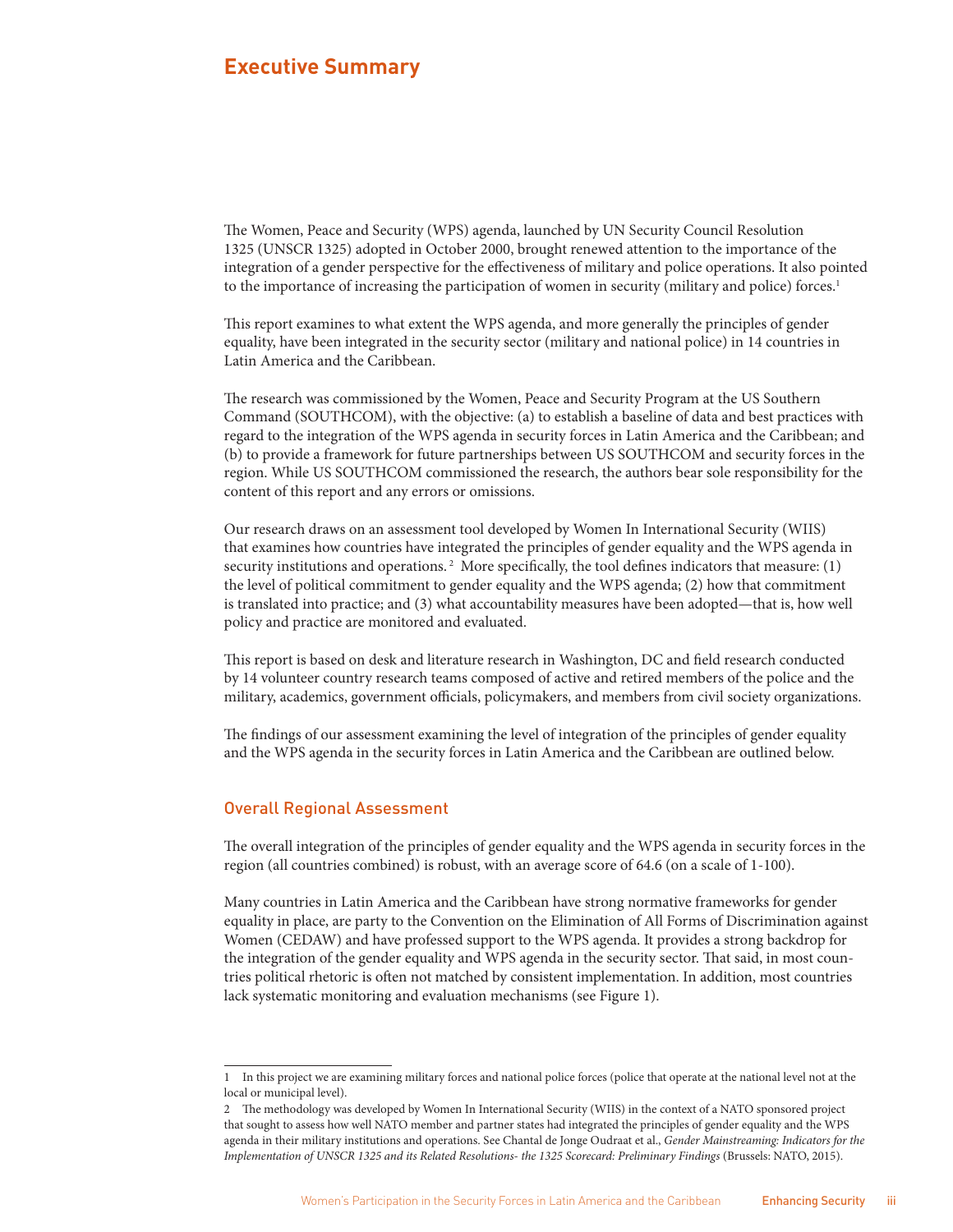Of the 14 countries examined for this report, four countries scored above the average regional score. Four countries scored around the regional average, and six countries fell below the regional average. What is common to the countries that scored high is that they have strong scores across all 3 categories of assessment. (See Table 1)

For many police and military organizations in the region, gender equality and the integration of the WPS agenda is focused on the number of women in the forces. That said, gender mainstreaming and the integration of the WPS agenda in military and national police forces requires more than just adding women; it also requires the integration of a gender perspective in operations and addressing gender norms and gender stereotypes in the organizations themselves. Military and police organizations are highly gendered—masculine—constructs. Introducing gender perspectives and increasing the number of women does not come naturally to these institutions. Change only comes about with strong leadership from the top and continuous and systematic attention at all levels of military and police organizations.

| <b>Country</b>        | <b>Political Will</b> |    | <b>Policy &amp; Practice Monitoring Reporting Total Score</b><br>& Evaluation |       |
|-----------------------|-----------------------|----|-------------------------------------------------------------------------------|-------|
| Argentina             | 98                    | 90 | 68                                                                            | 90    |
| <b>Brazil</b>         | 44                    | 51 | 48                                                                            | 49    |
| Chile                 | 85                    | 75 | 64                                                                            | 76    |
| Colombia              | 51                    | 47 | 68                                                                            | 50    |
| Costa Rica            | 80                    | 88 | 100                                                                           | 87    |
| Dominican Republic    | 63                    | 58 | 48                                                                            | 58    |
| Ecuador               | 72                    | 56 | 60                                                                            | 60    |
| Guatemala             | 78                    | 52 | 36                                                                            | 55    |
| Mexico                | 60                    | 59 | 40                                                                            | 58    |
| Panama                | 62                    | 63 | 60                                                                            | 66    |
| Paraguay              | 67                    | 68 | 44                                                                            | 66    |
| Peru                  | 58                    | 57 | 60                                                                            | 57    |
| Trinidad & Tobago     | 55                    | 64 | 36                                                                            | 60    |
| Uruguay               | 78                    | 70 | 76                                                                            | 72    |
| <b>Region Average</b> | 68                    | 64 | 57.70                                                                         | 64.60 |

#### **Table 1:** Average National Scores by **Category**

Scores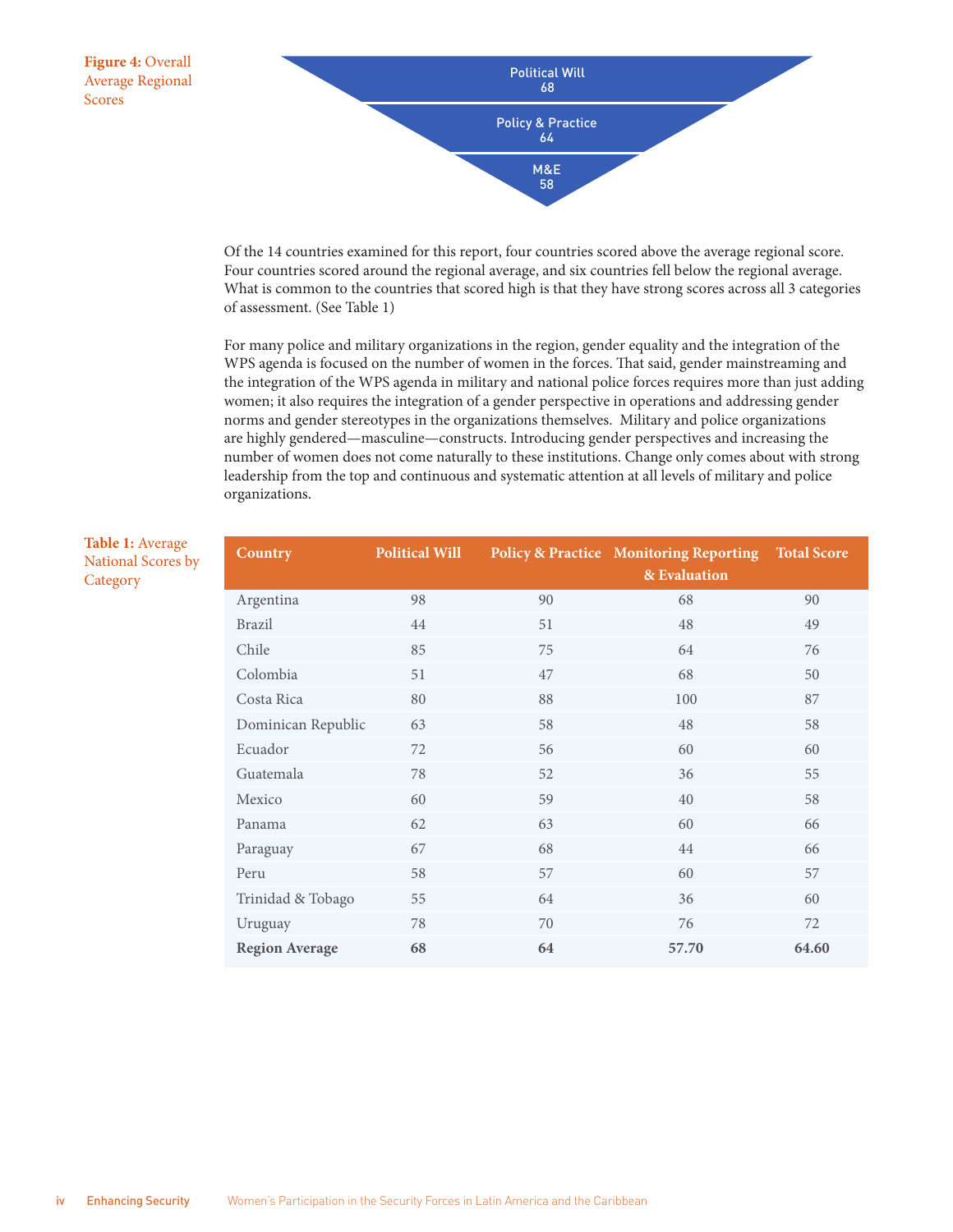### Main Findings by Category

All countries were assessed using simple sets of indicators that measure political will, the institutionalization of WPS principles in policy and practice, and, whether monitoring and evaluation mechanisms have been put in place.

#### *Political Will*

The most important measure of political will is whether countries have adopted WPS National Action Plans (NAPs).

- Of the 14 countries surveyed in our report, five have developed WPS National Action Plans and five are in the process of developing a WPS NAP.
- In most countries the WPS agenda and WPS NAPs are seen in the context of external engagements, most notably UN peacekeeping operations. While most countries see the WPS agenda as applicable only to armed conflict, some countries in the region have integrated human security challenges, such as human trafficking (Argentina) or rights of refugees (Brazil).

#### *Institutionalization (Policy and Practice)*

NAPs are most effective when they are accompanied by detailed implementation plans.

- Most countries lack specific implementation plans with clearly defined goals and resources for implementation.
- In all countries in the region, women remain under-represented in the military and the police. Even fewer women reach senior ranks. Many security forces have policies that exclude or limit (through the imposition of caps) women's participation in the police or military. Few countries have welldefined recruitment strategies or set targets to increase women's participation in the security forces.
- The prevention of sexual harassment and abuse is critical to create a women-friendly work place, but few countries have programs to address harassment or abuse in the ranks.
- Knowledge about the WPS agenda remains limited, and training on gender and the WPS agenda is ad-hoc and unsystematic.

#### *Monitoring and Evaluation*

Monitoring and reporting are critical for learning and identifying progress. Monitoring and evaluation practices must be an integral part of any NAP and implementation plan and include all stakeholders, including civil society organizations in the planning and implementation stages.

- Few countries in the region have robust monitoring and evaluation mechanisms that involve civil society.
- Sex-disaggregated data about women in the military and police are not systematically collected or published.

#### Main Recommendations

The report concludes with two sets of recommendations. One is for governments in the region and their military and police forces. The other is for the region as a whole and identifies specific actions countries in the region and the US government (including US DoD and US SOUTHCOM) can take to advance the WPS agenda and solidify partnerships in the region.

#### **National Actions:**

All countries in the region have strong normative gender equality frameworks in place. This should provide a solid basis for governments in the region to apply the political will necessary to develop WPS NAPs. The most effective NAPs are whole-of-government efforts that engage all governmental and nongovernmental stakeholders and cover the entire range of security challenges, including human security and non-military security challenges.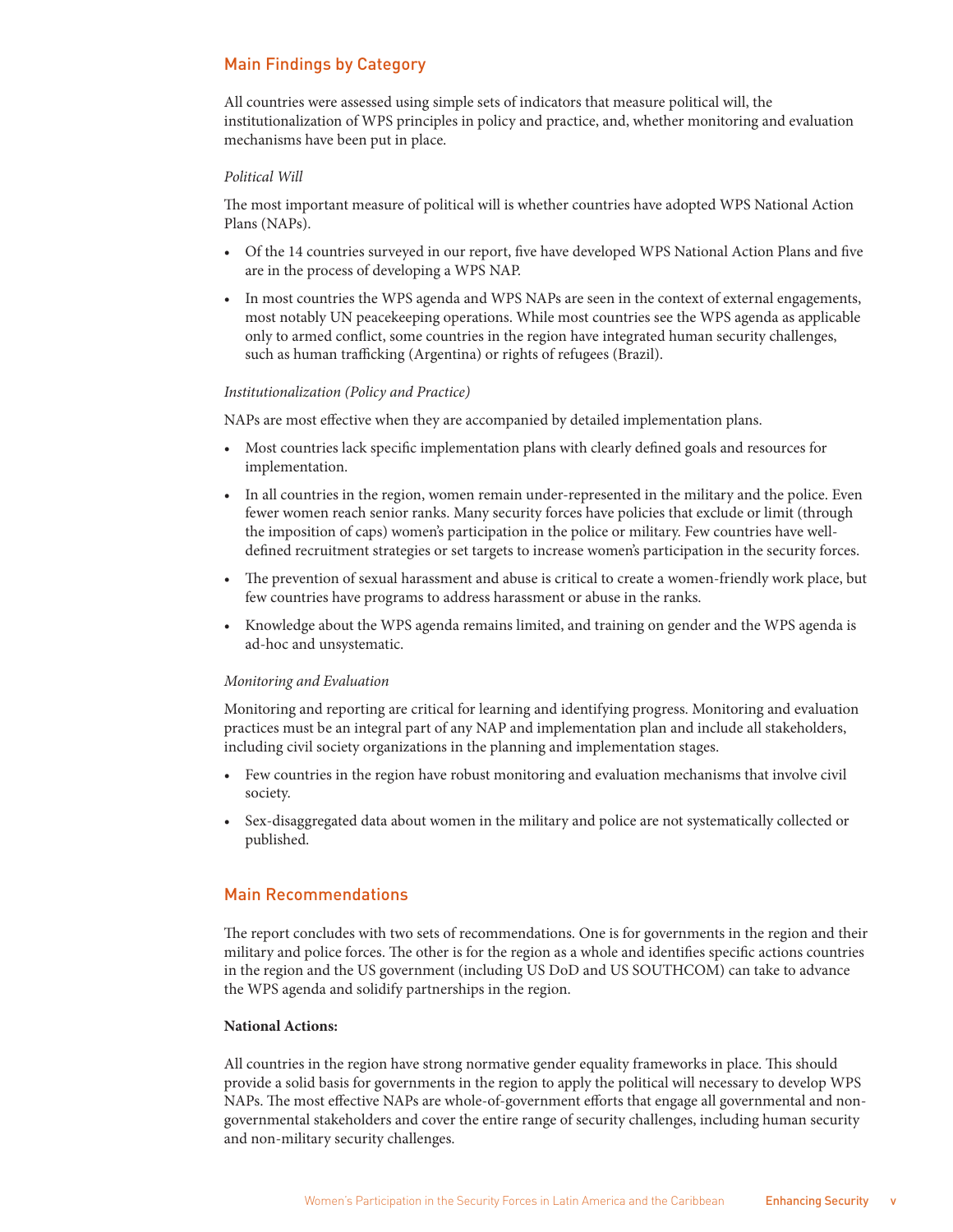- All government agencies, including military and police forces, should develop implementation plans with clear goals and benchmarks for measuring progress.
- Governments must back up their commitment to NAPs and implementation plans by pledging the necessary resources—personnel and financial—to ensure effective implementation.
- Legislatures must become actively involved in the development of WPS NAPs. They should require the executive to present NAP updates at regular intervals and pass budgets with dedicated funding streams for NAPs and implementation plans.
- Monitoring and evaluation mechanisms should be transparent and include members of civil society. Civil society actors are critical to ensuring transparency and providing expertise in the effective implementation of WPS NAPs.

The increase of the number of women in police and military organizations and the integration of gender perspectives in operations require actions at different levels.

- Military and police organizations should develop organization-specific WPS implementation plans. This can be accomplished even in the absence of a nation-wide WPS NAP. Countries, such as Argentina and Colombia, have developed and effectively implemented military implementation plans before NAPs were developed.
- In terms of gender balance, the military and police should remove all exclusions and caps that limit women's full participation in the security forces. They should also develop recruitment programs and establish targets to increase the number of women in the ranks. Military and police should regularly collect and publish sex-disaggregated data on women in the ranks.
- In terms of integrating gender perspectives in operations, and more generally the development of a gender mainstreaming strategy, the military and police should appoint Gender Advisors (GENADs). GENADs help with the development of organizational gender mainstreaming strategies, make sure that police and military exercises and operations have integrated a gender analysis, and advise on the education and training of soldiers and officers with regard to the WPS agenda. To be effective, GENADs should be located at the highest command level. In addition to GENADs, military and police organizations should appoint Gender Focal Points (GFPs) at lower levels of the organization. GFPs are key to ensuring that implementation takes place at all levels.

#### **International and Regional Actions:**

There is a great deal of expertise in Latin America and the Caribbean that should be capitalized on for the good of the entire region. Unfortunately, the exchange and learning among security forces in the region is ad-hoc, uneven, and non-systematic. Countries in the region, including the United States government (US DoD and US SOUTHCOM), should create a WPS Center of Excellence for security forces (military and police) that can support the integration of the WPS agenda throughout the region. The Center—a multilateral governmental venture—should seek to actively engage non-governmental stakeholders. The Center would function as a regional hub to support military and police forces in the region. Areas of responsibilities would include:

- *Research:* encourage national and regional collaborative research efforts and focus on topics supporting the integration of the WPS agenda into security forces, such as measures to eliminate barriers for women's participation in military and police forces, monitoring and evaluation practices, collecting and publishing sex-disaggregated data on gender balances in the forces;
- *Education and Training:* facilitate the development and delivery of WPS and gender curriculum and training for the military and police;
- *Convening of stakeholders:* exchange best practices;
- *Technical support:* for the development of WPS NAPs and implementation plans, particularly implementation plans for the military and police.

More specifically, the US government (US DoD and US SOUTHCOM) should embed WPS discussions in all engagements, including in all security and military senior leader engagements. They should also incentivize women's participation in any externally funded training programs they provide to regional partners by requiring that a certain percentage of military and police women participate in the training.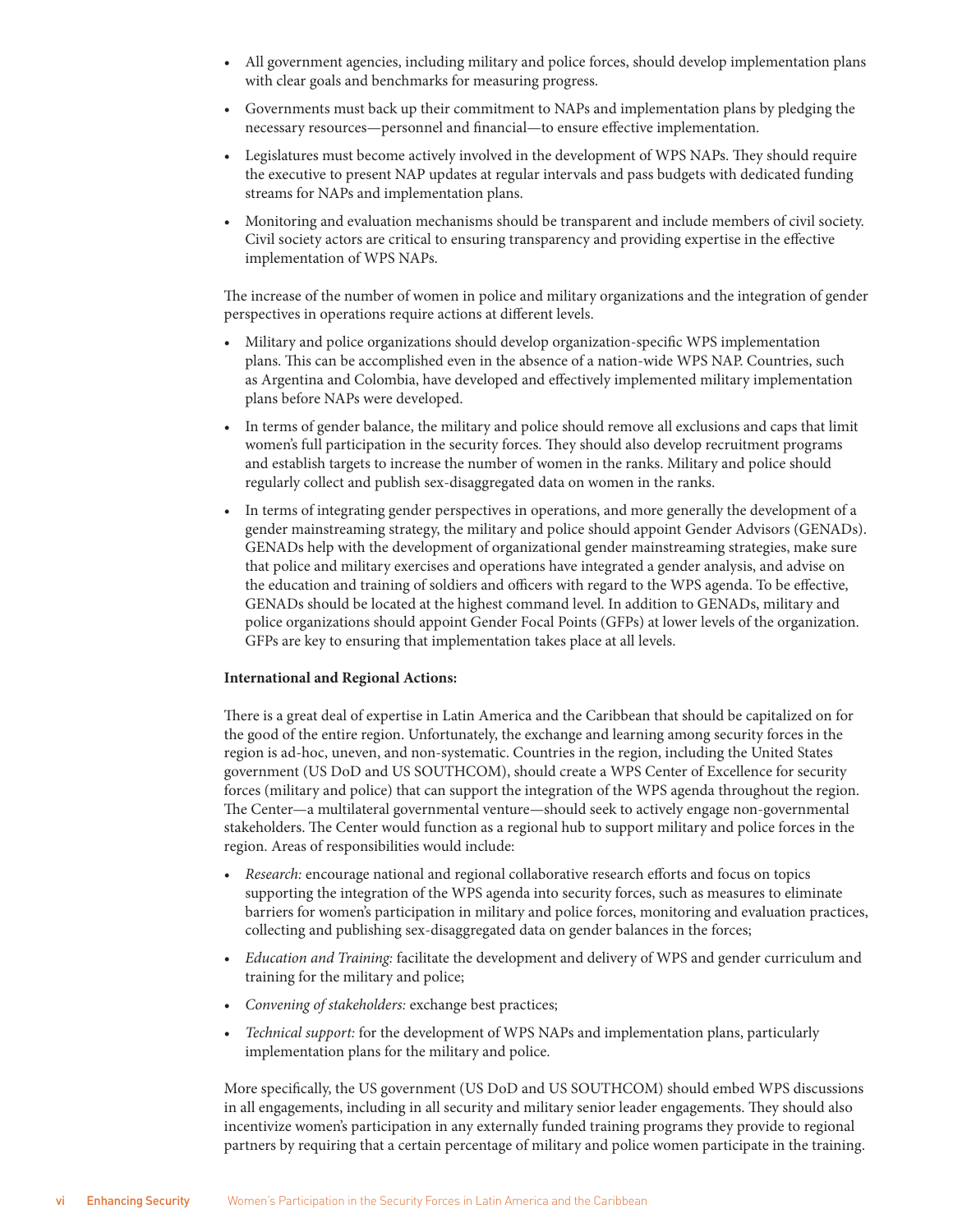# <span id="page-8-0"></span>**Preface**

The Women, Peace and Security (WPS) agenda launched in October 2000 by the adoption of UN Security Council Resolution (UNSCR) 1325 has been a key instrument in advancing the role of women in the peace and security arena.

The United States, including the US Department of Defense, has been engaged with the WPS agenda since 2011, when President Barack Obama launched the first National Action Plan (NAP) on WPS.<sup>3</sup> The US Congress adopted the WPS Act in 2017, which directed the US government to develop a national WPS Strategy.4 The US WPS Strategy was released in 2019.5 Subsequently, in mid-2020, the US Department of State, the US Agency for International Development (USAID), the US Department of Homeland Security, and the US Department of Defense published agency-specific implementation plans.

In its 2020 Implementation Plan, the US Department of Defense outlined the following lines of effort:

- Seek and support the preparation and meaningful participation of women around the world in decision-making processes related to conflict and crises;
- Promote the protection of women and girls' human rights, their access to humanitarian assistance, and their safety from violence, abuse, and exploitation around the world;
- Adjust US international programs to improve outcomes in equality for, and the empowerment of, women; and
- Encourage partner governments to adopt policies, plans, and capacity to improve the meaningful participation of women in processes connected to peace and security and decision-making institutions.<sup>6</sup>

The advancement of the WPS agenda is a key objective of US military partnerships, including in the Southern Hemisphere.7 Yet there is very little data on how military and police forces in Latin America and the Caribbean have integrated women and gender perspectives in their operations and activities. As a result, the exchange and learning among security forces in the Western Hemisphere on how best to integrate gender perspectives in operations and activities is ad-hoc and non-systematic.

In the summer of 2020, WIIS was approached by the Gender Advisor of US SOUTHCOM, Lt. Col. (USAF) Duila M. Turner, to develop a tool that would provide baseline data on where security forces in the region stand with respect to the integration of the WPS agenda. The idea was to develop a tool that could structure and frame discussions on these issues with partner nations.

In consultation with the US SOUTHCOM Gender Advisor, we defined three main objectives for the WPS assessment tool:

*Learning:* Numerous studies show that there is still little awareness and understanding of the WPS framework. While there is an increasing awareness within security establishments that conflict affects men and women differently, military and police establishments have a hard time determining what

<sup>3</sup> See Executive Order, *Instituting a National Action Plan on Women, Peace and Security* (Washington, DC: The White House, December 19, 2011). This Plan was subsequently updated in June 2016.

<sup>4</sup> See *Women, Peace and Security Act of 2017*, Public Law 115-68-October 6, 2017 (Washington, DC: GPO, 2017).

<sup>5</sup> See *US Strategy on Women, Peace and Security* (Washington, DC: White House, 2019).

<sup>6</sup> See US DOD, *Women, Peace, and Security: Strategic Framework and Implementation Plan* (Washington, DC: US DoD, June 2020), p.7.

<sup>7</sup> Ibid.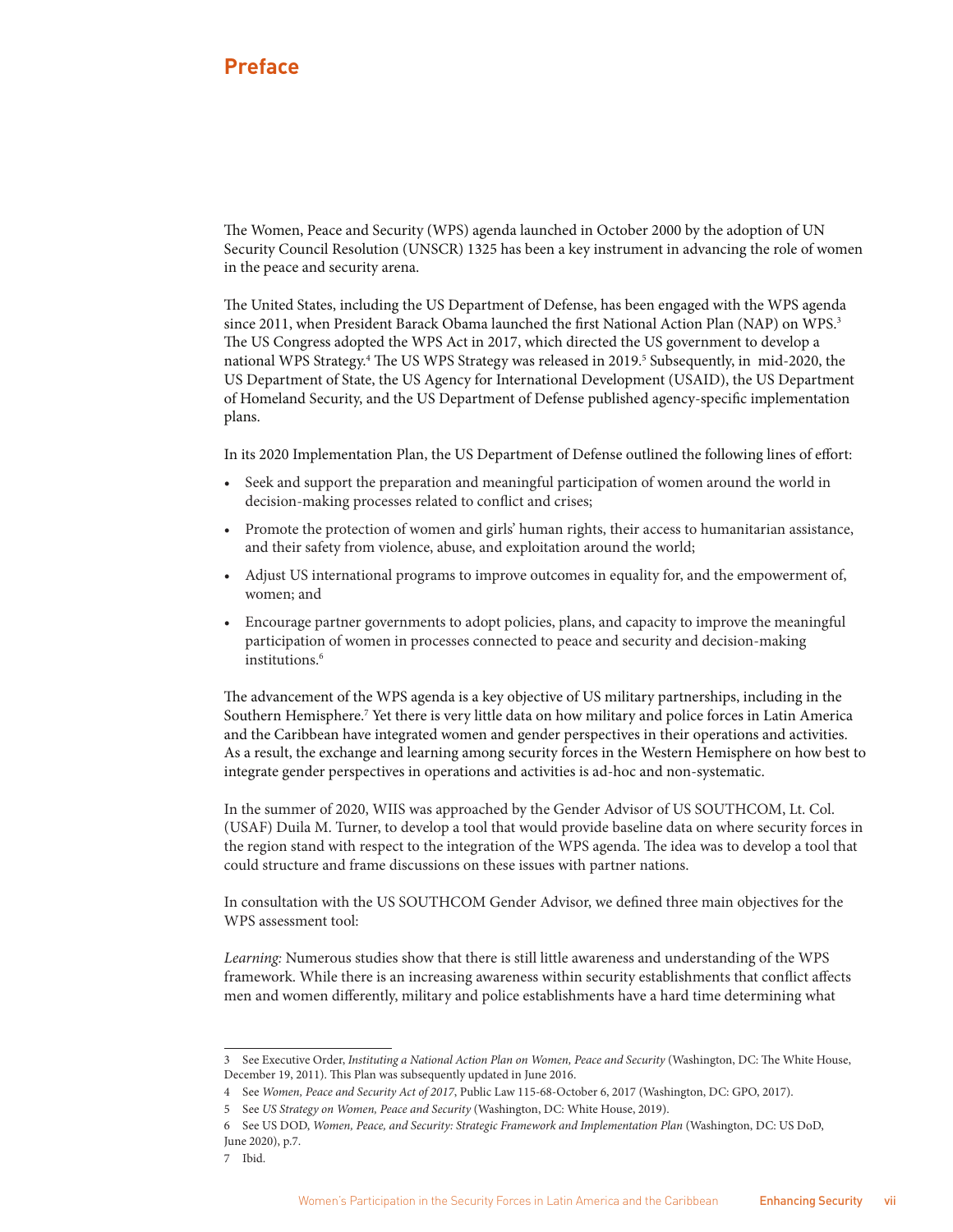this reality means for them in terms of operations and how to convey this to their security forces. By collecting data and examining best practices, the assessment tool should become a powerful analytical and hence educational and learning tool that helps develop a greater understanding of gender mainstreaming within military and police structures.

*Partnerships***:** Many security challenges require regional and international cooperation. The development of military partnerships is a key objective of the US Combatant Commands. For states to work well together they need to share common standards. By exchanging data and best practices on gender mainstreaming, states will be able to work together in a more efficient and effective way across the region.

*Monitoring and evaluation***:** The assessment tool should encompass a simple set of indicators that will allow states to evaluate how well they are implementing the principles of gender equality and the WPS agenda in their security structures and operations.

To develop the assessment tool, WIIS drew on its experience with the *1325 NATO Scorecard* project.8 WIIS adapted the tool from the NATO project to reflect the reality in Latin America and the Caribbean. Given the broad tasks of the military and the police in most countries in the region, and the fact that police in the region are sent to UN peacekeeping operations, we decided to include the police—that is, police that work at the national level and may be called upon to respond to cases of civil unrest, to protect the borders, or deal with in-country humanitarian emergencies.<sup>9</sup>

We organized three workshops between August and November 2020. The objectives of the workshops were threefold:

- Identify people in the region interested in the integration of the WPS agenda in national security forces;
- Create volunteer research country teams; and
- Review progress, identify gaps, and develop national and regional recommendations for how best to advance the WPS agenda in security forces.

Our initial invitation to join this project and our first workshop led to the development of a diverse list of over 100 participants from government (military, police, defense, foreign affairs, women's and gender equality ministries), academia, and civil society from 16 countries and the creation of 14 country research teams.

In total, over 90 people from 16 countries have participated in this project at various points. Initial findings were presented at the third workshop in November 2020. At this workshop, Ambassador Jean Manes, Foreign Policy Advisor and the Civilian Deputy to the US Southern Command Commander, made remarks. In her remarks, she signaled the strong commitment of US SOUTHCOM to this effort.

Over the course of the project, WIIS created a listserv for people involved and interested in the project. The listserv was formalized into a WIIS WPS Latin America and Caribbean network at the end of the third workshop.10 For more information or to become a member of the network, visit: https://www. surveymonkey.com/r/GLSS6S8.

As societies and nations across the world face unprecedented challenges to gender equality, human security, and lasting peace, implementation of the WPS agenda is more important than ever. Indeed, research shows that societies are more peaceful and prosperous when women and men enjoy the same rights, liberties, dignities, and access to resources.<sup>11</sup>

<sup>8</sup> See Chantal de Jonge Oudraat et al., *Gender Mainstreaming: Indicators for the Implementation of UNSCR 1325 and its Related Resolutions - The 1325 Scorecard: Preliminary Findings* (Brussels: NATO, 2015). For a description of the NATO project and our country scorecard reports, see: https://www.wiisglobal.org/programs/unscr-1325-nato/.

<sup>9</sup> The term "police" in this tool does not include local or municipal police. The police agencies that are included are those police agencies that also send police officers to UN peacekeeping operations.

<sup>10</sup> For more see wiisglobal.org.

<sup>11</sup> This is a statement that has also been recognized and subscribed to by the US Department of Defense. See US DOD, *Women, Peace and Security* (2020), p.10.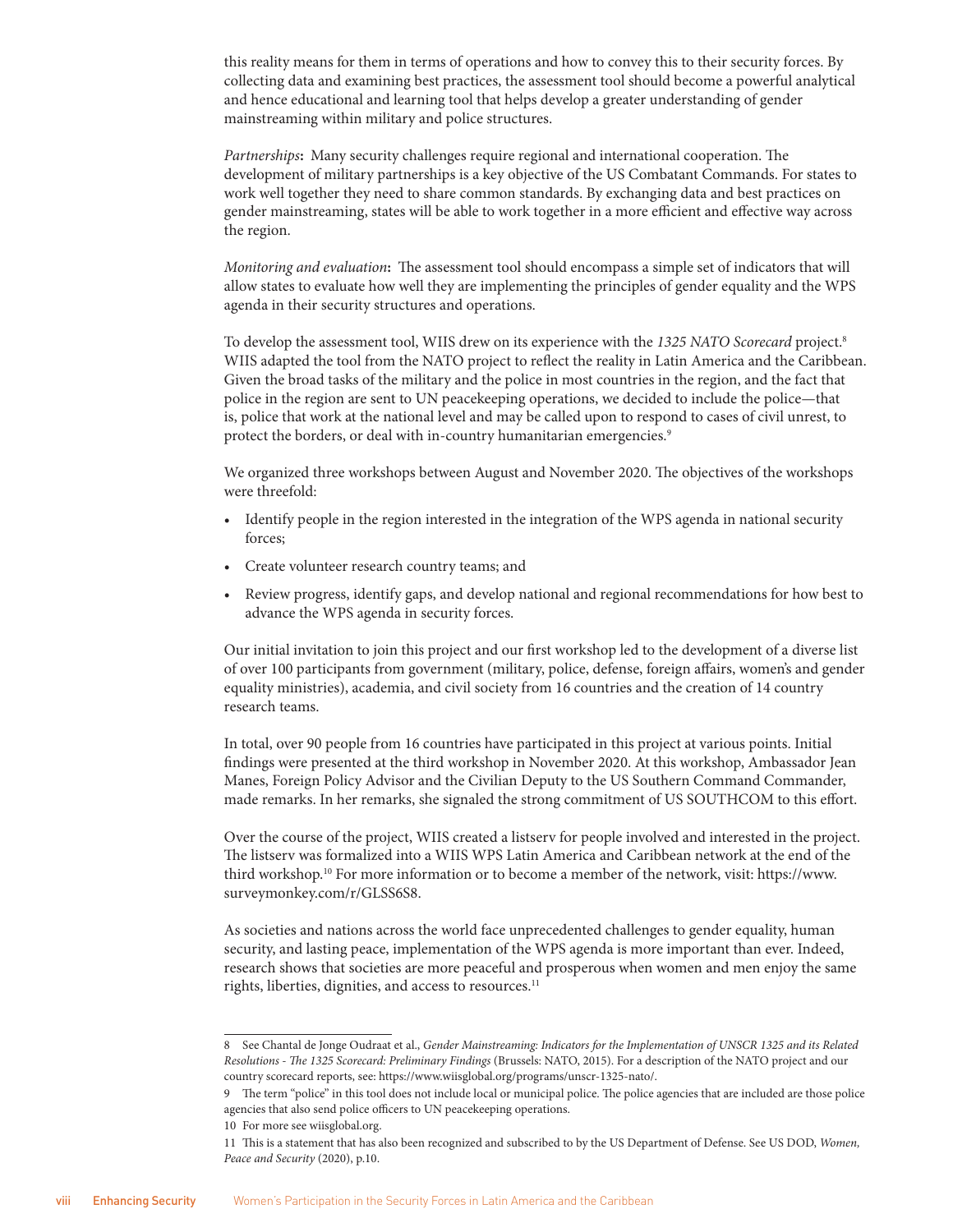Policymakers around the world have made gender equality a top policy priority. This WPS assessment report highlights steps Latin American and Caribbean countries have taken to implement the WPS agenda and ensure gender equality. The need is to expand these efforts in the face of growing evidence of the strategic and operational advantages such an agenda presents to military and police forces in a country. However, the report also shows that while there is much rhetoric, there is little follow-though in implementation. The time to match rhetoric to action is now.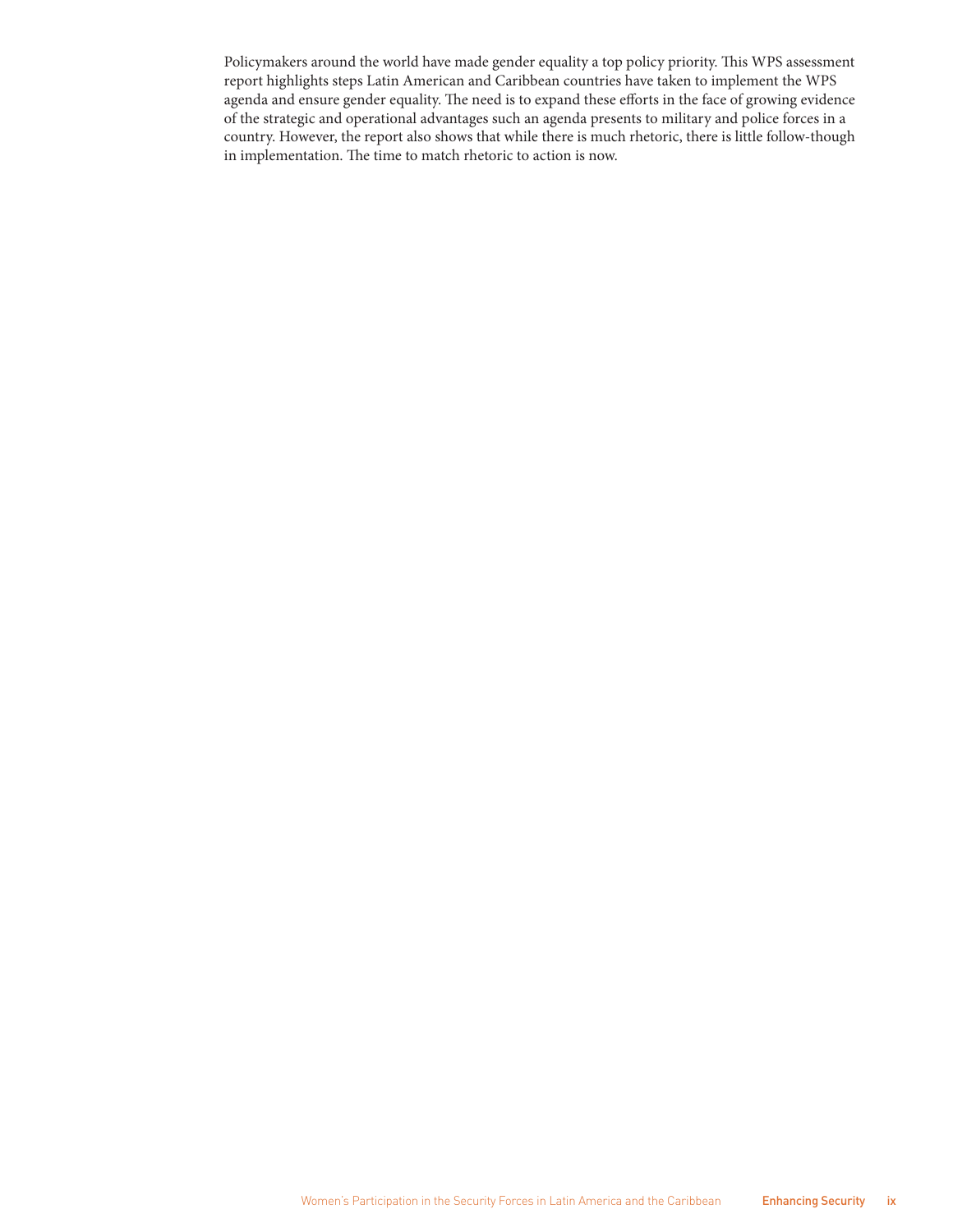# <span id="page-11-0"></span>**Acknowledgements**

This project would not have seen the light of day without the support and help of many people. The project directors would like to thank key people whose support has been critical for the success of this project. First, we would like to thank Lieutenant Colonel (USAF) Duilia M. Turner, the Gender Advisor for US Southern Command, who first came to WIIS with the idea of this project and provided us with support to carry it out.

We would also like to thank all the participants in our three workshops. Over 90 participants from 16 countries in Latin America and the Caribbean brought an array of perspectives from government (military, police, defense, foreign affairs, women's and gender equality ministries), academia, and civil society. A very special thanks goes out to those who actively participated in the 14 research country teams. They were generous in sharing their expertise, time, and resources. This project would not have been possible without the dedicated support of these volunteers. They used their considerable government and non-government contacts to gather much of the data for this report. (See Annex I)

Special thanks is also due to Dr. Paula Drumond, Assistant Professor at the Pontificia Universidade Catolica do Rio de Janeiro; Dr. Renata Giannini, Senior Researcher at the Igarapé Institute in Rio de Janeiro; Dr. Fabiana Sofia Perera, Assistant Professor at the William J Perry Center for Hemispheric Defense Studies at the National Defense University in Washington, DC; Dr. Tamya Rebelo, Professor at the Escola Superior de Popaganda e Marketing and the Centro Universitario Belas Artes de Sao Paulo, and Dr. Cristina Rodriguez-Acosta, Assistant Director of the Jack D. Gordon Institute for Public Policy at the Steven J. Green School of International and Public Affairs at Florida International University, for their advice and support. We also thank Patricia Cepero of the Jack D. Gordon Institute for helping to navigate the administrative part of the project.

At WIIS, thanks is due to WIIS Fellows Dr. Diorella Islas and Ana Velasco. Many thanks also to Program Manager Kayla McGill and Program Assistants Allyn Anderson and Madison Beltz for their valuable research support. Lastly, thanks to WIIS member and retired Colonel Cornelia Weiss and Dr. Karin Johnston, Senior Fellow at WIIS, for their invaluable editorial support.

While this report is the product of a collective effort, we, the authors of this report, are responsible for any errors and omissions.

Dr. Chantal de Jonge Oudraat, President, WIIS Dr. Ellen Haring, Senior Fellow and Project Director Washington, DC, USA November 2020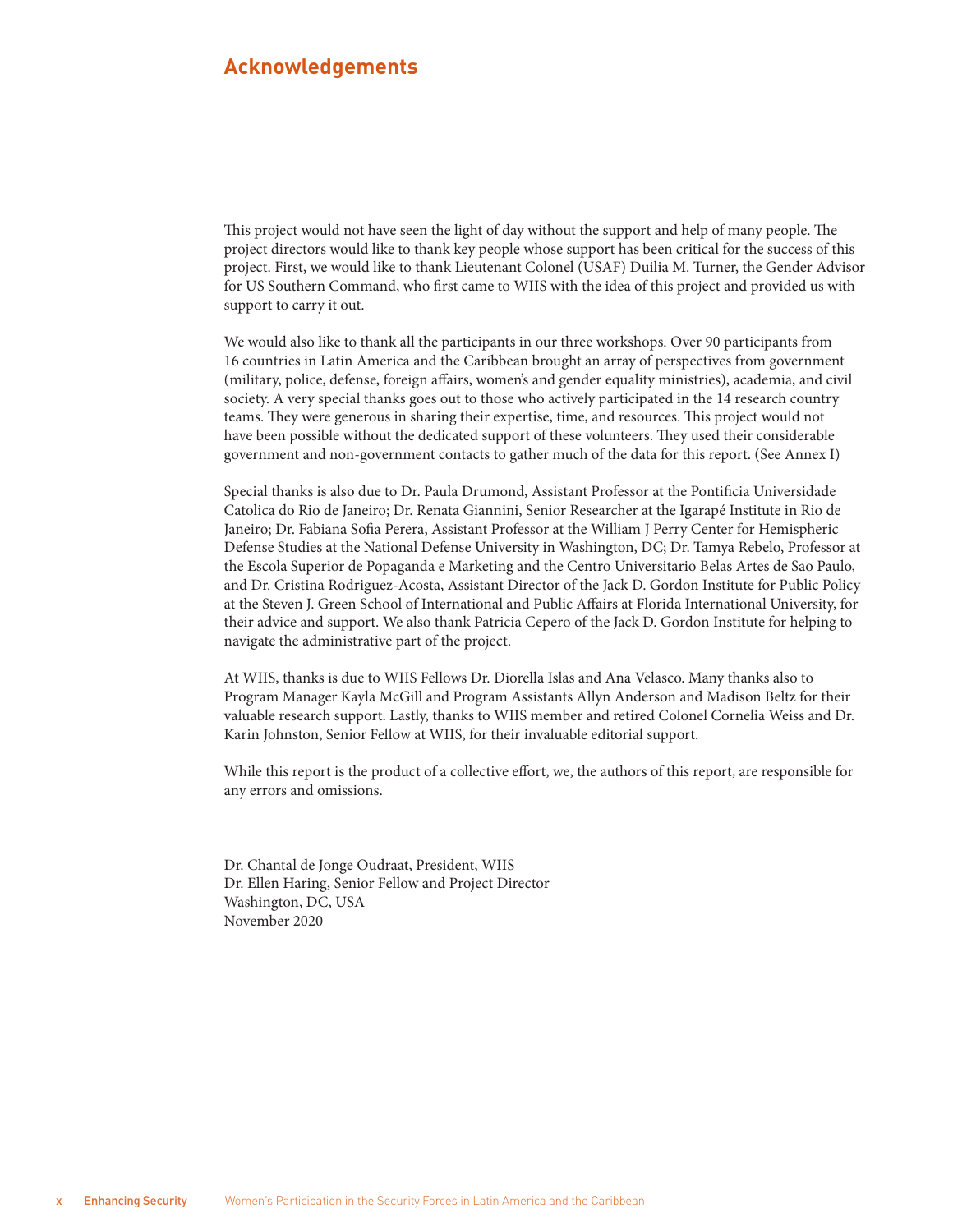# <span id="page-12-0"></span>**Introduction**

Gender equality has been recognized as a core principle of human rights in foundational international, regional, and national legal texts. The UN Charter and the Universal Declaration of Human Rights (UDHR) set human rights standards that explicitly apply to every human being "without distinction of any kind, such as (…) sex." 1 Latin American diplomats, legal scholars, and activists have been at the forefront of the development of these global human rights frameworks.<sup>2</sup>

These legal instruments, as well as the 1979 Convention on the Elimination of All Forms of Discrimination against Women (CEDAW) and the 1994 Inter-American Convention on the Prevention, Punishment and Eradication of Violence Against Women (Belem do Para Convention), have been the basis for the economic, social and political empowerment of women, including their entry in national security forces—defined here as constituting the military and the police.<sup>3</sup>

Support for the increased participation of women in the security sector received an important boost in 2000 when the UN Security Council adopted Resolution 1325 (UNSCR 1325). The resolution called on all UN member states to:

- Increase the representation and participation of women in conflict prevention and conflict resolution processes, including in security institutions (military and police);
- Integrate gender perspectives in the analysis of peace and security issues; and
- Adopt special measures to protect women and girls from all forms of sexual and gender-based violence in conflict settings.

Since 2000, the UN Security Council has adopted nine more resolutions that have reinforced and refined what is now known as the Women, Peace and Security (WPS) agenda.<sup>4</sup>

Regional and security organizations as diverse as the African Union (AU), the European Union (EU), and the Organization for Security and Cooperation in Europe (OSCE) have developed organizationwide policies and action plans to incorporate guidance from the WPS agenda into their deliberations and actions.5 The North Atlantic Treaty Organization (NATO) was an early adopter of the WPS agenda and issued Action Plans and Strategic Directives that committed to the WPS agenda.<sup>6</sup> For the Americas, the Organization of American States (OAS) has not yet formally adopted the WPS framework. However,

<sup>1</sup> In the Southern Hemisphere the legal framework for human rights even predates the UDHR. The American Declaration of the Rights and Duties of Man, (adopted in May 1948 in Bogota, Columbia) was the first human rights instrument that recognized equal rights for all people. It was followed in 1969 by the American Convention on Human Rights. The 1969 American Convention on Human Rights requires states to adopt domestic legislation to give effect to these rights.

<sup>2</sup> They were particularly important in integrating Human Rights in the UN Charter and the UDHR.

<sup>3</sup> For more see Marcela Donadio et al., *Women in The Armed and Police Forces: Resolution 1325 and Peace Operations in Latin America* (Buenos Aires: RESDAL, 2010). More generally see also Ellen Haring, "Gender and Military Organizations" in Chantal de Jonge Oudraat and Michael E. Brown, eds., *The Gender and Security Agenda: Strategies for the 21st Century* (London: Routledge, 2020), pp. 90 - 112.

<sup>4</sup> In October 2015, the UN Security Council, in Resolution 2242, called for the doubling of the number of female peacekeepers (military and police) within five years. In August 2020, the UN Security Council also adopted Resolution 2538 which recognized "the indispensable role of women in increasing the overall performance and effectiveness of peacekeeping operations." It also stressed the need to increase the participation of uniformed women in peacekeeping operations.

<sup>5</sup> In 2013, CEDAW adopted General Recommendation 30 on women in conflict prevention, conflict, and post-conflict situations. This strengthened the links between the WPS agenda and CEDAW.

<sup>6</sup> NATO/EAPC Women, Peace and Security Policy and Action Plan, 2018. NATO committed to the three "I"s: *Integration*: making sure that gender equality is considered as an integral part of NATO policies, programs, and projects guided by effective gender mainstreaming practices; *Inclusiveness*: promoting an increased representation of women across NATO and in national forces to enhance operational effectiveness and success; and *Integrity*: enhancing accountability with the intent to increase awareness and implementation of the WPS agenda in accordance with international frameworks."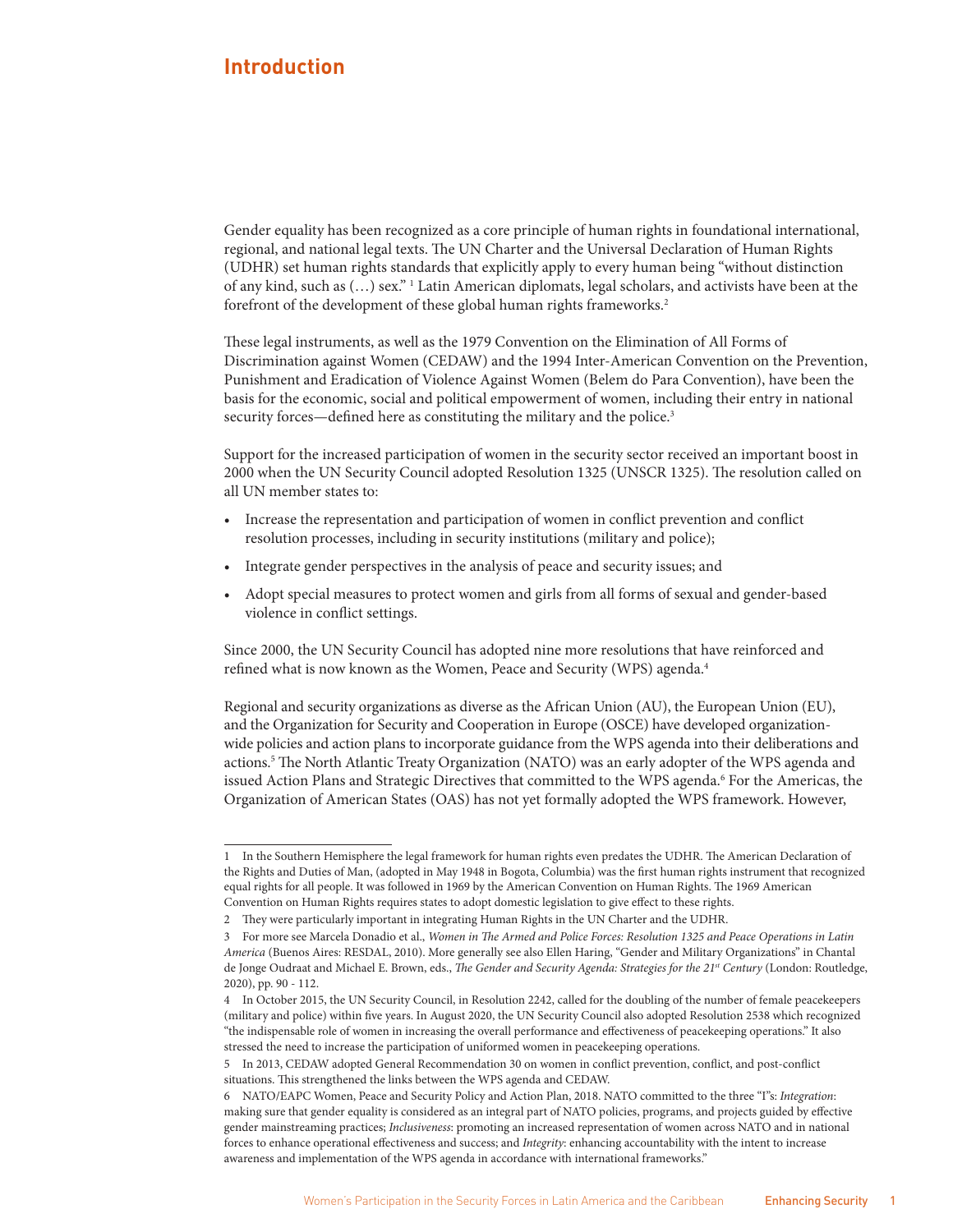the Inter-American Commission of Women has worked on all aspects of the WPS agenda, most notably the participation of women in political life, women's human rights and gender violence, women's economic empowerment, and a gendered approach to human or citizen security.<sup>7</sup>

At the national level, some 86 countries have developed National Action Plans (NAPs) and legislation to implement and advance the WPS agenda. In Latin America and the Caribbean, six countries (Argentina, Brazil, Chile, El Salvador, Guatemala, and Paraguay) have developed NAPs. 8 Chile was an early adopter and global leader when it published one of the world's first NAPs in 2009 and a second NAP in 2015. Costa Rica, Ecuador, Mexico, Trinidad and Tobago, and Uruguay are in the process of developing a NAP.

Military and police security forces are important partners in the implementation of these NAPs. Indeed, the spread of NAPs in Latin America and the Caribbean has been spurred by increasing participation of countries in the region in UN Peace Operations.<sup>9</sup> Many countries and military leaders, particularly those who have been deployed in UN missions, have recognized that a more diverse force in terms of gender and gender perspectives increases operational effectiveness and readiness.10 For many countries in the region, the adoption of the WPS framework has also meant greater attention to the role of women in their own security forces from both an operational and a rights points of view. In addition, many civil society organizations have advocated for NAPs that reflect a more inward-looking approach. This is particularly important in a region that no longer has traditional armed conflicts, yet faces high rates of violence, particularly against women and girls.<sup>11</sup>

#### Gender Balance, Gender Perspectives and Gender Mainstreaming

When considering gender equality and the WPS agenda within the security sector, three issues are key:

First, *gender balance*—that is, the equal representation of women within the force. Research has shown that more diverse organizations are more effective organizations.<sup>12</sup> Military organizations are no different.<sup>13</sup> Yet, women remain grossly under-represented in security forces around the globe, including in Latin America and the Caribbean. The United Nations has repeatedly lamented the lack of women soldiers and police in its peacekeeping operations.<sup>14</sup> It is important to recognize the cultural and institutional barriers women may face in military and police forces.

Second, *gender perspectives*—that is, overlaying a lens that reveals gender differences when planning, executing, or evaluating military and police security force activities. The integration of a gender perspective involves the systematic and continuous process of assessing gender-based differences of men and women as reflected in their social roles and interactions. As explained by a commanding officer in the multi-national force deployed in Afghanistan, "a gender perspective is much more than female members in the team. It is about having and using knowledge about the gender roles and

<sup>7</sup> See Mary K. Meyer Mcaleese, "WPS and the Organization of American States," in Sara E. Davies and Jacqui True, eds*., The Oxford Handbook of Women, Peace and Security* (Oxford: Oxford University Press, 2019), pp. 413 - 427.

<sup>8</sup> See, for example, Paula Drumond and Tamya Rebelo, "Global Pathways or Local Spins? National Action Plans in South America," *International Feminist Journal of Politics*, Vol. 22, No. 4 (2020), pp. 462 - 484; See also Donadio, *Women in the Armed and Police Forces* (2010). In 2019 Brazilian Navy Lieutenant Commander Marcia Braga received the UN Military Gender Advocate of the Year award for her work in the UN operation in the Central African Republic.

<sup>9</sup> See Drumond and Rebelo, *Global Pathways or Local Spins?*

<sup>10</sup> See for example, Fabiana Sofia Perera and Lieutenant Colonel Duilia Mora Turner, eds., *Twenty Years, Twenty Stories: Women, Peace and Security in the Western Hemisphere* (Washington, DC: William J. Perry Center for Hemsipheric Defense Studies, 2020). See also Nordic Centre for Gender in Military Operations, *Whose Security? Practical Examples of Gender Perspectives in Military Operations* (Stockholm: Nordic Centre for Military Operations, 2015).

<sup>11</sup> See Renata Avelar Giannini et al., *A agenda sobre mulheres, paz e segurança no contexto latino-americano: desafios e oportunidades, Hemisphere* (Rio de Janeiro, Brasil: Instituto Igarapé, March 2018).

<sup>12</sup> See, for example, studies by the McKinsey Institute and the World Economic Forum.

<sup>13</sup> For many practical examples see Nordic Centre for Gender in Military Operations, *Whose Security? Practical Examples of Gender Perspectives in Military Operations* (Stockholm: Nordic Centre for Military Operations, 2015).

<sup>14</sup> The UN's 2028 target for women in military contingents is 15% and 25% for military observers and staff officers. The 2028 target for women serving in formed police units is 20% and 30% for individual police officers. In 2020, women constitute 4.8% of military contingents and 10.9 % of formed police units in UN peacekeeping missions. See Peackeeping.un.org.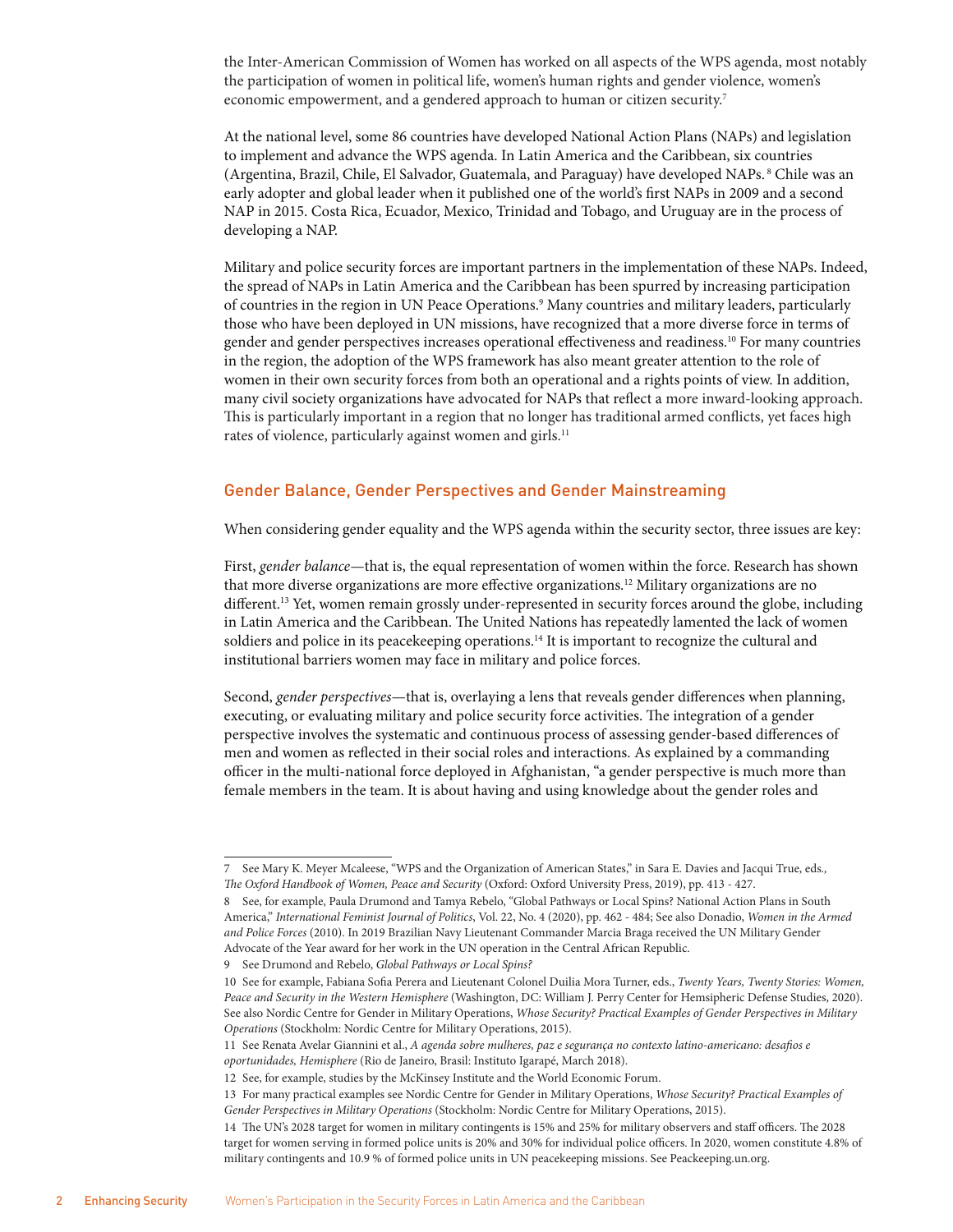situation of both men and women in all activities of the mission."15 A good gender analysis before activities start will greatly enhance situational awareness that, in turn, will enhance operational effectiveness.

Third, *gender mainstreaming*—that is, an integrated strategy by which organizations implement the concepts of gender balancing and gender perspectives across their organizations and operations. NATO, for example, has defined gender mainstreaming as "a strategy to achieve gender equality by assessing the implications for women and men of any planned action, including legislation, policies and programs in all areas and at all levels."<sup>16</sup> In other words, "gender mainstreaming is a set of specific, strategic approaches as well as technical and institutional processes adopted to achieve the goal of gender equality."17

The Latin American and Caribbean WPS assessment tool helps to measure how security forces are doing along those three axes. More specifically, it measures gender balance, gender perspectives, and gender mainstreaming at two different levels: the political level and the institutional and operational level. Lastly, it measures to what extent practices of good governance—that is, monitoring and evaluation—have been integrated.

<sup>15</sup> Cited in Chantal de Jonge Oudraat et al., *Gender Mainstreaming: Indicators for the Implementation of UNSCR 1325 and its Related Resolutions - The 1325 Scorecard: Preliminary Findings* (Brussels: NATO, 2015), p. 7.

<sup>16</sup> This definition is based on the UN ECOSOC definition of 1997. See also Helene Lackenbauer and Richard Langlais, eds., *Review of the Practical Implications of UNSCR 1325 for the Conduct of NATO-led Operations and Missions* (Stockholm: Swedish Defense Research Agency (FOA), 2013), p. 55.

<sup>17</sup> See UN Women website unwomen.org "Gender Mainstreaming."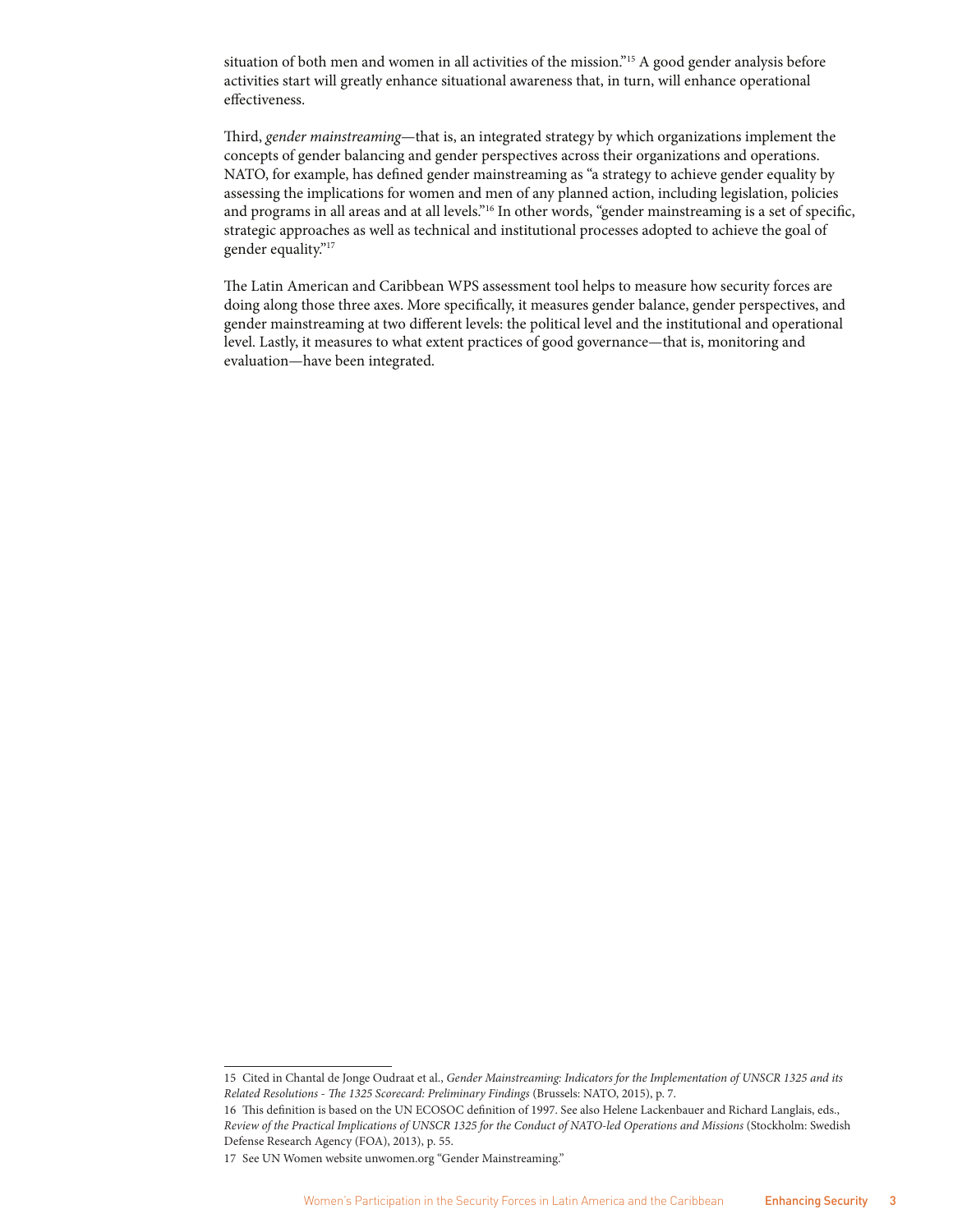<span id="page-15-0"></span>The Latin America and Caribbean WPS assessment tool measures progress along three main levels: political will, institutional policy and practice, and monitoring and evaluation. For each we defined a limited set of key indicators.

The political level is a necessary first step. Is there political will and commitment to integrate the principles of the WPS agenda in the security forces—that is, is there political will to advance gender equality and gender perspectives in military and police forces? Political will can be measured in several ways. A first indicator is whether principles of gender equality have been incorporated in a country's laws and regulations. In addition, we can measure to what extent political leaders refer to the principles of gender equality and the WPS agenda in their speeches. For the purposes of our project, a critical indicator of political will is whether a country has adopted a WPS NAP and whether implementation plans for the security sector have been drafted. From our research on the integration of WPS principles in NATO countries, we know that countries that mention the defense department as a principal actor and those who outline clear lines of responsibility through an action or implementation plan generally score higher on implementation than countries whose plans fail to specifically call out the military as an implementing agency. Lastly, we examine whether any resources have been allocated. Indeed, the allocation of resources is often a good measure of political intent.

The operational level is about gender mainstreaming and institutionalization, that is, how gender equality and WPS principles are integrated in institutional and bureaucratic processes. Institutionalization is critical, in that it safeguards gender equality and WPS initiatives from political turn-over and turmoil.<sup>18</sup> Gender mainstreaming is about gender balance and gender perspectives. To what extent is women's equal participation and integration in military and police forces a priority, and to what extent are institutional processes in place that are conducive to the integration of women in the military and police? This requires collecting baseline data about gender in the ranks. It also means examining measures taken to address gender imbalances, including the lifting of structural barriers and barriers related to the work environment. Three types of indicators are particularly important in this respect: first, whether all jobs are open to women; second, the existence of policies that deal with family issues (in particular, pregnancies and child care); and third, the existence of policies that deal with harassment and abuse. To what extent gender perspectives are integrated in operational policies and plans can be measured by examining strategic operational documents, field manuals, and other similar publications. The appointment of Gender Advisors (GENADs), as well as their standing and position in the force, is an important indicator for institutional support for gender mainstreaming. From our research on gender mainstreaming in NATO militaries, we know that a Gender Advisor is a commander's best resource for ensuring the integration of gender perspectives into the planning, execution, and evaluation of military operations.19 Lastly, gender mainstreaming requires attention to training and education. Are soldiers and senior leaders being taught how to do a gender analysis, and are they aware of the national and international legal frameworks?

The last step in ensuring institutionalization of gender equality and WPS initiatives is monitoring and evaluating progress over time. The WPS assessment tool measures to what extent policies and operations

<sup>18</sup> For example, in the United States and Brazil, the WPS agenda and gender equality efforts were not supported by the Donald J. Trump and Jair Bolsonaro administrations. Yet in both cases, the WPS agenda had gained some champions within the foreign affairs and defense establishments. These establishments had also put in place certain processes to integrate gender perspectives. Together, the champions and the institutional processes were able to safeguard some of the efforts that had been started before the advent of the new administrations. In addition, in the United States the US Congress had adopted the WPS Act in 2017, which had broad bi-partisan support. It was a big factor in safeguarding some of the WPS capacities that had been developed earlier. The Act also allowed the expansion of WPS activities in the military with regard to training and the appointment of GENADs in the Combatant Commands. The US Congress even set aside some money for the latter. 19 See de Jonge Oudraat et al, *Gender Mainstreaming* (2015), p. 10-11.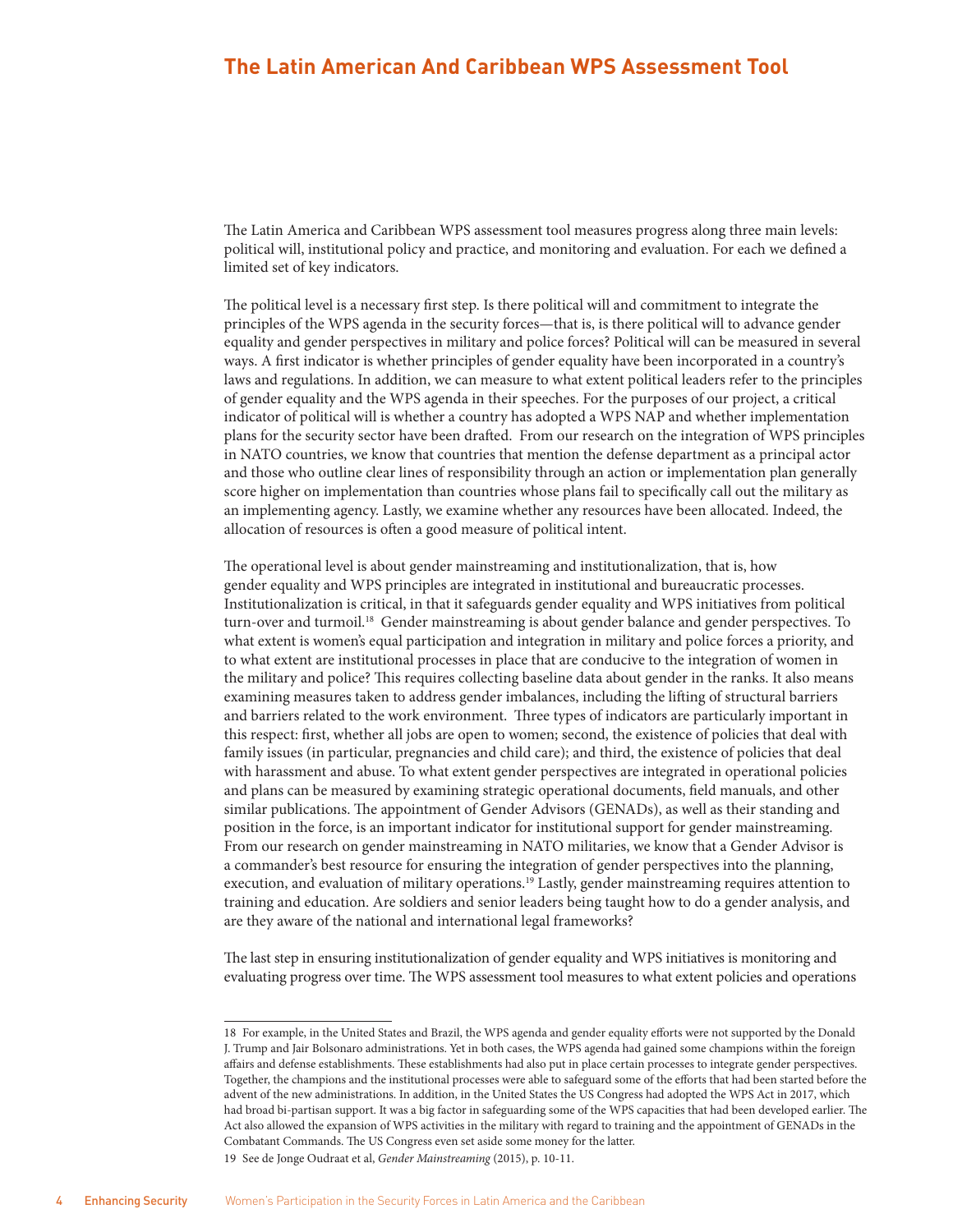are subject to monitoring and evaluation processes. Monitoring and evaluation are key to capturing best practices, establishing realistic benchmarks, identifying gaps in resources and structural challenges, framing strategic planning efforts, and supporting accountability measures. Two key indicators include the systematic collection of sex-disaggregated data and to what extent outside actors, including civil society organizations, are involved in assessment efforts.

The WPS assessment tool, by examining military and police forces from the political to the operational and from the strategic to the tactical levels, measures the progress of military and police organizations comprehensively. Assessments like these work best when they become part of iterative processes that allow for dialogue and learning among countries in the region.

#### Methodology

In early August 2020, WIIS held its first Latin America and Caribbean WPS research workshop to assess interest in applying the assessment tool to countries of Latin America and the Caribbean. The workshop also allowed us to review the draft assessment tool. Over 70 people from the region joined the workshop and eventually formed 14 volunteer research country teams. These research teams were composed of active and retired members of the security forces (military and police), government officials (foreign affairs, defense ministries, women's agencies), the legislative branch, academics, and civil society. Each team elected a team coordinator who served as the main point of contact with WIIS.

As a result of the discussions at the workshop, the WIIS team further refined and adjusted the indicators of the assessment tool. (See Figure 1 and Annex 1) The revised assessment tool, containing 51 indicators, was subsequently sent to each of the country teams.

| WPS Assessment Tool for Security Forces In Latin America and the Caribbean |                                        |                   |  |  |  |  |  |
|----------------------------------------------------------------------------|----------------------------------------|-------------------|--|--|--|--|--|
| Category                                                                   |                                        | <b>Indicators</b> |  |  |  |  |  |
| I:                                                                         | National Importance and Political Will | 11                |  |  |  |  |  |
| $\Pi$ :                                                                    | Institutional Policies and Practice    |                   |  |  |  |  |  |
|                                                                            | A. Strategy, Plans and Policy          |                   |  |  |  |  |  |
|                                                                            | B. Gender in the Ranks                 | 6                 |  |  |  |  |  |
|                                                                            | C. Training, Education and Exercises   | 6                 |  |  |  |  |  |
|                                                                            | D. Work Environment                    | 8                 |  |  |  |  |  |
| III:                                                                       | Monitoring, Reporting and Evaluation   | 6                 |  |  |  |  |  |

By the end of September 2020, we had received data from 14 country teams. With that data, we were able to generate a scorecard for each country. That is, responses to the questions on the assessment tool received a predetermined numerical value following a scoring protocol.<sup>20</sup> These scores were then used to evaluate the relative importance attached to certain issue areas and to establish regional and national averages.

In addition to the quantitative assessment, we also prepared a qualitative assessment for each country. The qualitative assessment allowed us to contextualize the collected information. It also offers an overall assessment of where the country stands with regard to implementation of the gender equality and WPS agenda. Lastly, the qualitative reports contain a set of country specific recommendations detailing how the country and its security sector might move forward. The elaboration of quantitative and qualitative reports included many follow-up interviews with the country teams to ensure that we were accurately interpreting the data they provided. All country teams reviewed final country quantitative and qualitative reports. 21

**Figure 1:** WPS Assessment Tool for Security Forces in Latin America and the Caribbean

<sup>20</sup> See scorecard template in Annex 2 and the scoring protocol in Annex 3.

<sup>21</sup> See country scorecards and narrative reports at the WIIS website (provide link here).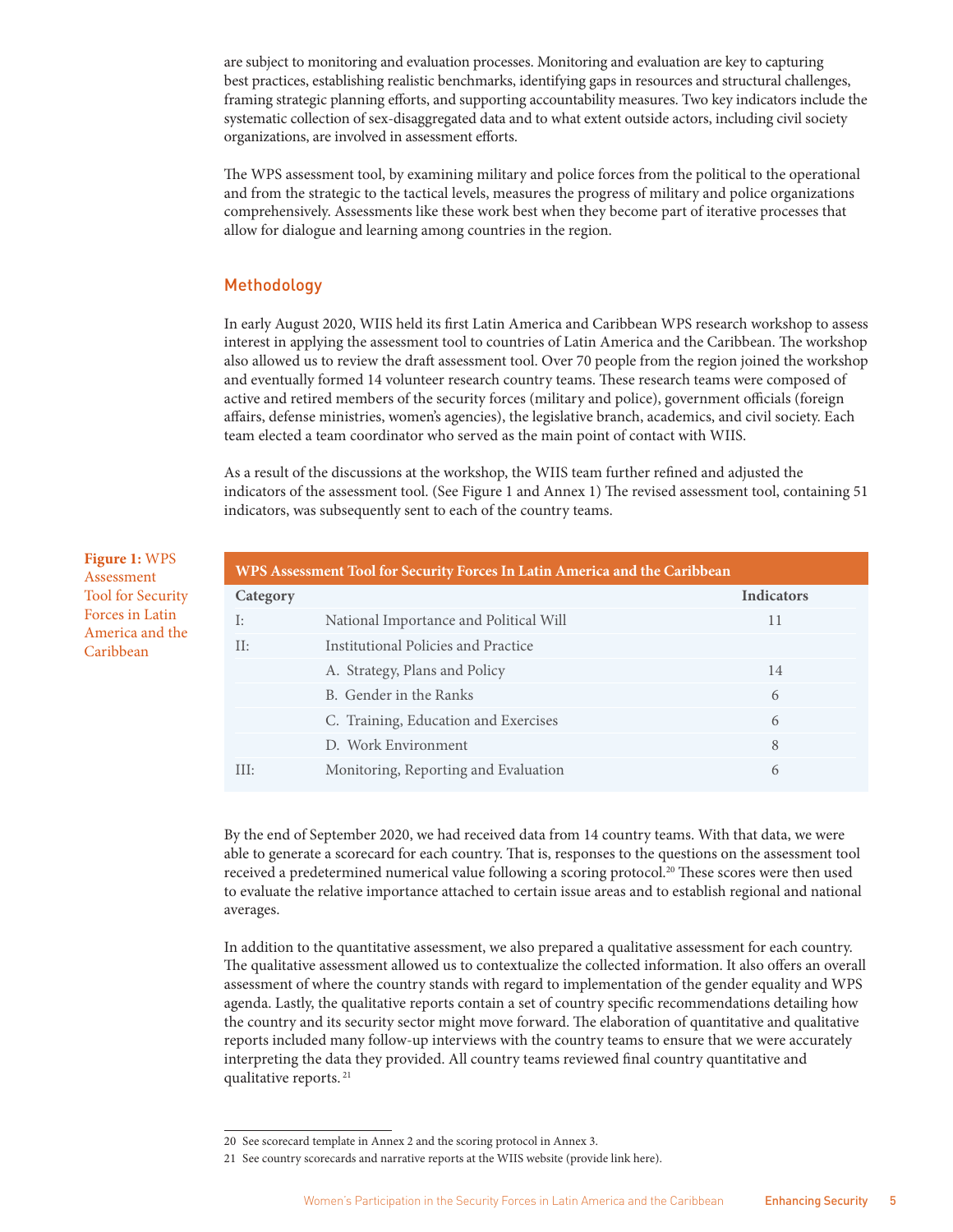#### **Figure 2:** Sample Quantitative Assessment Tool

|  | Latin America and the Caribbean WPS Assessment Tool                                                                                                                                                                             |                                                                                                                                                                                                                         |                                                                                                                                         |            |                |              |  |  |
|--|---------------------------------------------------------------------------------------------------------------------------------------------------------------------------------------------------------------------------------|-------------------------------------------------------------------------------------------------------------------------------------------------------------------------------------------------------------------------|-----------------------------------------------------------------------------------------------------------------------------------------|------------|----------------|--------------|--|--|
|  | <b>CATEGORY</b>                                                                                                                                                                                                                 | <b>EXPECTED OUTCOME</b><br><b>INDICATORS</b>                                                                                                                                                                            |                                                                                                                                         |            |                | <b>SCORE</b> |  |  |
|  |                                                                                                                                                                                                                                 | Country: Trinidad & Tobago                                                                                                                                                                                              | Date Completed: 10/16/2020                                                                                                              |            |                |              |  |  |
|  | τ.                                                                                                                                                                                                                              | <b>National Importance/Political Will</b>                                                                                                                                                                               |                                                                                                                                         |            |                |              |  |  |
|  |                                                                                                                                                                                                                                 | There is strong political support at the highest<br>levels of government to achieve gender equality<br>and integrate gender perspectives in the nation's                                                                | I.1 - Are the principles of WPS mentioned in<br>major foreign policy documents?                                                         | <b>YES</b> |                | 4            |  |  |
|  |                                                                                                                                                                                                                                 | foreign, defense and police policies. National laws<br>support gender equality and women's rights.<br>The principles of UNSCR 1325 (2000) and its<br>related resolutions [1820 (2008); 1888 (2009);                     | I.2 - Are the principles of WPS mentioned in<br>national security documents?                                                            | <b>YES</b> |                | 4            |  |  |
|  |                                                                                                                                                                                                                                 |                                                                                                                                                                                                                         | I.3 - Does the national constitution support<br>gender equality?                                                                        | <b>YES</b> |                | 4            |  |  |
|  | 1889(2009); 1960 (2010); 2106 (2013) 2022 (2013),<br>2242 (2015), 2467 (2019) and 2493 (2019)]-also<br>known as the Women, Peace and Security (WPS)                                                                             | I.4 - Does the country have a WPS National<br><b>Action Plan (NAP)?</b>                                                                                                                                                 |                                                                                                                                         | <b>NO</b>  | 3 <sup>i</sup> |              |  |  |
|  |                                                                                                                                                                                                                                 | agenda -are recognized, integrated and<br>mainstreamed in foreign and security sector<br>policies.<br>In other words; foreign, defense and national<br>police/law enforcement officials recognize the<br>importance of: | 1.5 - Does the country have other forms of<br>national gender equality documents or<br>departments?                                     | <b>YES</b> |                | 3            |  |  |
|  |                                                                                                                                                                                                                                 |                                                                                                                                                                                                                         | I.6 - Does the NAP or other gender equality<br>documents mention the<br>Department/Ministry of Defense (D/MoD) as<br>a principle actor? | <b>YES</b> |                | 3            |  |  |
|  | Women's participation at all levels of decision-<br>٠<br>making;<br>Protection of women and girls from sexual and<br>gender-based violence;<br>Prevention of violence against women through<br>the promotion of women's rights; | 1.7 - Does the D/MoD have its own<br>action/implementation plan in order to meet<br>its NAP or other WPS or gender equality<br>objectives?                                                                              |                                                                                                                                         | <b>NO</b>  | 0              |              |  |  |
|  |                                                                                                                                                                                                                                 | 1.8 - Does the NAP or other WPS or gender<br>equality documents mention the national<br>police as a principle actor?                                                                                                    | <b>YES</b>                                                                                                                              |            | 3              |              |  |  |

#### **Figure 3:** Sample Qualitative Report

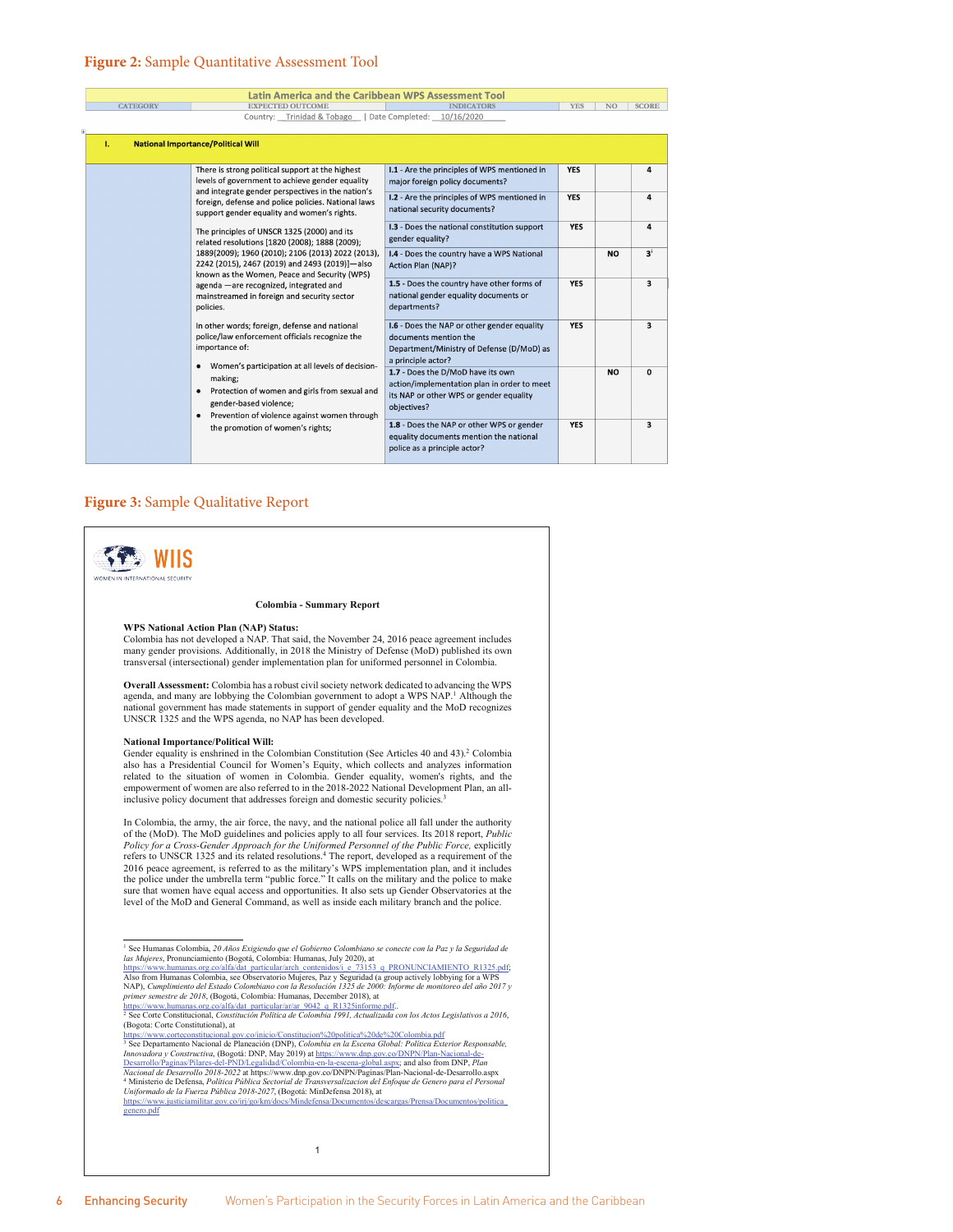# <span id="page-18-0"></span>**WPS In Latin American And Caribbean Security Forces: Main Findings**

In terms of the overall implementation of gender equality and WPS principles in the security forces, the region (all countries combined) had an average score of 64.6 (on a scale of 1-100). This robust showing is not surprising given the region's strong adherence to international and regional legal human right instruments, such as CEDAW and the Belem do Para convention. The region has also been a strong supporter of the Beijing Platform of Action and the Sustainable Development Goals (SDGs). Particularly important in this regard is the Montevideo Strategy for Implementation of the Regional Gender Agenda within the Sustainable Development Framework by 2030, adopted in 2016 by countries of the region.22 In the last five years, countries in the region have also prioritized access to political participation. Most countries in the region have instituted political quotas, which has increased women's participation in decision-making institutions throughout the government.<sup>23</sup> Lastly, many countries in the region have established women's or gender equality government agencies; in some cases, these agencies function at the ministerial level.

Despite a relatively strong score overall, many challenges remain. Indeed, this is a region where "patriarchal, discriminatory and violent cultural patterns remain in place, with gender stereotypes persisting in the education system, the media and political and cultural institutions."<sup>24</sup> The security sector is, of course, not devoid of these stereotypes. As Ellen Haring has noted in a recent publication, "national military organization are quintessentially masculine constructs that rely on notions of men as warrior-protectors and women as the protected. (…) National militaries are set up to optimize men's participation and rely on patriarchal social structures where women perform traditional family duties centered around caregiving while men go to war."25 Nicole Jenne and Fiorella Ulloa Bisshopp, in their study on the effectiveness of Chile's efforts to promote a gender perspective in the military, emphasize how "resilient" gender stereotypes are in military organizations. For example, Chilean forces deployed in the UN peacekeeping operation in Haiti had a fair number of women. That said, the tasks these women were assigned hewed closely to traditional gender stereotypes: "Instead of performing the full range of peacekeeping tasks, women were often delegated to deal with issues concerning women and children and prevented from joining activities that were deemed to involve security risks."<sup>26</sup> Gender mainstreaming in security forces requires more than just adding women; it also requires cultural and organizational change.27

When we examine the average performance of the region as a whole at the different levels of our assessment tool, the region scores highest at the political commitment level, with a score of 68. The score drops at the implementation level to 64 and at the monitoring and evaluation level to 57.7. (See Figure 4)

<sup>22</sup> See ECLAC, *Regional Report on the Review of the Beijing Declaration and Platform for Action in Latin America and Caribbean countries, 25 years on*, LC/CRM.14.4 (Santiago: United Nations, 2019).

<sup>23</sup> See IDEA, *Gender Quotas Database* (Stockholm: IDEA @idea.int).

<sup>24</sup> See ECLAC, *Regional Report on the Review of the Beijing Declaration and Platform for Action in Latin America and Caribbean countries, 25 years on*, LC/CRM.14.4 (Santiago: United Nations, 2019), p. 17.

<sup>25</sup> See Ellen Haring, "Gender and Military Organizations" in Chantal de Jonge Oudraat and Michael E. Brown, *The Gender and Security Agenda: Strategies for the 21st Century* (London: Routledge, 2020), p. 90.

<sup>26</sup> Nicole Jenne and Fiorella Ulloa Bisshopp, "Female Peacekeepers: UNSC Resolution 1325 and the Persistence of Gender Stereotypes in the Chilean Armed Forces," *International Peacekeeping*, (October 14, 2020), p. 21.

<sup>27</sup> For strategies to increase women's participation in national military organizations, see Haring, "Gender and Military Organizations."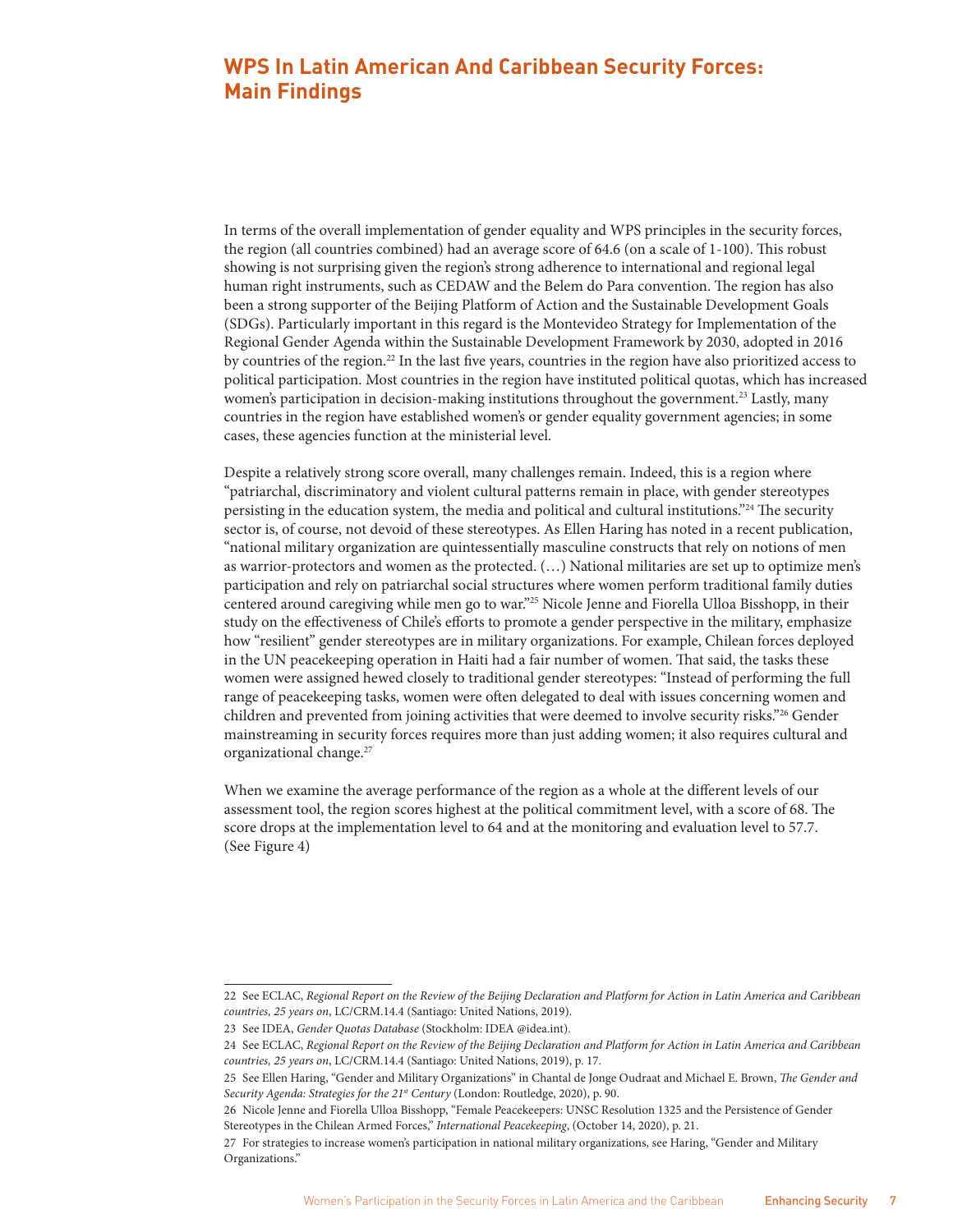

When we examine the overall performance of individual countries in the region, four countries scored above the average regional score. Four countries scored around the regional average, and six countries fell below the regional average. On the high side, Argentina, Chile, Costa Rica and Uruguay significantly outperformed other countries. What is common to these countries is that they have strong scores across all levels. (See Table 1)

| <b>Country</b>        | <b>Political Will</b> | <b>Policy &amp; Practice</b> | <b>Monitoring Reporting</b><br>& Evaluation | <b>Total Score</b> |
|-----------------------|-----------------------|------------------------------|---------------------------------------------|--------------------|
| Argentina             | 98                    | 90                           | 68                                          | 90                 |
| <b>Brazil</b>         | 44                    | 51                           | 48                                          | 49                 |
| Chile                 | 85                    | 75                           | 64                                          | 76                 |
| Colombia              | 51                    | 47                           | 68                                          | 50                 |
| Costa Rica            | 80                    | 88                           | 100                                         | 87                 |
| Dominican Republic    | 63                    | 58                           | 48                                          | 58                 |
| Ecuador               | 72                    | 56                           | 60                                          | 60                 |
| Guatemala             | 78                    | 52                           | 36                                          | 55                 |
| Mexico                | 60                    | 59                           | 40                                          | 58                 |
| Panama                | 62                    | 63                           | 60                                          | 66                 |
| Paraguay              | 67                    | 68                           | 44                                          | 66                 |
| Peru                  | 58                    | 57                           | 60                                          | 57                 |
| Trinidad & Tobago     | 55                    | 64                           | 36                                          | 60                 |
| Uruguay               | 78                    | 70                           | 76                                          | 72                 |
| <b>Region Average</b> | 68                    | 64                           | 57.70                                       | 64.60              |

**Table 1:** Average National Scores by  $\overline{C}$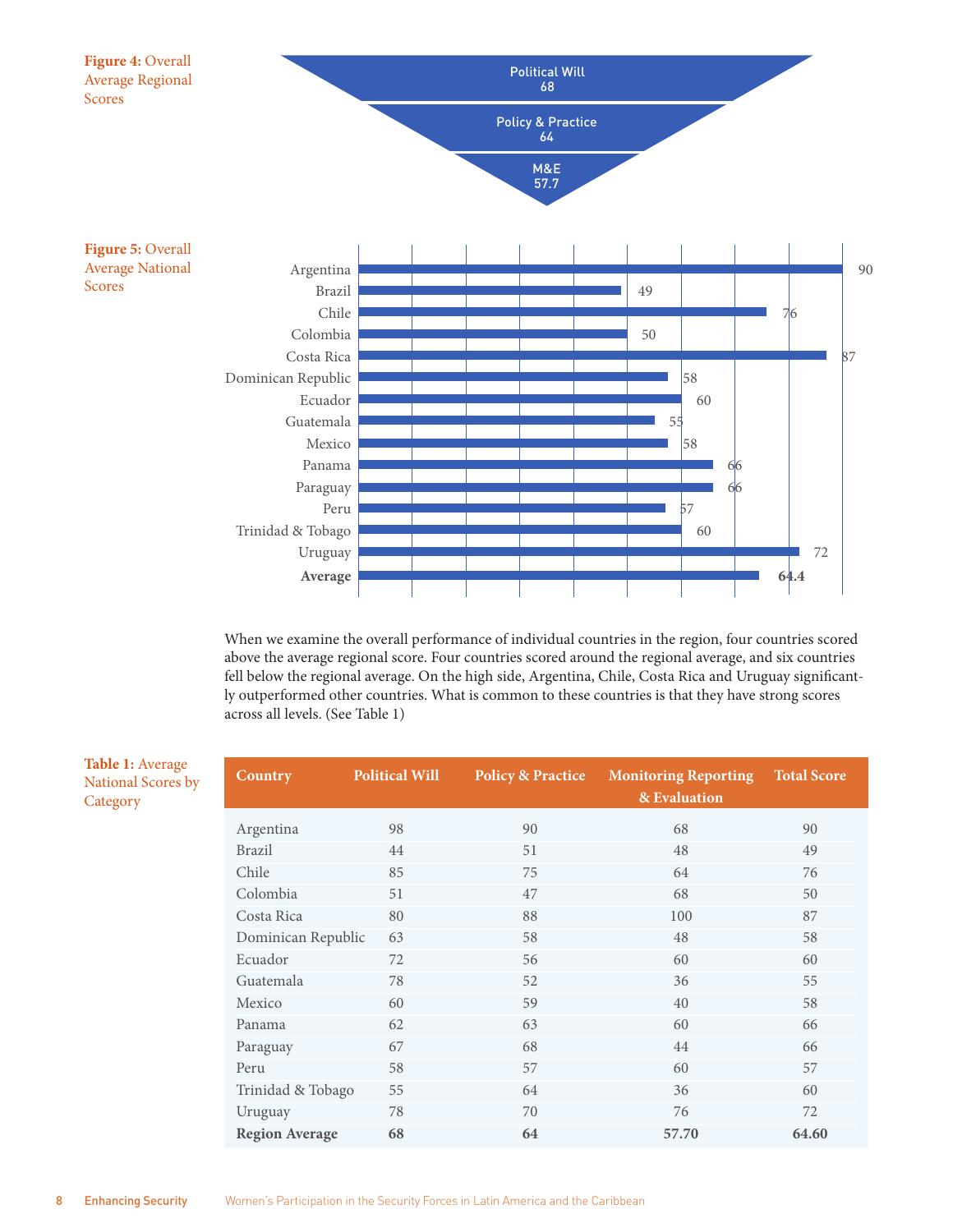Lastly, it may be noted that our results closely align with the scores of these countries in other gender equality indexes, such as the Women, Peace and Security Index published by the Georgetown University Institute on Women, Peace and Security (GIWPS) and the *Fighting Inequality in the Time of Covid-19: The Commitment to Reducing Inequality Index 2020*, published by Oxfam and Development Finance International.<sup>28</sup> (See Table 2)

#### **Table 2:** GIWPS and Oxfam Rankings

| <b>GIWPS Rank</b> | <b>Country</b>     | <b>Oxfam Rank</b> |
|-------------------|--------------------|-------------------|
| 41                | Trinidad & Tobago  | 16                |
| 45                | Costa Rica         | $\mathfrak{Z}$    |
| 48                | Argentina          | 2                 |
| 49                | Ecuador            | 8                 |
| 55                | Chile              | 1                 |
| 58                | Uruguay            | 11                |
| 68                | Paraguay           | 15                |
| 69                | Peru               | 18                |
| 70                | Panama             | 22                |
| 74                | Dominican Republic | 23                |
| 98                | <b>Brazil</b>      | 13                |
| 103               | Mexico             | 14                |
| 104               | Colombia           | 10                |
| 106               | Guatemala          | 24                |

In sum, while there is broad regional commitment to the principles and ideas of the WPS agenda, commitment to actual implementation and monitoring and evaluation is considerably less robust. Rhetoric, generally, does not match action.

#### National Importance/Political Will

National importance and political will measures three main issues: (1) whether gender equality is recognized in a country's main laws and regulations; (2) whether a country has adopted a WPS NAP; and (3) whether political leaders in their statements provide strong support to the principles of gender equality and the WPS agenda.

All countries in the region have enshrined gender equality in their constitutions, and many have also established gender equality and women's empowerment agencies. That said, an important indicator of political commitment is whether a country has adopted a WPS NAP. (See Table 3)

| <b>Countries with NAPs</b> | <b>Countries with NAPs</b><br>under development | <b>Countries without NAPs</b> |
|----------------------------|-------------------------------------------------|-------------------------------|
| Argentina                  | Costa Rica                                      | Colombia                      |
| <b>Brazil</b>              | Ecuador                                         | Dominican Republic            |
| Chile                      | Mexico                                          | Panama                        |
| Guatemala                  | Trinidad & Tobago                               | Peru                          |
| Paraguay                   | Uruguay                                         |                               |

28 See Georgetown Institute for Women Peace and Security and the Peace Research Institute Oslo, *The WPS Index 2020*  (Washington, DC: GIWPS, 2020); Oxfam and Development Finance International, *Fighting Inequality in the Time of Covid-19: The Commitment to Reducing Inequality Index 2020* (Oxford: Oxfam, 2020).

**Table 3:** National Action Plans – Status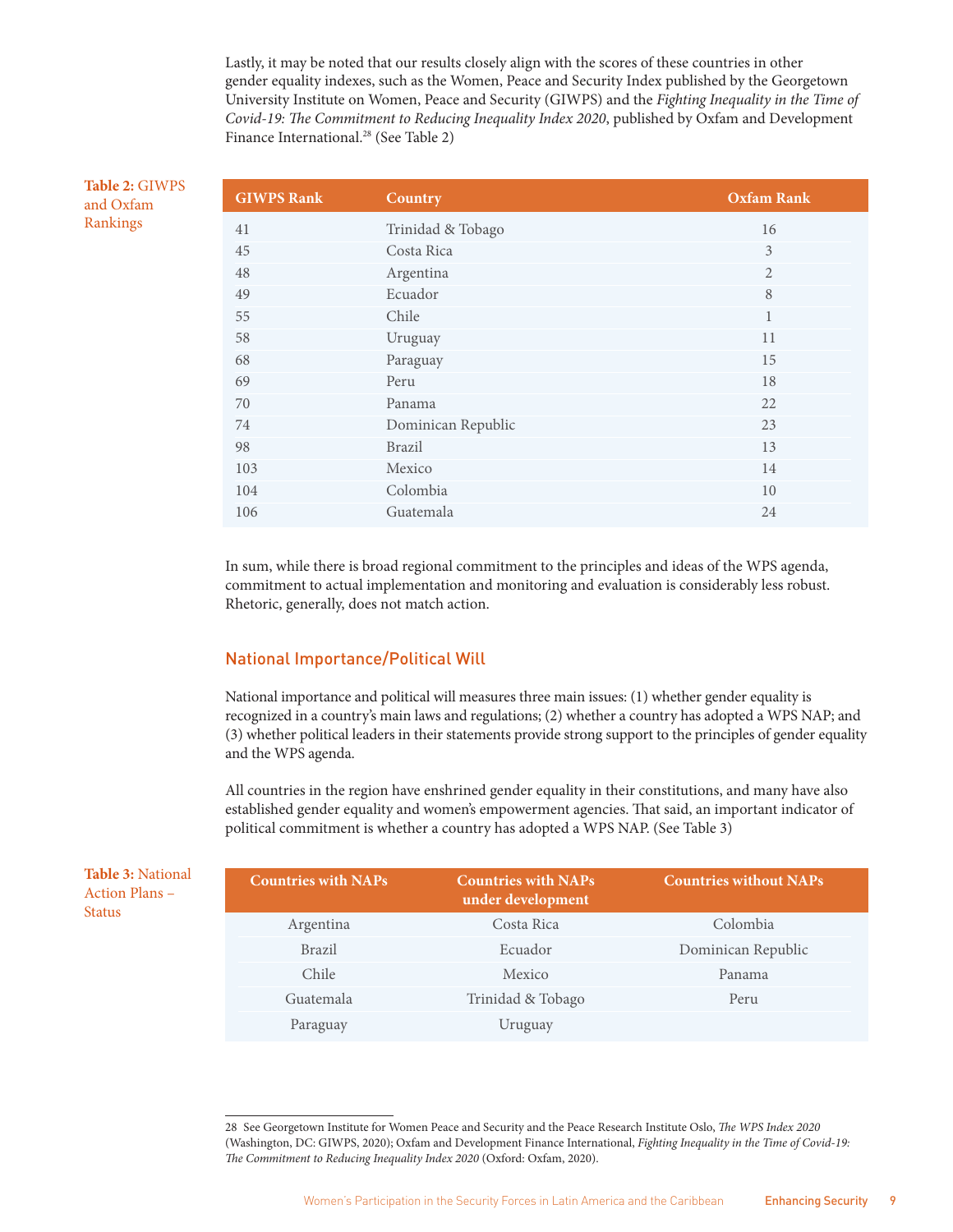Argentina and Chile—both with top scores overall and at this level—have developed and implemented WPS NAPs. However, the presence or absence of a NAP is not necessary or sufficient to score high. For example, Costa Rica, despite not having a NAP, scored high overall due to the government's strong political commitment to advancing gender equality across the country and within its institutions.29On the other hand, Brazil fell below the regional average. Indeed, in the case of Brazil, a change in national level political leadership in 2019 resulted in diminished political will and commitment to gender equality and the WPS agenda.

The NAPs of the countries in the region have many similarities, but also significant differences. For most countries in the region, the WPS agenda is an external, rather than an internal, agenda. In most cases, the ministries of foreign affairs have lead responsibilities for the implementation of a NAP.30 The extensive gender equality machinery established under CEDAW, the SDGs, or regional gender equality commitments is often seen as distinct from the WPS agenda. Guatemala is the exception and has adopted a whole-of-government approach. In Guatemala, the Women's Ministry plays an important role in the development of a new NAP. In Costa Rica, the development of a NAP involves many government agencies, not just in the security sector, but also in the legislature. In addition, its National Institute for Women works at a ministerial level and has taken innovative steps to tackle structural gender inequalities at home, including machismo culture.

Most civil society organizations in the region advocate for whole-of-government efforts as well as a broadening of the agenda beyond traditional armed conflict.<sup>31</sup> They argue that the region grapples with many "gendered consequences of non-conventional armed violence," and they point to high rates of femicide in the region.<sup>32</sup> While several Latin American NAPs have integrated demands for a broader agenda, most remain very externally focused. Paula Drumond and Tamya Rebelo note that the Paraguayan NAP stands out with ambitious and long-term goals. The Paraguayan NAP defines one of its goals as "the elimination of cultural barriers that hinder the full participation of women in all areas of human society."33 The Argentinian NAP includes issues related to human trafficking. The Brazilian NAP includes gender-sensitive initiatives focused on the rights of refugees and refugee seekers in the country. The Chilean NAP expanded the principle of the Responsibility to Protect (R2P) to include the protection of women and girls from sexual and gender-based violence.34 The Argentinian, Brazilian, and Chilean NAPs all define protection as meaning not just physical security but also access to sexual and reproductive health.

Another positive driver for gender equality and the WPS agenda, including the development of a WPS NAP, is the extent of global—UN—engagements a country has. The participation in peacekeeping operations is particularly important in this regard. (See Table 4) For example, the Brazilian NAP expired at the end of 2018. Gender equality and the WPS agenda were not a priority for the new Brazilian administration that came to power in January 2019. Yet the administration decided to extend the NAP (developed under the previous administration) in March of 2019 for four years. Indeed, Brazil's participation in UN peacekeeping operations was considered important and, in that context, the continuation of a NAP became significant.35

<sup>29</sup> Costa Rica is unique in the region as one of only a few countries with no military. It was assessed based on the security provided by the national police.

<sup>30</sup> See Paula Drumond and Tamya Rebelo, "Global Pathways or Local Spins? National Action Plans in South America," *International Feminist Journal of Politics*, Vol. 22, No. 4 (2020), pp. 462 - 484.

<sup>31</sup> For more general analysis of NAPs globally see Caitlin Hamilton, Nyibeny Naam and Laura J. Shepherd, *Twenty Years of Women, Peace and Security National Action Plans: Analysis and Lessons Learned* (Sydney: Sydney University, March 2020).

<sup>32</sup> Drumond and Rebelo, "Global Pathways or Local Spins?" p. 1. See also Paula Drumond and Tamya Rebelo, *1325 and Beyond: Moving Forward the WPS Agenda in Latin America*, WIIS Policy Brief (July 2020); and

Ana Laura Velasco Ugalde, *UNSCR1325 and the WPS Agenda: A Feminist Response to Authoritarianism*, WIIS Policy Brief (June 2020), p. 1. Velasco notes the Covid-19 crisis and the call for staying at home has exposed the violence at home.

<sup>33</sup> Cited in Drumond and Rebelo, Global Pathways or Local Spins? p. 12. See also Paula Drumond and Tamya Rebelo, *1325 and Beyond: Moving Forward the WPS Agenda in Latin America*, WIIS Policy Brief (July 2020). 34 Ibid.

<sup>35</sup> For more on Brazil's NAP see Renata Avelar Giannini and Perola Abrue Pereira, *Building Brazil's National Action Plan: Lessons Learned and Opportunities* (London: LSE, March 3, 2020 – blog); Paula Drumond and Tamya Rebelo, *Implementing the "Women, Peace and Security" Agenda in Brazil: An Assessment of the National Action Plan,* Strategic Paper 31 (Rio de Janeiro: Igarape Institute, August 2019). See also https://igarape.org.br/wp-content/uploads/2019/07/2019-07-31\_AE-31\_Women-Peace-and-Security-National-Action-Plan.pdf.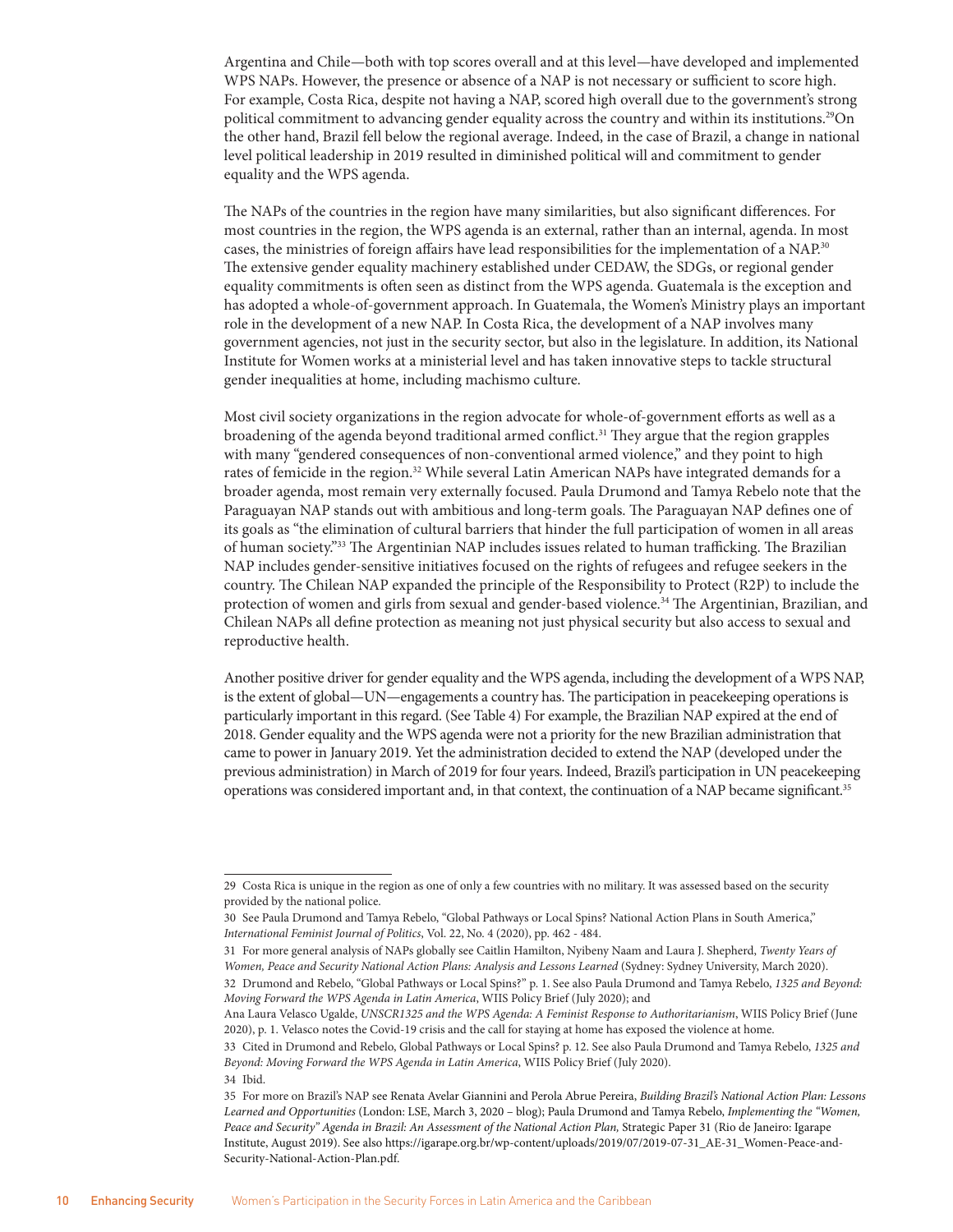**Table 4:** Participation in UN Peacekeeping Operations by Countries from Latin America and the Caribbean-Military and Police Combined – August 2020

|                      | <b>UN Ranking</b> | <b>Total</b>   | Male           | Female         |
|----------------------|-------------------|----------------|----------------|----------------|
|                      |                   |                |                |                |
| Uruguay              | 17                | 1,138          | 1,055          | 83             |
| Argentina            | 42                | 304            | 276            | 28             |
| El Salvador          | 45                | 292            | 263            | 29             |
| <b>Brazil</b>        | 47                | 282            | 270            | 12             |
| Peru                 | 52                | 233            | 198            | 35             |
| Guatemala            | 57                | 176            | 155            | 21             |
| Paraguay             | 80                | 31             | 28             | 3              |
| Chile                | 82                | 30             | 27             | 3              |
| Bolivia              | 83                | 27             | 20             | 7              |
| Mexico               | 94                | 13             | 6              | 7              |
| Honduras             | 97                | 11             | 7              | $\overline{4}$ |
| Ecuador              | 98                | 10             | $\overline{4}$ | 6              |
| Dominican Republic   | 107               | 5              | 3              | $\overline{2}$ |
| Colombia             | 108               | $\overline{4}$ | 3              | $\mathbf{1}$   |
|                      |                   |                |                |                |
| <b>Totals Region</b> |                   | 2,556          | 2,315          | 241            |
| <b>Global Totals</b> |                   | 81,820         | 76,596         | 5,328          |
|                      |                   |                |                |                |

*Source:* United Nations

However, while UN peacekeeping involvement is positively impacting the military, it does not appear to have a similar impact on the national police. Indeed, the police generally scored lower in most countries than did the military regarding implementation of the WPS agenda.

The engagement of international actors in the Colombia peace agreements has also been an important factor in pushing forward a gender equality and WPS agenda. For example, the 2018 Colombian Ministry of Defense's report *Public Policy for a Cross-Gender Approach for the Uniformed Personnel of the Public Force* was developed as a requirement of the 2016 peace agreement. It is considered the military's WPS implementation plan. It calls on the military and the police to make sure that women have equal access and opportunities. It also sets up Gender Observatories at the level of the Ministry of Defense and General Command, as well as inside each military branch and the police.

Other examples of international engagements and commitments that advance a gender equality and WPS agenda at home include: Uruguay, which co-chairs, with Canada, the United Nations GFP Network and is currently working on a WPS NAP; the Dominican Republic, which during 2020, together with Germany, co-chaired the UN Security Council Informal Expert Group (IEG) on WPS; or Mexico, which, since 2019, co-chairs with France the Generation Equality Forum—a global civil society-centered gathering for gender equality. Its work on the Generation Equality Forum, and the fact that Mexico launched a Feminist Foreign Policy in January 2020 and is currently developing a WPS NAP, are certainly not unrelated. High-level international engagements also help civil society organizations at home to press their governments to progress on the gender equality and WPS agendas.

#### Policy and Practice

Policy and practice examines how political commitment to gender equality and WPS principles is translated into practical action in the security sector. We distinguish four main areas: (1) policy, planning, and staffing, in particular the appointment of GENADs and GFPs; (2) women's participation in the security forces (gender in the ranks); (3) policies and programs that support women's participation in the security forces; and (4) training and education on WPS principles.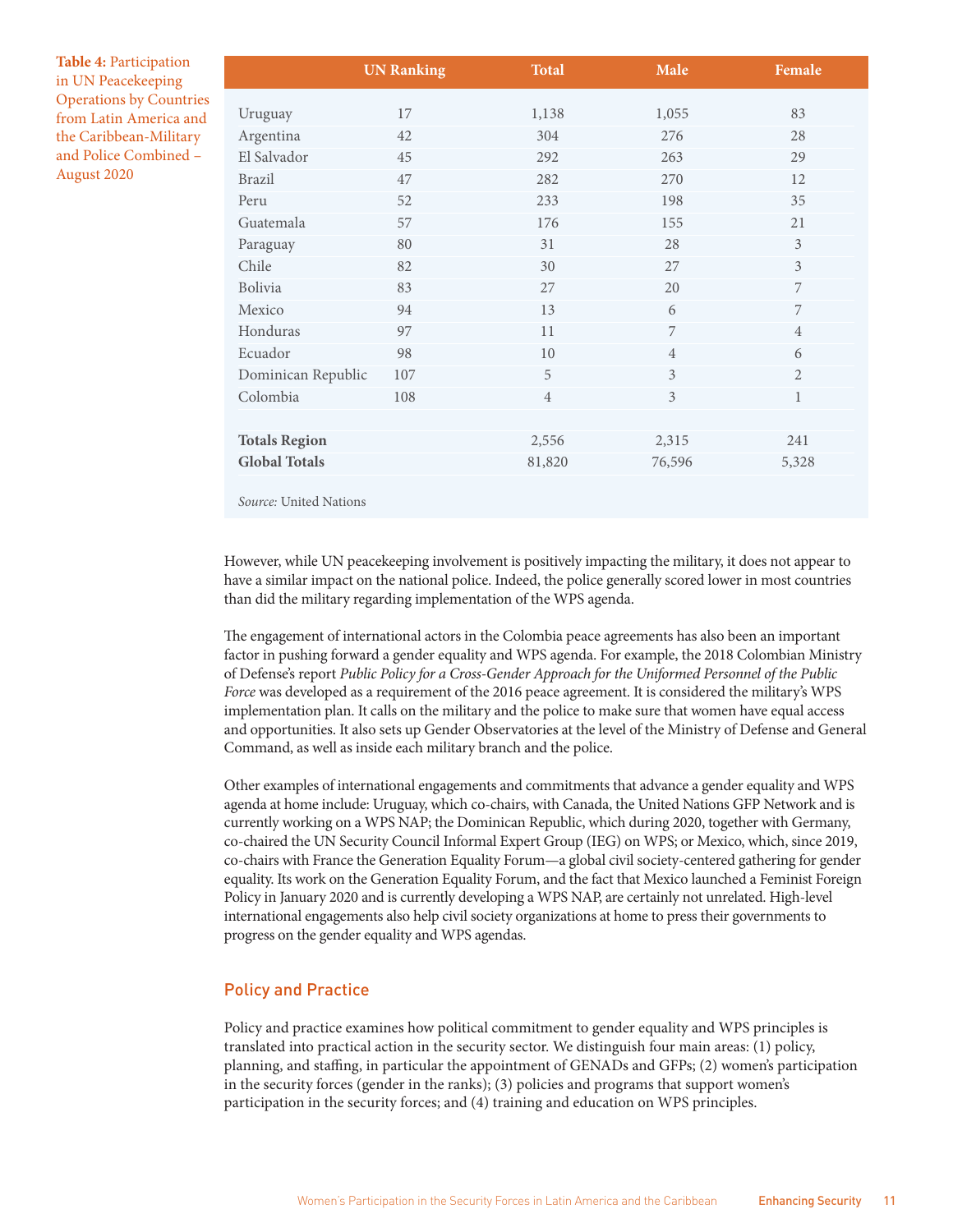#### *Policy, Planning and Staffing*

Although national level commitment is critical in advancing the WPS agenda, it is not sufficient to realizing better outcomes in terms of gender mainstreaming. Even in countries that have published NAPs, these NAPs do not always require the participating ministries and departments to develop detailed implementation plans. Without such plans, including bureaucratic procedures and processes that mainstream gender in security institutions, change will be fleeting and easily reversible with changing political leadership.

Our analysis found that countries that developed military implementation plans even before or in the absence of a NAP have generally made significant progress in terms of gender mainstreaming. For example, in 2008 the Argentine Ministry of Defense adopted a WPS Action Plan (long before their 2015 NAP was published). It was developed in response to Argentina's participation in UN peacekeeping operations and led to many "policy reforms in the field of defense and the armed forces."36 Participation in UN peacekeeping operations helped to strengthen pre-deployment training on gender issues. It also required the military to establish GENADs and GFPs.<sup>37</sup>

Indeed, a major indicator of progress with regard to the integration of gender equality and WPS principles is the appointment of GENADs and GFPs. They are critical in helping to mainstream the principles of the WPS agenda in all aspects of the operations of security forces. The role of a GENAD is to provide guidance and advice to senior level commanders on how to integrate gender perspectives into operations and missions, crisis and conflict analysis, concepts, doctrine, procedures, and education and training. GFPs are similarly trained but work at lower levels in the organization to mainstream the WPS agenda across occupational positions.<sup>38</sup>

Only a few countries in the region are systematically appointing, training and employing GENADs and GFPs. (See Table 5) Argentina has a robust GENAD and GFP program. It also provides gender training through its regional peacekeeping center—trainings that are open to other countries in the region as well. Uruguay, a top regional UN troop contributor, co-hosts, with Canada, the UN GFP network. It has appointed GFPs in both the military and the police, but these GENADs are all double-hatted—that is, they have other responsibilities as well. Neither the military nor the police have appointed full-time GENADS. In some countries, for example in Mexico and Peru, the security institutions have established gender equality institutions that have certain GENAD functions. However, most often these institutions work more in the human resources sphere, rather than the policy and planning spheres. Most often, they do not report directly to the highest command levels.

#### *Gender in the Ranks: Women's Participation in the Security Forces*

All countries in our survey have low women's participation rates in their military and police forces. (See Table 6) The promotion rates for women are even lower. In general, women have made greater inroads in the police than in the military. In the national police forces, all positions are officially open to women. That said, some of our investigators also reported that the practice does not always align with the formal rules. In some countries, women are not assigned to work "on the streets." In addition, as women have made inroads within the police, some countries have begun to impose caps, thereby limiting women's access. Such is the case in Trinidad and Tobago, where no more than 30% of the force is allowed to be women. There is also a waiting list for women who want to join the police.

In four out of 14 countries, women continue to be officially barred from some military occupations. (See Table 7) In addition, even if in theory all positions are open, women often face restrictions in practice, particularly in terms of where they are utilized. Many teams reported that data on military deployments reveal that women are far less likely to be deployed on operational missions.

<sup>36</sup> Argentine NAP: p. 10. Government of Argentina, N*ational Action Plan of the Argentine Republic for the Implementation of Resolution Nº1325/2000 of the Security Council of the United Nations*. (Argentina, 2015) at: [https://www.peacewomen.org/](https://www.peacewomen.org/sites/default/files/Argentina%20NAP%202015%20(English).pdf) [sites/default/files/Argentina%20NAP%202015%20\(English\).pdf](https://www.peacewomen.org/sites/default/files/Argentina%20NAP%202015%20(English).pdf) and see the Spanish version at: [http://servicios.infoleg.gob.ar/](http://servicios.infoleg.gob.ar/infolegInternet/anexos/250000-254999/252151/Dto1895.pdf) [infolegInternet/anexos/250000-254999/252151/Dto1895.pdf.](http://servicios.infoleg.gob.ar/infolegInternet/anexos/250000-254999/252151/Dto1895.pdf)

<sup>37</sup> Today Argentina leads the region in WPS implementation.

<sup>38</sup> See UN Secretary General, *Departmental Focal Points for Women in the Secretariat*, ST/SGB?2008/12 (New York: United Nations, August 1, 2008). See also UN Women, *Gender Focal Points and Focal Points for Women* @ unwomen.org; and United Nations, Department of Peacekeeping Operations*, Policy: Gender Responsive United Nations Peacekeeping Operations* (New York: United Nations, February 1, 2018).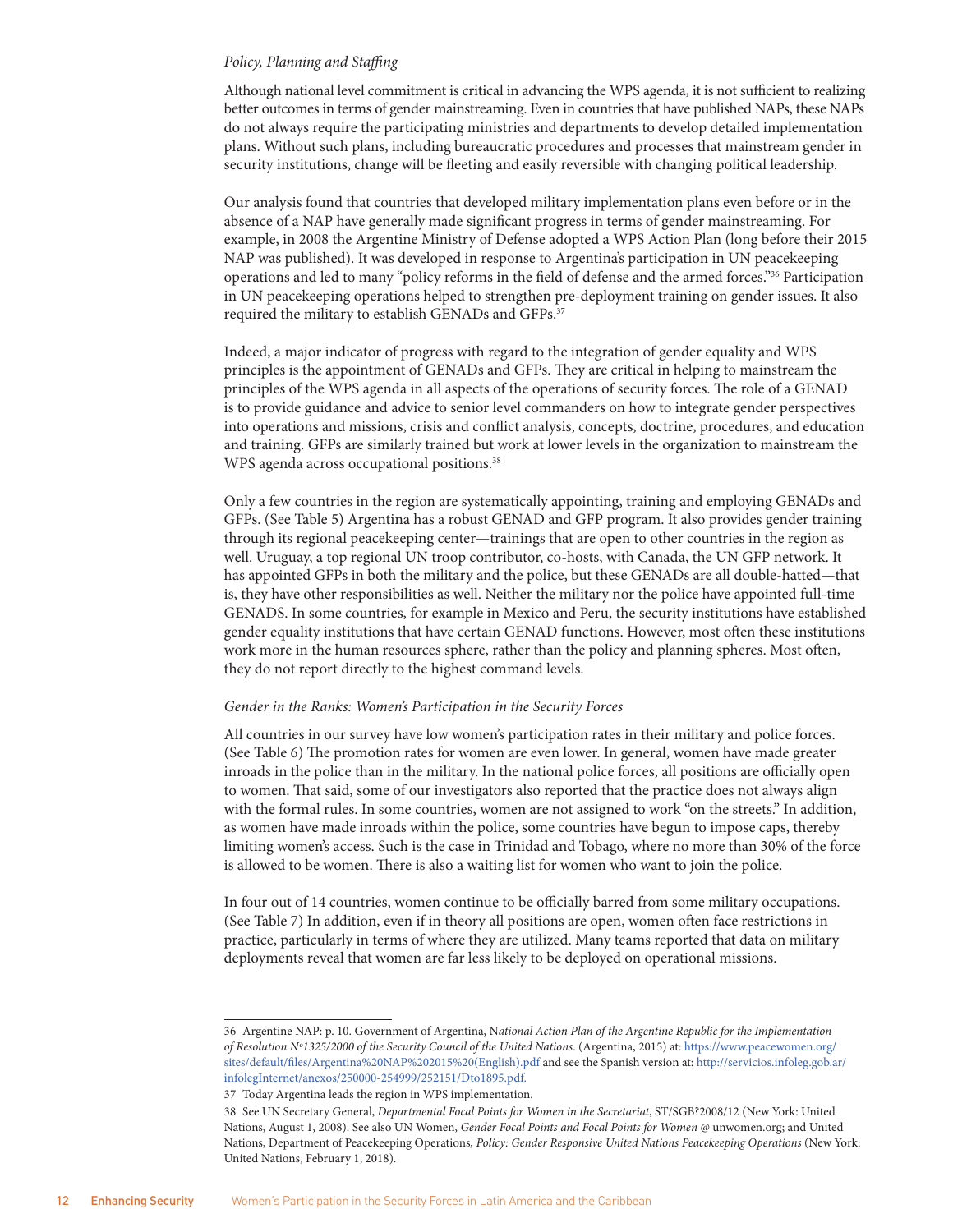#### **Table 5:** Gender Advisors and Gender Equity **Offices**

| <b>Country</b>      | The country<br>has appointed<br><b>Gender Advisors</b><br>(GENAD). | The country<br>has appointed<br>gender focal<br>points (GFP). | <b>GENADs</b> are<br>assigned for<br>pecific<br>missions. | The country<br>has gender<br>equality<br>offices/units. |
|---------------------|--------------------------------------------------------------------|---------------------------------------------------------------|-----------------------------------------------------------|---------------------------------------------------------|
| Argentina           | <b>Yes</b>                                                         | <b>Yes</b>                                                    |                                                           | <b>Yes</b>                                              |
| <b>Brazil</b>       |                                                                    |                                                               | Yes                                                       |                                                         |
| Chile               |                                                                    | Yes                                                           | Yes                                                       | Yes                                                     |
| Colombia            |                                                                    |                                                               |                                                           | Yes                                                     |
| Costa Rica          |                                                                    |                                                               |                                                           | Yes                                                     |
| Dominican Republic  |                                                                    |                                                               | <b>Yes</b>                                                | Yes                                                     |
| Ecuador             |                                                                    |                                                               |                                                           | Yes                                                     |
| Guatemala           |                                                                    |                                                               |                                                           | Yes                                                     |
| Mexico              |                                                                    |                                                               |                                                           | Yes                                                     |
| Panama              |                                                                    |                                                               |                                                           | Yes                                                     |
| Paraguay            |                                                                    |                                                               |                                                           | Yes                                                     |
| Peru                |                                                                    |                                                               |                                                           | Yes                                                     |
| Trinidad and Tobago |                                                                    |                                                               |                                                           | Yes                                                     |
| Uruguay             |                                                                    | Yes                                                           | Yes                                                       | Yes                                                     |

#### **Table 6:** Women's Participation as a Percentage of the Total Force

| <b>Country</b>     | <b>Military</b> | Percent of<br><b>Women</b> | <b>Senior</b><br><b>Military</b> | Police | <b>Senior</b><br>Police |  |
|--------------------|-----------------|----------------------------|----------------------------------|--------|-------------------------|--|
|                    |                 | Deployed                   | <b>Women</b>                     |        | <b>Women</b>            |  |
| Argentina          | 17.3%           | 8%                         | nd                               | nd     | nd                      |  |
| <b>Brazil</b>      | 7.6%            | 8%                         | nd                               | 9%     | nd                      |  |
| Chile              | 10%             | 10%                        | nd                               | 34%    | 15%                     |  |
| Colombia           | 6%              | 1.5%                       | 1%                               | 9%     | 2%                      |  |
| Costa Rica         | na              | na                         | na                               | 18.7%  | di                      |  |
| Dominican Republic | 20.8%           | 5.1%-8%                    | 4%                               | 15%    | 4.7%                    |  |
| Ecuador            | 2.7%            | di                         | nd                               | 15%    | di                      |  |
| Guatemala          | nd              | 8%                         | nd                               | 16%    | nd                      |  |
| Panama             | na              | na                         | na                               | 16.2%  | 14.9%                   |  |
| Peru               | 10%             | di                         | .5%                              | 18%    | .4%                     |  |
| Paraguay           | nd              | 10%                        | nd                               | Nd     | nd                      |  |
| Mexico             | 12.4%           | $1 - 3\%$                  | 2.5%                             | 10%    | 19%                     |  |
| Trinidad & Tobago  | 14.3%           | na                         | nd                               | 29%    | nd                      |  |
| Uruguay            | 11%             | 7%                         | 1.7%                             | 25.6%  | 3%                      |  |

nd=no data (data not provided or data not available)

na=not applicable (these countries have no military forces or they do not deploy)

di=data incomplete (not enough data to calculate percentage)

Working on "the streets" and military deployments are generally career enhancing assignments; the restrictions women face in this regard likely contributes to them being less competitive for promotions. These restrictions may explain why few women are represented at the highest levels in the military or police.

Lastly, in terms of long-term policy and planning, we found that only four countries have active recruitment programs or set targets to raise the number of women in the force.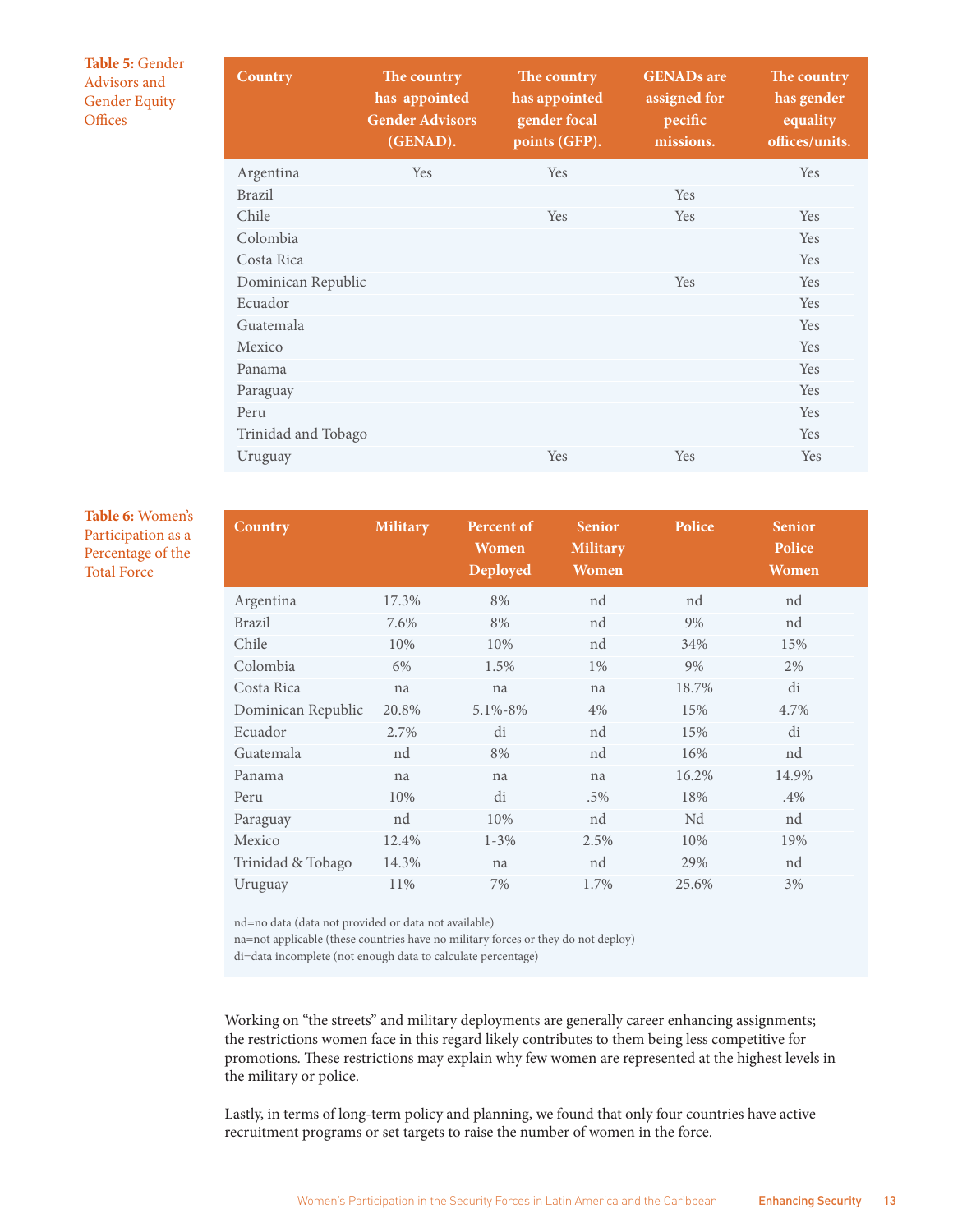#### **Table 7:** Policy and Practice

| <b>Country</b>      | Are all<br>positions<br>open to<br>women<br>in the<br>military? | Are there<br>recruitment<br>targets?<br>(military/<br>police) | Do they<br>provide<br>uniforms &<br>equipment<br>adapted to<br>women? | <b>How much</b><br>paid<br>maternity/<br>paternity<br>leave<br>is provided? | Is WPS<br>gender<br>training<br>provided? | <b>Is</b><br><b>Monitoring</b><br>& Evaluation<br>conducted? |
|---------------------|-----------------------------------------------------------------|---------------------------------------------------------------|-----------------------------------------------------------------------|-----------------------------------------------------------------------------|-------------------------------------------|--------------------------------------------------------------|
| Argentina           | Yes                                                             | Yes/UNK                                                       | Yes                                                                   | 90 days/10 days                                                             | Yes                                       | Yes                                                          |
| <b>Brazil</b>       | No                                                              | No. There are<br>some caps/No.<br>There are local<br>caps     | No                                                                    | 180 days/5 days                                                             | Yes                                       | No                                                           |
| Chile               | No                                                              | No/No                                                         | Yes                                                                   | 126 days/UNK                                                                | Yes                                       | Yes                                                          |
| Colombia            | No                                                              | No/No                                                         | Yes                                                                   | 126 days/8 days                                                             | Yes                                       | Yes                                                          |
| Costa Rica          | Yes                                                             | NA/No                                                         | Yes                                                                   | 120 days/2 days                                                             | Yes                                       | Yes                                                          |
| Dominican Republic  | Yes                                                             | Yes/Yes, but there<br>are local caps                          | N <sub>o</sub>                                                        | 98 days/7 days                                                              | Yes                                       | Yes                                                          |
| Ecuador             | Yes                                                             | No/No                                                         | No                                                                    | 80 days/15 days                                                             | Yes                                       | Yes                                                          |
| Guatemala           | Yes                                                             | No/No                                                         | No                                                                    | 84 days/UNK                                                                 | Yes                                       | No                                                           |
| Mexico              | Yes                                                             | Yes/No                                                        | No                                                                    | 90 days/10 days                                                             | N <sub>o</sub>                            | No                                                           |
| Panama              | Yes                                                             | NA/No                                                         | Yes                                                                   | 98 days/3 days                                                              | Yes                                       | Yes                                                          |
| Paraguay            | No                                                              | No/No                                                         | Yes                                                                   | 126 days/UNK                                                                | Yes                                       | Yes                                                          |
| Peru                | Yes                                                             | No/No                                                         | N <sub>o</sub>                                                        | 98 days/UNK                                                                 | No                                        | Yes                                                          |
| Trinidad and Tobago | Yes                                                             | No, there is a<br>30% сар                                     | Yes                                                                   | 90 days/3 days                                                              | Yes                                       | No                                                           |
| Uruguay             | Yes                                                             | Yes/Yes                                                       | No                                                                    | 91 days/10 days                                                             | Yes                                       | Yes                                                          |

NA=not applicable because they have no military forces

UNK=unknown-data was not provided during data collection

More generally, it must be noted that data on women's participation and promotion rates were elusive in many countries. Either the data are not being collected and tracked over time, or the country refuses to publish the data. One country indicated that data on women in the military were considered confidential and not publicly releasable.

Many organizations that track numbers and the composition of armed forces around the world, such as the London-based International Institute for Strategic Studies, generally do not collect sexdisaggregated data. The only known detailed survey of women in the armed forces and the police dates from 2010 and was carried out by the Argentine think tank RESDAL.<sup>39</sup>

#### *Women-Friendly Policies and Programs*

To increase women's participation in the security forces, it is also important to have policies and programs that make military and police service possible on a personal level. Women tend to leave the military and police at higher rates than men when they have children or encounter a hostile work

<sup>39</sup> RESDAL obtained much of its data through freedom of information mechanisms. See Marcela Donadio et al., *Women in the Armed Forces and Police in Latin America: Agender Approach to Peace Operations* (Buenos Aires: RESDAL, 2010). See Renata Avilar Giannini, Maiara Folly and Mariana Fonseca Lima, *Situacoes extraordinarias a entrada de mulheres na linha de frente das Forcas Armadas brasileiras* (Rio de Janieri: Igarapé Institute: 2017). We do not know to what extent the US government is collecting data on the number of women in military forces around the world and how it applies that data to its International Military Training and Education (IMET) programs.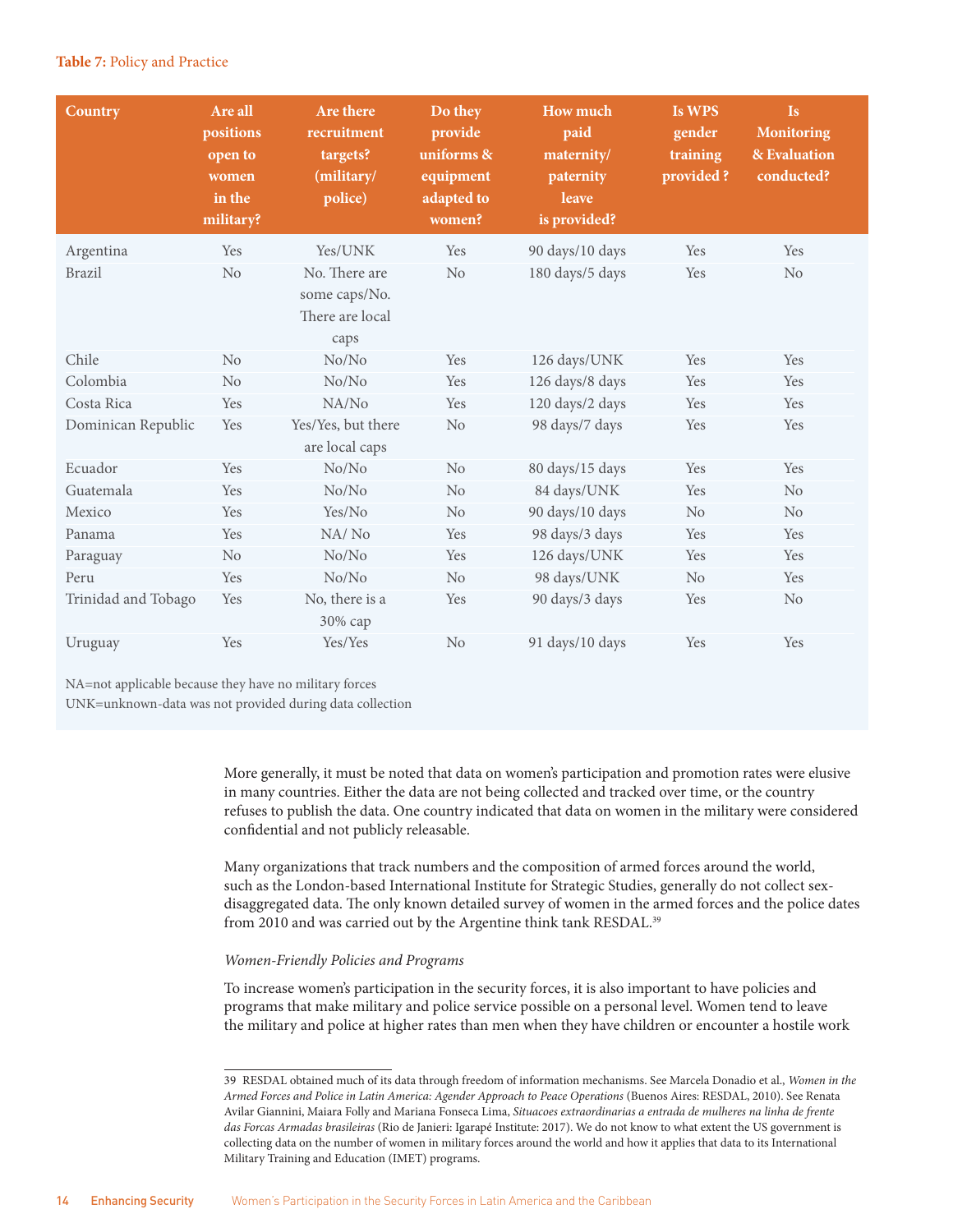environment. Therefore, it is imperative that the military and police implement policies that make it possible for women to have a fulfilling career by ensuring that their organizations are inclusive, free of harassment, and accommodate family needs for women who often remain primary caregivers.

In all countries reviewed, both the military and police provide paid maternity leave for women, although the length of time varies greatly—from 80 days to 18 weeks. Many countries also provide a few days of paid paternity leave. Some countries offer varying levels of childcare and family leave, while others offer none.

A healthy and productive work environment also requires that sexual harassment and abuse is not tolerated, that it is strictly monitored, and that offenders are prosecuted. Most countries, particularly those involved in peacekeeping, provide basic human rights training, with a portion of the training directed specifically toward preventing sexual and gender-based violence in the areas of operations. However, the same level of training and attention is not being given to eradicating sexual harassment and abuse within a country's own ranks. Data from countries that track and address harassment, including the US, Canada and Australia, show that sexual harassment and abuse of women in the ranks is pervasive in military organizations around the world.40 Therefore, it is critical that military and police organizations address this behavior if they want to keep women in their organizations.

Finally, uniforms, equipment, and facilities must be adapted to accommodate women to optimize women's performance and retention. Only half of the countries in our survey provide women-specific equipment. (Table 7 above). Requiring women to perform in uniforms and equipment designed by and for men degrades women's performance, causes injuries, and can result in safety hazards. Furthermore, failing to provide bathrooms and safe billets also drives women out of military and police organizations.

In sum, security forces seeking to increase women's participation must ensure that there are familyfriendly programs available to support women's long-term participation, address sexual harassment and abuse within the ranks, and provide uniforms, equipment, and billets for women. While countries in the region score well in terms of maternity and paternity leave policies, much work remains to be accomplished in the other areas.

#### *WPS Training and Education*

Applying a gender lens to military and police organizations and operations requires training and education. It is not an intuitive process. The countries that participate in UN peacekeeping operations receive human rights and WPS training during pre-deployment training. Indeed, when countries engage with the UN, particularly in the context of contributing troops to UN peacekeeping operations, they are expected to meet certain UN WPS training requirements. However, for many countries, gender and WPS training ends with UN missions.

Some countries have more systematically integrated gender training into their entry, mid- and senior-level training and education programs. That said, this training is more likely to be found in the military than the police. Police training generally focuses on responding to and preventing domestic, sexual, and genderbased violence.

GENADs and GFPs require specialized training. Such training remains limited. A few countries like Argentina provide WPS training for the military. Costa Rica has mainstreamed gender throughout police training programs. Costa Rica is unique in the region for creating a gender training program that addresses masculinity and machismo culture.

<sup>40</sup> The US DoD tracks the incidence rate of sexual harassment and assault in the ranks and publishes annual reports on their Sexual and Prevention Website. This is a Congressionally mandated annual requirement. [https://www.sapr.mil/.](https://www.sapr.mil/) See also Government of Canada, 2019 Sexual Misconduct Incident Tracking Report [https://www.canada.ca/en/department-national](https://www.canada.ca/en/department-national-defence/corporate/reports-publications/sexual-misconduct-tracking-report.html)[defence/corporate/reports-publications/sexual-misconduct-tracking-report.html.](https://www.canada.ca/en/department-national-defence/corporate/reports-publications/sexual-misconduct-tracking-report.html) In Australia, the Chief of the Army came out strongly against sexual harassment and abuse. See Australia's Chief of the Army addresses to soldiers on sexual assault in the ranks. https://vimeo.com/71028162.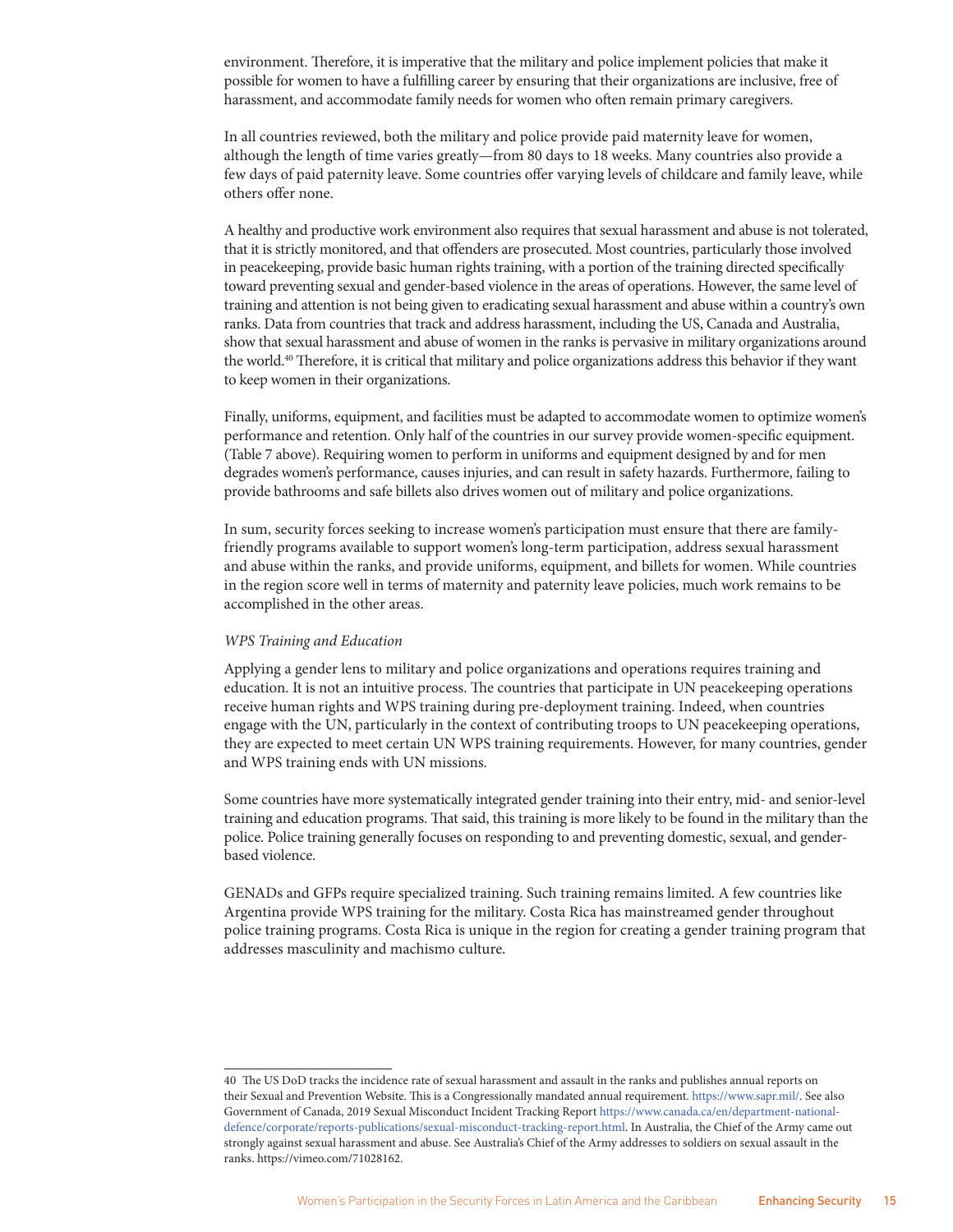#### **Figure 6:**  Masculinity Flyer



Eleven countries in the region host peacekeeping training centers. Many of these centers have not integrated gender and the WPS agenda in their curriculum in a systematic manner.<sup>41</sup> Helping these centers build up their WPS and gender equality curriculum and provide specialized courses for GENADs would be an obvious first step towards more robust training on WPS and gender equality in the region.

## Monitoring, Reporting, and Evaluation

Monitoring and evaluation are critical for learning and understanding whether progress is being made in implementing the WPS agenda. Monitoring and evaluation also had the lowest average scores. There are three main reasons for the low scores. First, even when countries have developed NAPs, strategies or implementation plans, they are often written without clearly defined and measurable goals and benchmarks. Second, countries generally do not appoint or support independent oversight bodies. Most governments are wary of such bodies and/or the involvement of civil society in the oversight of policies. Third, there is a dearth of sex-disaggregated data being collected or made available for evaluation.

The best monitoring and evaluation programs are independent, transparent, and involve civil society. Some country teams reported that monitoring and evaluation does occur, but the reports and data produced by entities in these countries can only be accessed by requesting them through government transparency programs, or they may not be available at all.

Costa Rica has the most robust monitoring and evaluating systems in the region. They are provided by Costa Rica's National Institute for Women, which functions as a ministry. This ministry-level Institute has a national council responsible for decision-making at the national level. Furthermore, the Institute provides advice and has oversight over gender mainstreaming in all of the government ministries, including the Ministry of Public Security.

<sup>41</sup> Argentina, Bolivia, Brazil, Chile, Colombia, Ecuador, Guatemala, Mexico, Paraguay, Peru and Uruguay. See Adriana Erthal Abdenur, *Enhancing Peacekeeping Training Through Cooperation: Lessons from Latin America*, Policy Brief (Rio de Janeiro: Igarape Institute, June 2018).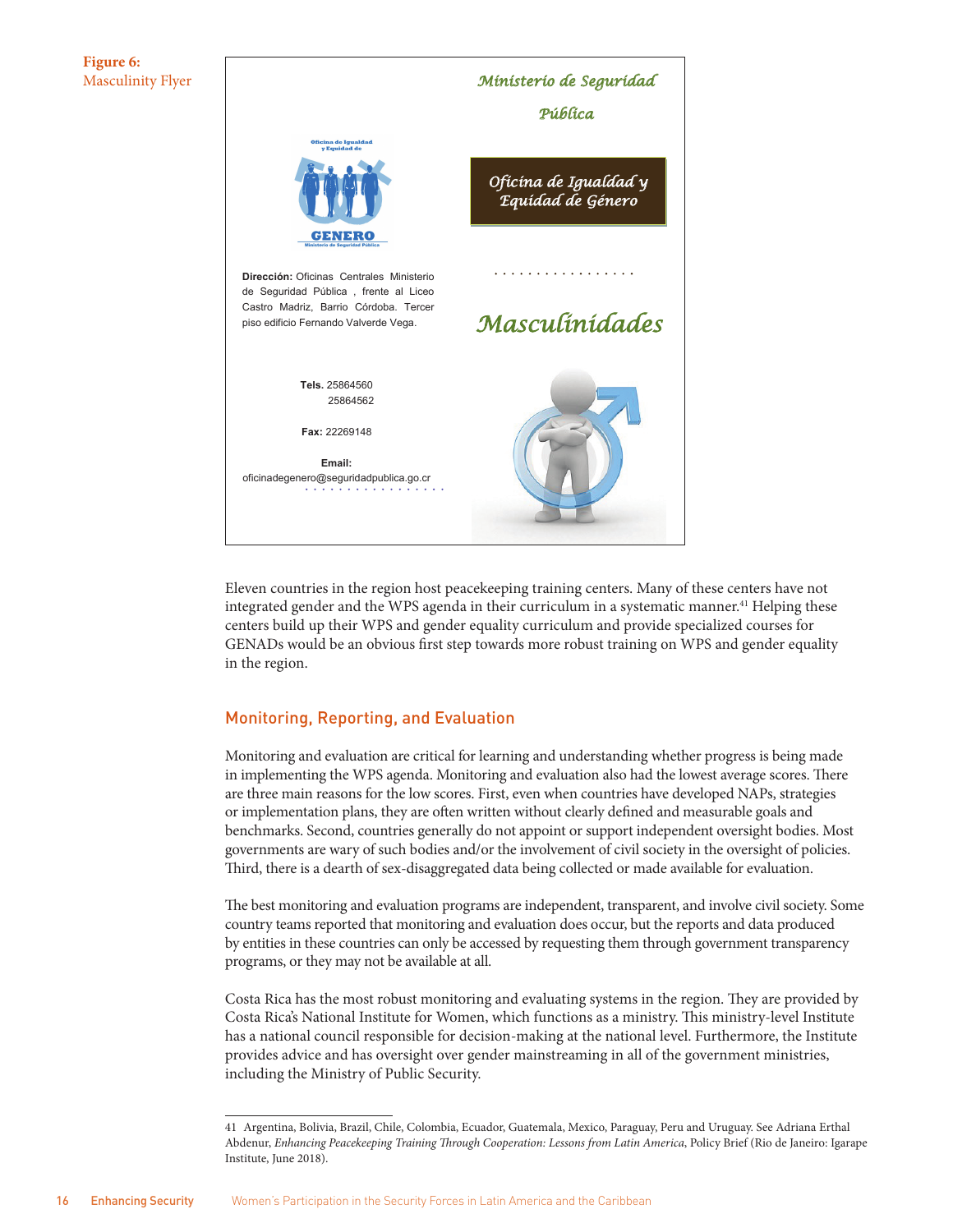Some countries have robust independent civil society networks that provide some external monitoring and evaluation functions and keep pressure on governments to advance gender equality and the WPS agenda. For example, Colombia has a robust civil society network with 57 distinct organizations that promote the principles of UNSCR 1325 and the WPS agenda. It also has a Women Peace and Security Observatory, a coalition of civil society organizations that is actively lobbying the government to adopt a WPS NAP.42 In some countries, the think tank and academic community are important players. For example, in Brazil, the Igarapé Institute has a considerable amount of expertise with regard to the WPS agenda and women in the military. Similarly, in Argentina, RESDAL has undertaken important work in this regard. The analysis by these institutions are important in collecting best practices and advancing the WPS agenda in the region. More generally, the Gender Division of the UN's Economic Commission for Latin America and the Caribbean (ECLAC or CEPAL in Spanish) plays an important role in gender mainstreaming in the region and collecting data.

<sup>42</sup> See Humanas Colombia, *20 Años Exigiendo que el Gobierno Colombiano se conecte con la Paz y la Seguridad de las Mujeres*, Pronunciamiento (Bogotá, Colombia: Humanas, July 2020) at [https://www.humanas.org.co/alfa/dat\\_particular/arch\\_contenidos/](https://www.humanas.org.co/alfa/dat_particular/arch_contenidos/i_e_73153_q_PRONUNCIAMIENTO_R1325.pdf) [i\\_e\\_73153\\_q\\_PRONUNCIAMIENTO\\_R1325.pdf](https://www.humanas.org.co/alfa/dat_particular/arch_contenidos/i_e_73153_q_PRONUNCIAMIENTO_R1325.pdf); Also from Humanas Colombia, see Observatorio Mujeres, Paz y Seguridad (a group actively lobbying for a WPS NAP), *Cumplimiento del Estado Colombiano con la Resolución 1325 de 2000: Informe de monitoreo del año 2017 y primer semestre de 2018*, (Bogotá, Colombia: Humanas, December 2018) at [https://www.humanas.org.](https://www.humanas.org.co/alfa/dat_particular/ar/ar_9042_q_R1325informe.pdf) [co/alfa/dat\\_particular/ar/ar\\_9042\\_q\\_R1325informe.pdf](https://www.humanas.org.co/alfa/dat_particular/ar/ar_9042_q_R1325informe.pdf).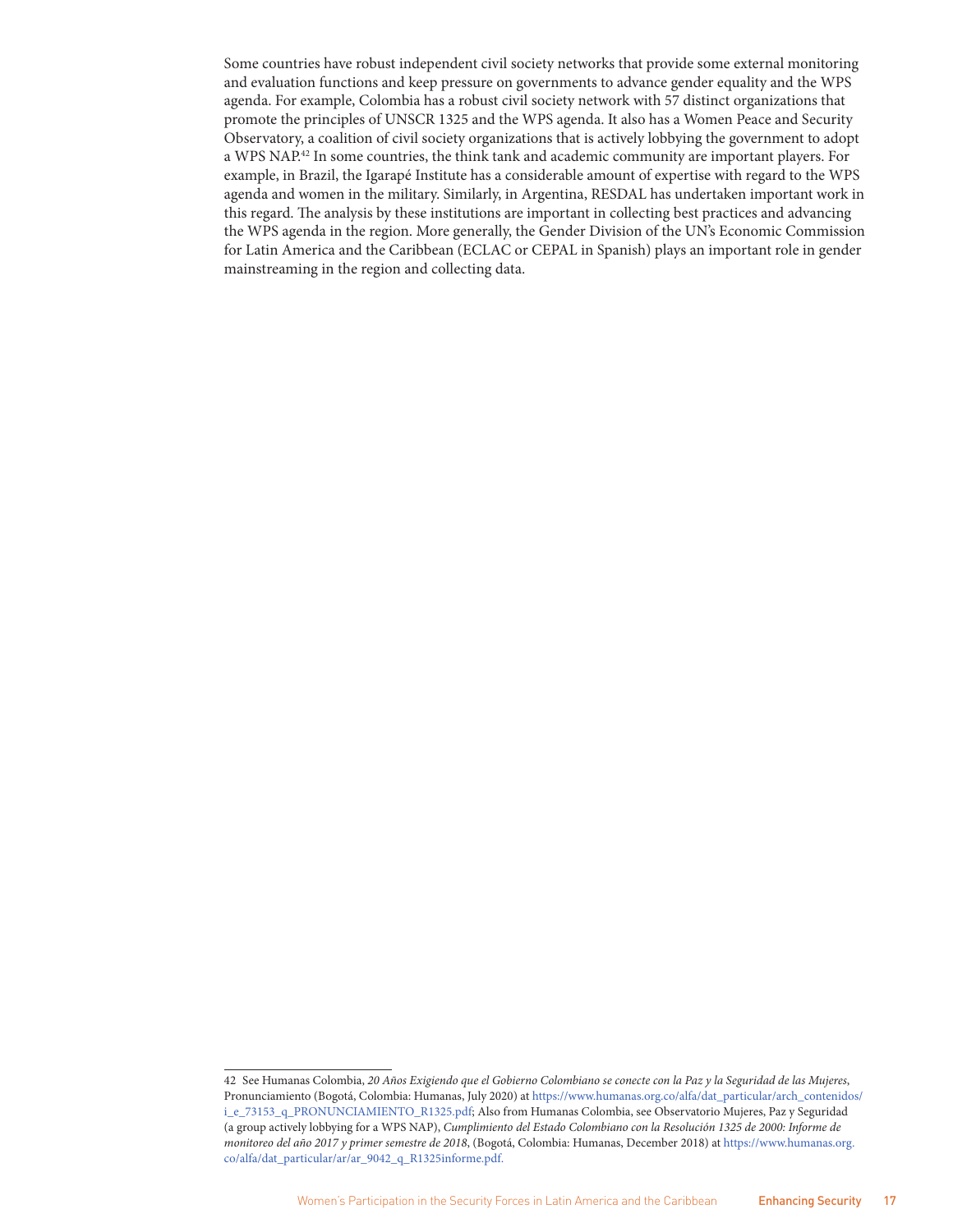# <span id="page-29-0"></span>**Recommendations and Concluding Remarks**

To advance the gender equality and WPS agenda in the security forces in the region, the following actions should be taken at the national and regional levels.

#### National Actions

All countries in the region have strong normative gender equality frameworks in place. This should provide a solid basis for governments in the region to apply the political will necessary to develop WPS NAPs. The most effective NAPs are whole-of-government efforts that engage all governmental and non-governmental stakeholders and cover the entire range of security challenges, including human security and non-military security challenges. More specifically:

- All government agencies, including military and police forces, should develop implementation plans with clear goals and benchmarks for measuring progress;
- Governments must back up their commitment to NAPs and implementation plans by pledging the necessary resources—personnel and financial—to ensure effective implementation;
- Legislatures must become actively involved in the development of WPS NAPs. They should require the executive to present NAP updates at regular intervals and pass budgets with dedicated funding streams for NAPs and implementation plans;
- Monitoring and evaluation mechanisms should be transparent and include members of civil society. Civil society actors are critical to ensuring transparency and providing expertise in the effective implementation of WPS NAPs.

The increase of the number of women in police and military organizations and the integration of gender perspectives in operations require actions at different levels.

- Military and police organizations should develop organization-specific WPS implementation plans. This can be accomplished even in the absence of a nation-wide WPS NAP. Countries, such as Argentina and Colombia, have developed and effectively implemented military implementation plans before NAPs were developed.
- In terms of gender balance, the military and police should remove all exclusions and caps that limit women's full participation in the security forces. They should also develop recruitment programs and establish targets to increase the number of women in the ranks. Military and police should regularly collect and publish sex-disaggregated data on women in the ranks.
- In terms of integrating gender perspectives in operations and more generally the development of a gender mainstreaming strategy, the military and police should appoint Gender Advisors (GENADs). GENADs help with the development of organizational gender mainstreaming strategies, make sure that police and military exercises and operations have integrated a gender analysis, and advise on the education and training of soldiers and officers with regard to the WPS agenda. To be effective GENADs should be located at the highest command level. In addition to GENADs, military and police organizations should appoint Gender Focal Points (GFPs) at lower levels of the organization. GFPs are key to ensuring that implementation takes place at all levels.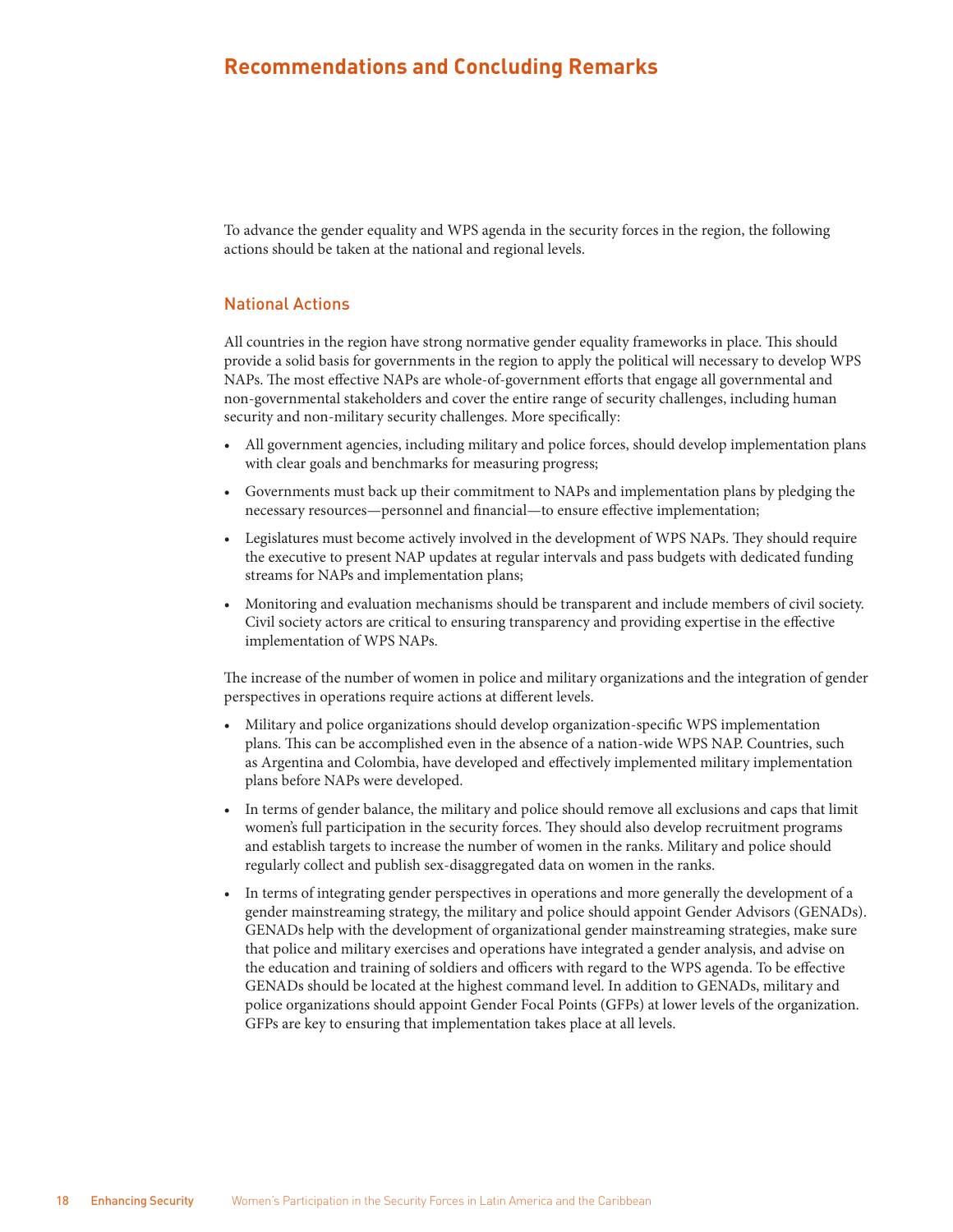#### **International and Regional Actions**

There is a great deal of expertise in Latin America and the Caribbean that should be capitalized on for the good of the entire region. Unfortunately, the exchange and learning among security forces in the region is ad-hoc, uneven, and non-systematic. Countries in the region, including the United States government (US DoD and US SOUTHCOM), should create a WPS Center of Excellence for military and police security forces that can support the integration of the WPS agenda throughout the region. The Center—a multilateral governmental venture—should seek to actively engage non-governmental stakeholders. The Center would function as a regional hub to support military and police forces in the region. Areas of responsibilities would include:

- *Research:* encourage national and regional collaborative research efforts and focus on topics supporting the integration of the WPS agenda into security forces, such as measures to eliminate barriers for women's participation in military and police forces, monitoring and evaluation practices, collecting and publishing sex-disaggregated data on gender balances in the forces.
- *Education and Training:* facilitate the development and delivery of WPS and gender curriculum and training for the military and police.
- *Convening of stakeholders:* exchange best practices.
- *Technical support:* for the development of WPS NAPs and implementation plans, particularly implementation plans for the military and police.

More specifically, the US Government (US DoD and US SOUTHCOM) should embed WPS discussions in all engagements, including in all security and military senior leader engagements. They should also incentivize women's participation in any externally funded training programs they provide to regional partners by requiring that a certain percentage of military and police women participate in the training.

#### Concluding Remarks

It has been twenty years since UNSCR 1325 was unanimously adopted by the UN Security Council. In the subsequent years, there has been slow but steady progress in realizing the purpose and intent of 1325. Many nations around the world, and six in Latin America and the Caribbean, have adopted WPS National Action Plans.

The concepts and terms *gender balance*, *gender perspective and gender mainstreaming* are better understood and becoming embedded within the operational activities of security institutions. Nations that are further along with gender mainstreaming have begun to realize the value of adopting a gender perspective to achieve better security outcomes. That said, normative thinking and behavior on complex social issues is slow to change, but change does happen. It requires concerted, continuous and systematic efforts by all.

Lastly, the success of gender mainstreaming efforts is closely related to the involvement of civil society. Global studies have shown that the most successful WPS NAPs are those that have the active involvement of civil society organization at every step of the way. This finding is not surprising, since gender mainstreaming is ultimately about debunking regressive gender stereotypes that exist within our societies.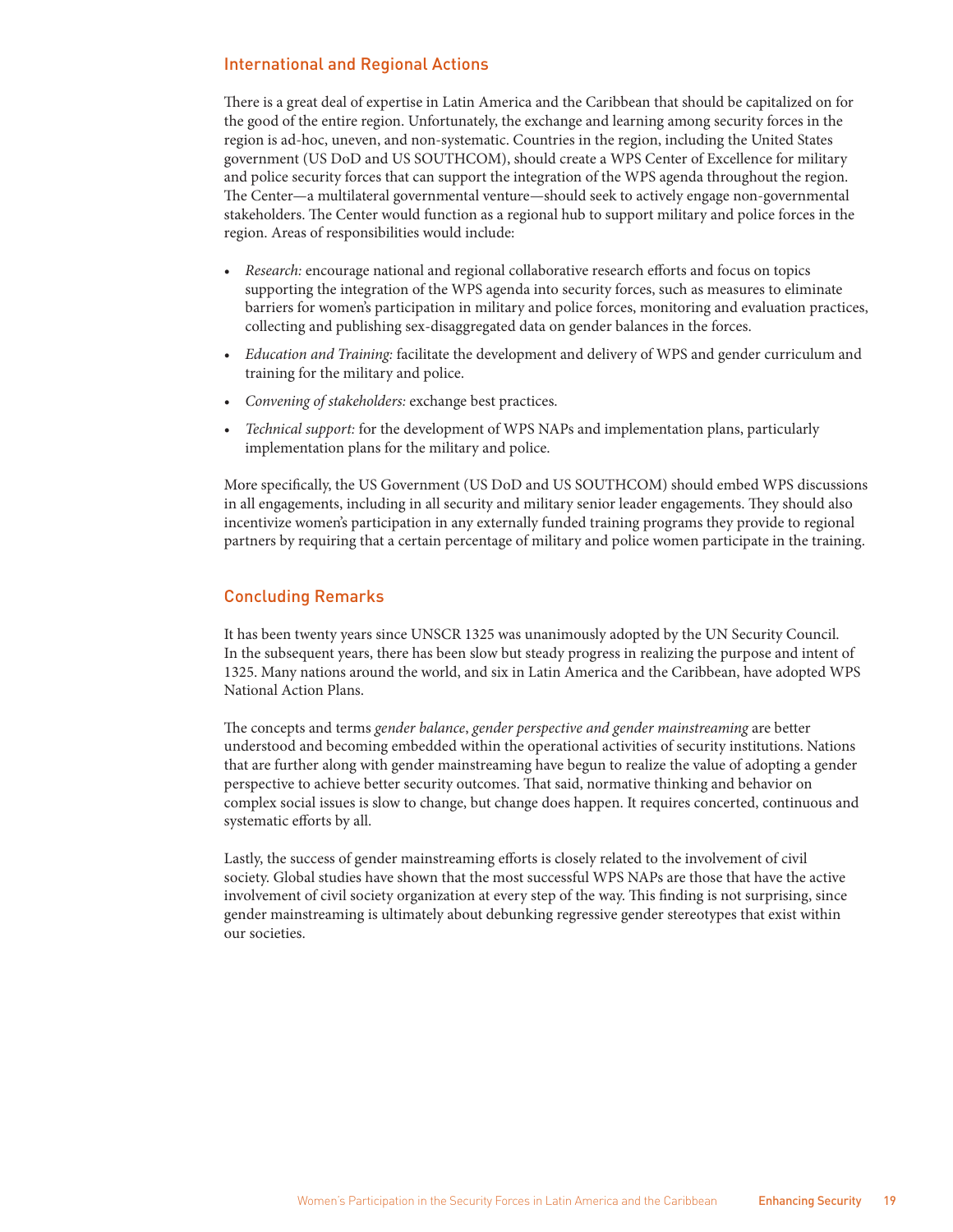# <span id="page-31-0"></span>References

#### 1. Gender Equality, WPS and NAPs

- Boutron, Camille, "Engendering Peacebuilding: The International Gender Nomenclature of Peace Politics and Women's Participation in the Columbian Peace Process," *Journal of Peacebuilding and Development,* Vol. 13, No. 2 (2018), pp. 115 - 121.
- Davies, Sara E. and Jacqui True, eds*., The Oxford Handbook of Women, Peace and Security* (Oxford: Oxford University Press, 2019).
- De Jonge Oudraat, Chantal and Michael E. Brown, *The Gender and Security Agenda: Strategies for the 21st Century* (London: Routledge, 2020).
- Drumond, Paula and Tamya Rebelo, *1325 and Beyond: Moving Forward the WPS Agenda in Latin America*, WIIS Policy Brief (July 2020).
- Drumond, Paula and Tamya Rebelo, "Global Pathways or Local Spins? National Action Plans in South America," *International Feminist Journal of Politics*, Vol. 22, No. 4 (2020), pp. 462 - 484.
- Drumond, Paula and Tamya Rebelo, *Implementing the "Women, Peace and Security" Agenda in Brazil: An Assessment of the National Action Plan,* Strategic Paper 31 (Rio de Janeiro: Igarapé Institute, August 2019).
- Economic Commission for Latin America and the Caribbean (ECLAC), *Regional Report on the Review of the Beijing Declaration and Platform of Action in Latin American and Caribbean Countries* (Santiago: United Nations, 2019).
- Economic Commission for Latin America and the Caribbean (ECLAC), Gender Equality Observatory for Latin America and the Caribbean, *Gender Equality Plans in Latin America and the Caribbean: Road Maps for Development*, Studies 1 (Santiago: United Nations January 2019).
- Folly, Maiara and Giannini Renata, *Achieving Gender Equality: Best Practices for the Implementation of the Women, Peace and Security Agenda*, Igarapé Institute Strategic Note (Rio de Janeiro, Brazil: Igarapé, March 2017).
- Georgetown Institute for Women, Peace and Security and Peace Research Institute Oslo, *Women, Peace and Security Index 2019/2020: Tracking Sustainable Peace Through Inclusion, Justice, and Security for Women*, (Washington D.C., USA; GIWPS and PRIO, 2019).
- Giannini, Renata and Perola Pereira, *Building Brazil's National Action Plan: Lessons Learned and Opportunities*, LSE Centre for Women, Peace and Security Working Paper Series, (London, UK; London School of Economics and Political Science, 2020).
- Giannini, Renata et al., *A agenda sobre mulheres, paz e segurança no contexto latino-americano: desafios e oportunidades*, Igarapé Institute Strategic Article (Rio de Janeiro, Brazil: Igarapé, March 2018).
- Hamilton, Caitlin et al, *Twenty Years of Women, Peace and Security National Action Pland: Analysis and Lessons Learned* (Sydney: University of Sydney, March 2020).
- Humanas Colombia, *20 Años Exigiendo que el Gobierno Colombiano se conecte con la Paz y la Seguridad de las Mujeres*, (Bogotá, Colombia: Humanas, July 2020).
- Jacevic, Mirsad Niki, "WPS, States and the National Action Plans," in Sara E. Davies and Jacqui True, eds., *The Oxford Handbook of Women, Peace and Security* (Oxford: Oxford University Press, 2019), pp. 273 – 292.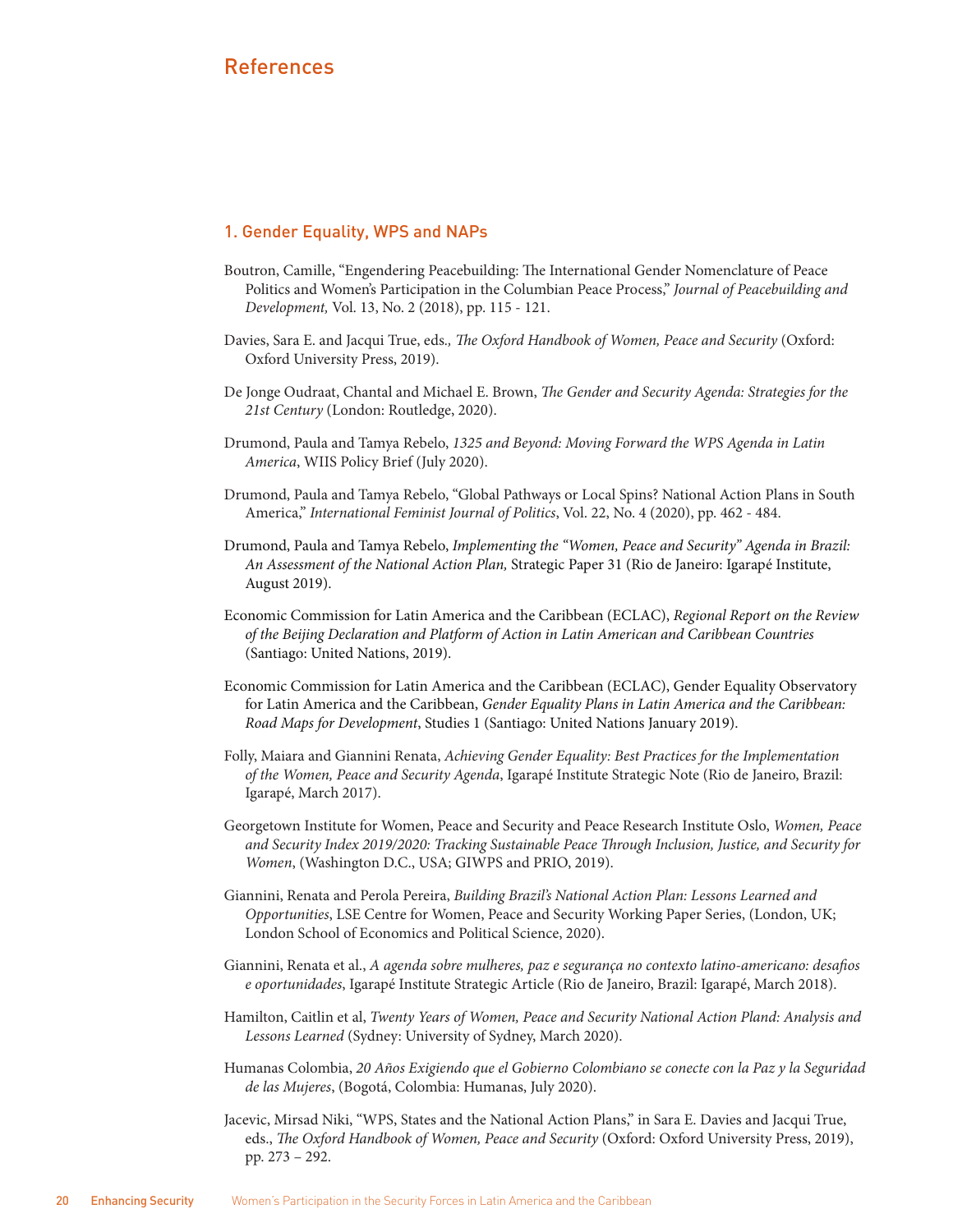- Kurtenbach, Sabine, "The Limits of Peace in Latin America," *Peacebuilding*, Vol. 7, No. 3, (2019), pp. 283 - 296.
- Marchetti, Ximena Gauche, "Planes de Acción Nacional sobre Mujeres, Paz y Seguridad: Experiencias Comparadas y Proyecciones para el Caso Chileno," *Revista de Derecho,* Vol. 30 No. 2 (2017), pp. 203 – 223.
- Marín Carvajal, Isabela and Eduardo Álvarez-Vanegas, "Securing Participation and Protection in Peace Agreements: The Case of Colombia", in Sara E. Davies and Jacqui True, eds*., The Oxford Handbook of Women, Peace and Security* (Oxford: Oxford University Press, 2019), pp. 461 - 474.
- Meyer Mcaleese, Mary K., "WPS and the Organization of American States," in Sara E. Davies and Jacqui True, eds*., The Oxford Handbook of Women, Peace and Security* (Oxford: Oxford University Press, 2019), pp. 413 - 427.
- Swaine, Aisling, "Globalising Women, Peace and Security: Trends in National Action," in *Rethinking National Action Plans on Women, Peace and Security*, edited by Sahla Aroussi (Amsterdam: IOS Press, 2017), pp. 7 – 27.
- Urrutia Arestizábal, Pamela; Ana Villelas Ariño y María Villegas Ariño, *Seguridad Feminista: Aportaciones Conceptuales y Desarrollo Actual*, (Barcelona: Institut Catalá Internacional per la Pau, 2020).
- Unión Nacional de Mujeres Guatemaltecas, *Por una Vida Plena con Libertad, Justicia y Paz: Consulta Latinoamericana para el Estudio Mundial sobre la Implementación de la Resolución 1325*, (Ciudad de Guatemala, Guatemala; UNAMG, May 2015).
- Velasco Ugalde, Ana Laura, *UNSCR1325 and the WPS Agenda: A Feminist Response to Authoritarianism*, WIIS Policy Brief (June 2020).

Women In International Security, *1325 and Beyond: Winning Essays*, (Washington, DC: WIIS, 2020)

NAPs can be accessed at<https://wwww.peacewomen.org> and https:// [www.wpsnaps.org](http://www.wpsnaps.org)

#### 2. Women in the Military and Peacekeeping

- Abdenur, Adrina Erthal, *Enhancing Peacekeeping Training Through Cooperation: Lessons from Latin America*, Policy Brief (Rio de Janeiro: Igarape Institute, June 2018).
- Baldwin, Gretchen and Sarah Taylor, *Uniformed Women in Peace Operations: challenging Assumptions and Transforming Approaches* (New York: International Peace Institute, June 2020).
- De Jonge Oudraat, Chantal, et al, *Gender Mainstreaming: Indicators for the Implementation of UNSCR 1325 and its Related Resolutions - The 1325 Scorecard: Preliminary Findings* (Brussels: NATO, 2015). For a description of the NATO project and the country scorecard reports see [https://www.wiisglobal.](https://www.wiisglobal.org/programs/unscr-1325-nato/) [org/programs/unscr-1325-nato/](https://www.wiisglobal.org/programs/unscr-1325-nato/)
- Donadio, Marcela and Cecilia Mazzota, *La Mujer en las instituciones armadas y policiales: Resolución 1325 y Operaciones de Paz en América Latina*, (Buenos Aires: RESDAL, 2009).
- Donadio, Marcela et al, *Women in the Armed Forces and Police Forces: Resolution 1325 and Peace Operations in Latin America* (Buenos Aires: RESDAL, 2010).
- Egnell, Robert, et al, Gender, *Military Effectiveness and Organizational Change: The Swedish Model* (New York: Palgrave MacMillan, 2014).
- Esparza, Diego; Santiago Arca Henon & Hope Dewell Gentry, "Peacekeeping and civil–military relations in Uruguay," *Defense & Security Analysis*, Vol. 36 No. 3 (2020), pp. 314-334.
- Ghittoni, Marta, Lea Lehouck and Callum Watson, *Elsie Initiative for Women in Peace Operations: Baseline Study* ( Geneva: DECAF, July 2018).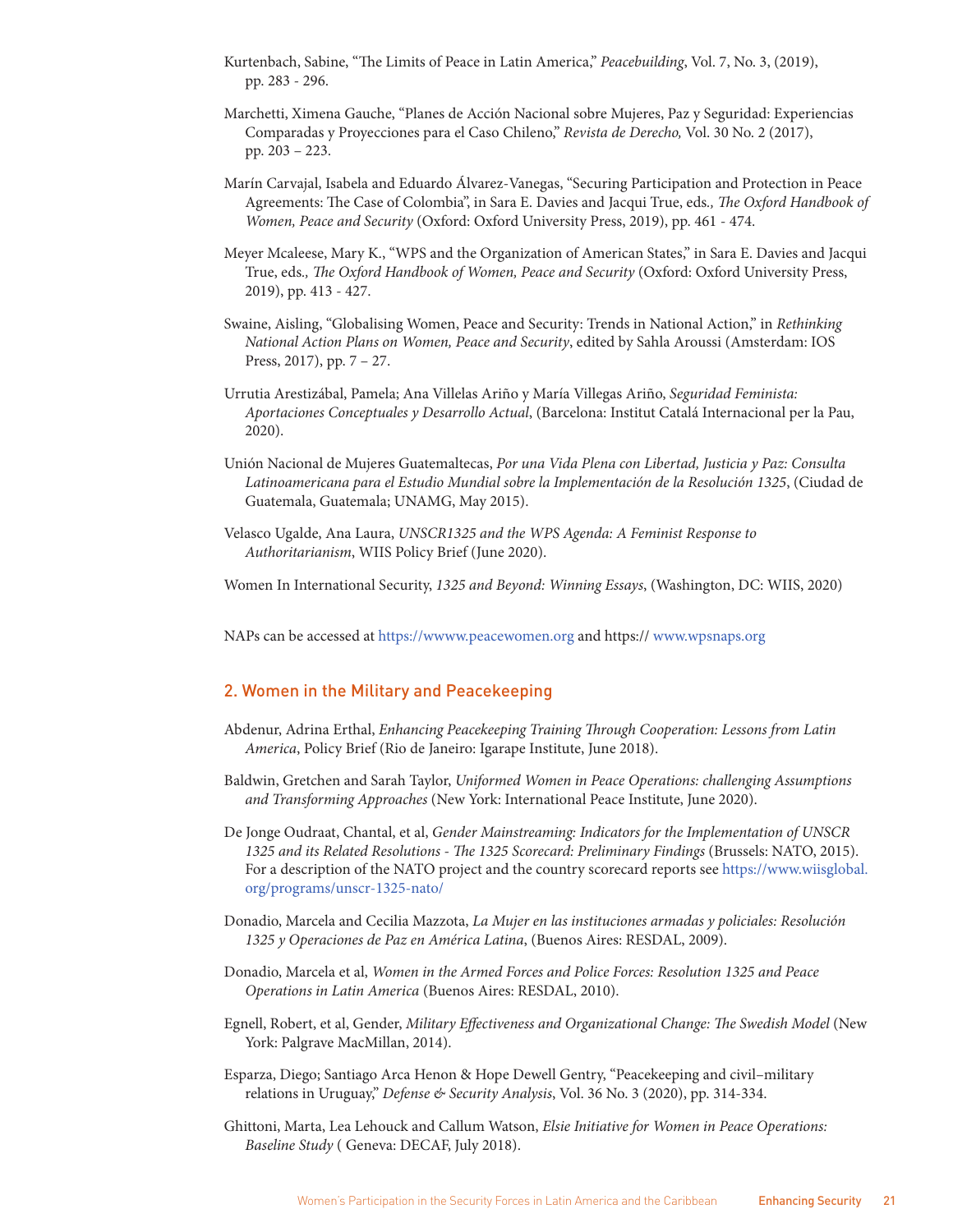- Giannini, Renata; Maiara Folly and Mariana Lima, *Situações Extraordinárias: a inclusão de mulheres na linha de frente das forças armadas*, Igarapé Institute Strategic Article (Rio de Janeiro: Igarape Institute, August 2017).
- Hardt, Heidi and Stefanie von Hlatky, "NATO's About-Face: Adaptation to Gender mainstreaming in an Alliance Setting," *Journal of Global Security Studies*, Vol. 5, No.1 (2020), pp. 136-159.
- Haring, Ellen, "Gender and Military Organizations" in Chantal de Jonge Oudraat and Michael E. Brown, eds., *The Gender and Security Agenda: Strategies for the 21st Century* (London: Routledge, 2020), pp. 90 - 112.
- Hurley, Matthew, "Watermelons and Weddings: Making Women, Peace and Security 'Relevant: at NATO Through (Re)Telling Stories of Success," *Global Society*, Vol. 32, No. 4 (2018), pp. 436-456.
- Jenne, Nicole, "Civilianizing the armed forces? Peacekeeping, a traditional mission for the military," *Defence Studies,* Vol. 20 No. 2 (2020), pp. 105 - 122.
- Jenne, Nicole and Fiorella Ulloa Bisshopp, "Female Peacekeepers: UNSC Resolution 1325 and the Persistence of Gender Stereotypes in the Chilean Armed Forces," *International Peacekeeping* (October 14, 2020).
- Karim, Sabrina and Kyle Beardsley, *Equal Opportunity Peacekeeping: Women, Peace and Security in Post-Conflict States* (Oxford: Oxford University Press, 2017).
- Perera, Fabiana Sofia; and Lieutenant Colonel Duilia Mora Turner, eds., *Twenty Years, Twenty Stories: Women, Peace and Security in the Western Hemisphere* (Washington, DC: William J. Perry Center for Hemispheric Defense Studies, 2020).
- Masson, Laura, *Militares Argentinas: Evaluación de Políticas de Género en el Ámbito de la Defensa*, (Ciudad Autónoma de Buenos Aires: Universidad de la Defensa Nacional, 2020)
- Newby, Vanessa F and Clotilde Sebag, "Gender Sidestreaming? Analyzing Gender Mainstreaming in National Militaries and International Peacekeeping," *European Journal of International Security*  (November, 2020), pp. 1-23.
- Nordic Centre for Gender in Military Operations (NCGM), *A Military Guide to the United Nations Security Council Resolutions on Women, Peace and Security*, (Stockholm, Sweden; NCGM, April 2020)
- Nordic Centre for Gender in Military Operations, *Whose Security? Practical Examples of Gender Perspectives in Military Operations* (Stockholm: Nordic Centre for Military Operations, 2015).
- Razakamaharavo, Velomahaniha T., Luise Ryan and Leah Sherwood, *Improving Gender Training in UN Peacekeeping Operations*, WIIS Policy Brief (Washington, DC: WIIS, February 2018).
- Wilén, Nina, "Female Peacekeepers' Added Burden," *International Affairs*, Vol. 96 No. 6, (November 2020), pp. 1585 – 1602.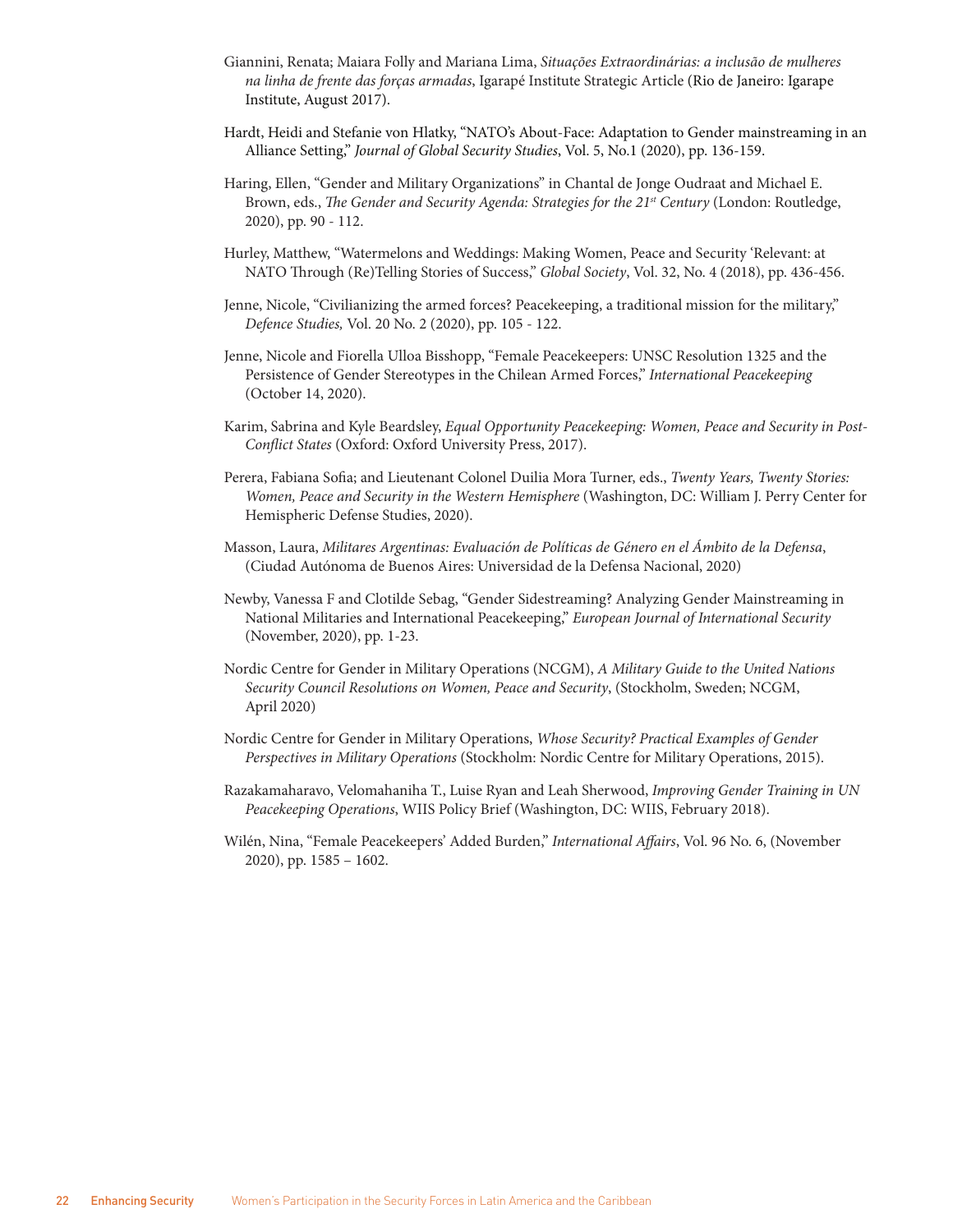#### 3. Useful listservs and websites

Geneva Centre for Security Sector Governance (DCAF), [https://www.dcaf.ch,](https://www.dcaf.ch)

Igarape Institute, <https://igarape.org.br/temas/consolidacao-da-paz/>

- London School of Economics Centre for Women, Peace and Security, [https://www.lse.ac.uk/women](https://www.lse.ac.uk/women-peace-security/research/Rethinking-Policy-Advocacy-Implementation)[peace-security/research/Rethinking-Policy-Advocacy-Implementation](https://www.lse.ac.uk/women-peace-security/research/Rethinking-Policy-Advocacy-Implementation)
- NATO, Allied Command Transformation Gender Advisor. The website contains on-line education and training modules and toolkits, <https://www.act.nato.int/gender-advisor>

Pass Blue Women, press agency,<https://www.passblue.com/category/women/>

Red de Seguridad y Defensa de America Latina,<https://www.resdal.org/>

- UN Women,<https://www.unwomen.org/es>
- UN Peacekeeping, Department of Peace Operations, [https://peacekeeping.un.org/es/department-of](https://peacekeeping.un.org/es/department-of-peace-operations)[peace-operations](https://peacekeeping.un.org/es/department-of-peace-operations)
- WILPF's Women, Peace and Security,<https://www.peacewomen.org/>
- Women In International Security, [https://www.wiisglobal.org/wiis-wps-scorecard-security-forces-in](https://www.wiisglobal.org/wiis-wps-scorecard-security-forces-in-latin-america/)[latin-america/](https://www.wiisglobal.org/wiis-wps-scorecard-security-forces-in-latin-america/)

The WomenStats Project at [www.womanstats.org](http://www.womanstats.org)

Women's UN Report Network, listserve (also in Spanish, Portuguese, French),<https://wunrn.com/>

WPS National Action Plans, <https://www.wpsnaps.org/>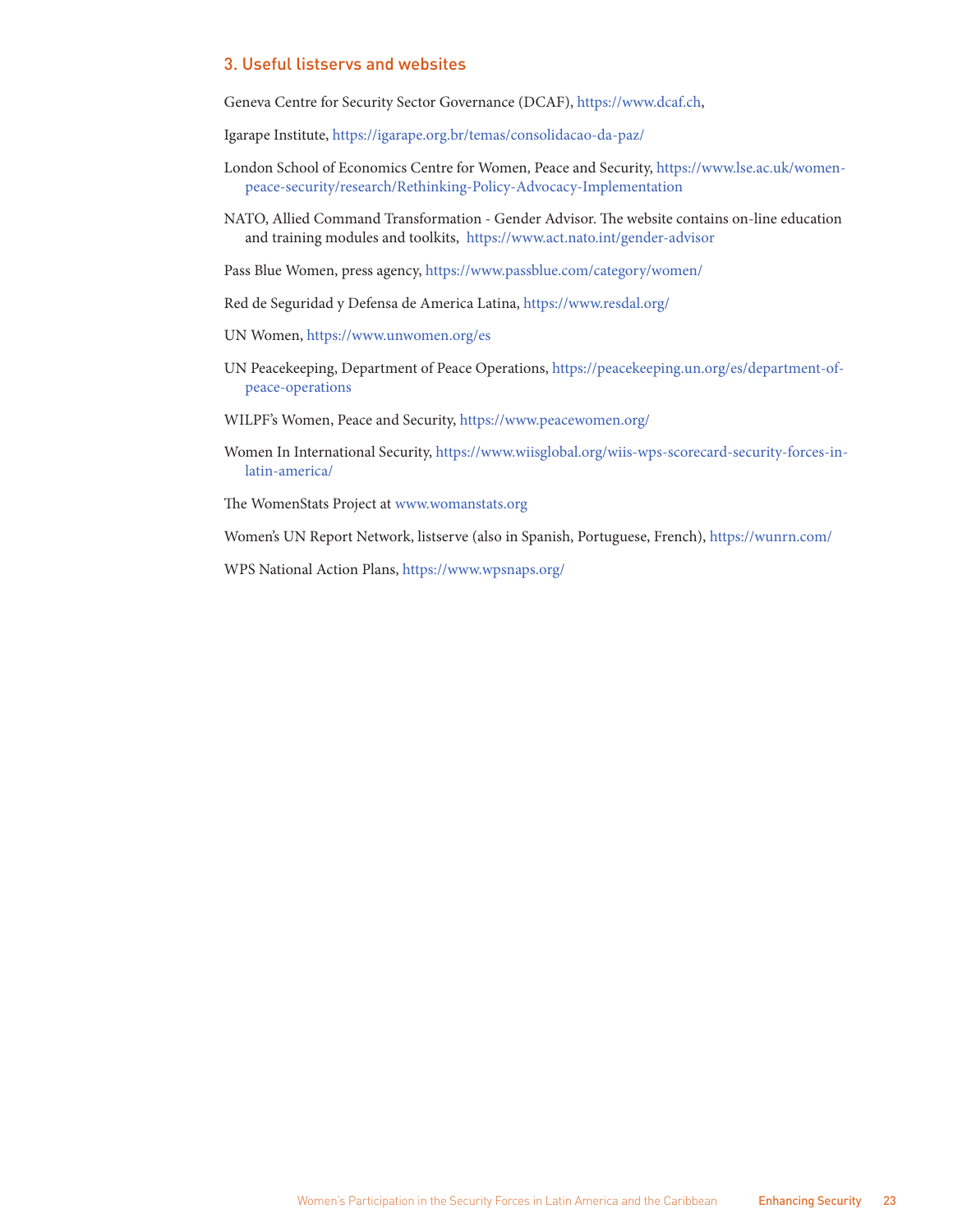# <span id="page-35-0"></span>About the Authors

**Dr. Chantal de Jonge Oudraat** is President of Women In International Security (WIIS) since February 2013. She has held senior positions at the Stockholm International Peace Research Institute (SIPRI) North America; the US Institute of Peace; Center for Transatlantic Relations, Paul H. Nitze School of Advanced International Studies, Johns Hopkins University; Carnegie Endowment for International Peace in Washington, DC; and the United Nations Institute for Disarmament Research (UNIDIR) in Geneva. Dr. de Jonge Oudraat has published extensively on a wide array of international security issues. She is co-editor with Dr. Michael E. Brown of *The Gender and Security Agenda: Strategies for the 21st Century* (London: Routledge, July 2020). De Jonge Oudraat received her PhD in Political Science from the University of Paris II (Panthéon).

**Dr. Ellen Haring** is a Senior Fellow at Women In International Security where she directs the Combat Integration Initiative. She is the former CEO of the Service Women's Action Network. Haring's research and work focuses on women and gender in the military. She is a West Point graduate and a retired US Army colonel. She holds a PhD in Conflict Analysis and Resolution from George Mason University, and she has taught at the US Army Command and General Staff College, the US Army War College and Georgetown University. Haring has published numerous articles and papers on a wide array of military and security-related topics. She guest lectures, has testified before Congress as a subject matter expert, and has been a guest speaker on foreign and domestic news shows.

**Dr. Diorella Islas Limiñana** is a Fellow at Women In International Security and an independent security consultant on intelligence, transnational criminal organizations and national security policies. She is Adjunct Faculty member in the Countering Transnational Organized Crime (CTOC) program at the George C. Marshall European Center for Security Studies in Garmisch-Partenkirchen, Germany. She has worked as a consultant for the Royal United Service Institute in London, and as a security analyst at the Center for Information and National Security in Mexico City. She holds a PhD in Politics, Languages and International Studies from the University of Bath and a MA and a BA from Tec de Monterrey, Mexico City Campus. She has taught at the Bader International Study Center of Queens University and delivered guest lectures at different universities and organizations around the world.

**Ana Velasco** is a Fellow at Women In International Security and a Researcher at Observatorio Nacional Ciudadano, a leading Mexican NGO focused on issues of security and justice. Previously, she worked as an international news reporter in Mexico, and she has held a diplomatic position for the Mexican Secretariat of Economy in Germany. Velasco is the winner of the "*1325 and Beyond*" international essay competition organized by WIIS and the Heinrich Böll Stiftung. She recently finished a MA in Gender, Violence and Conflict at the University of Sussex with Distinction, and she is about to start her PhD in International Relations at the same institution.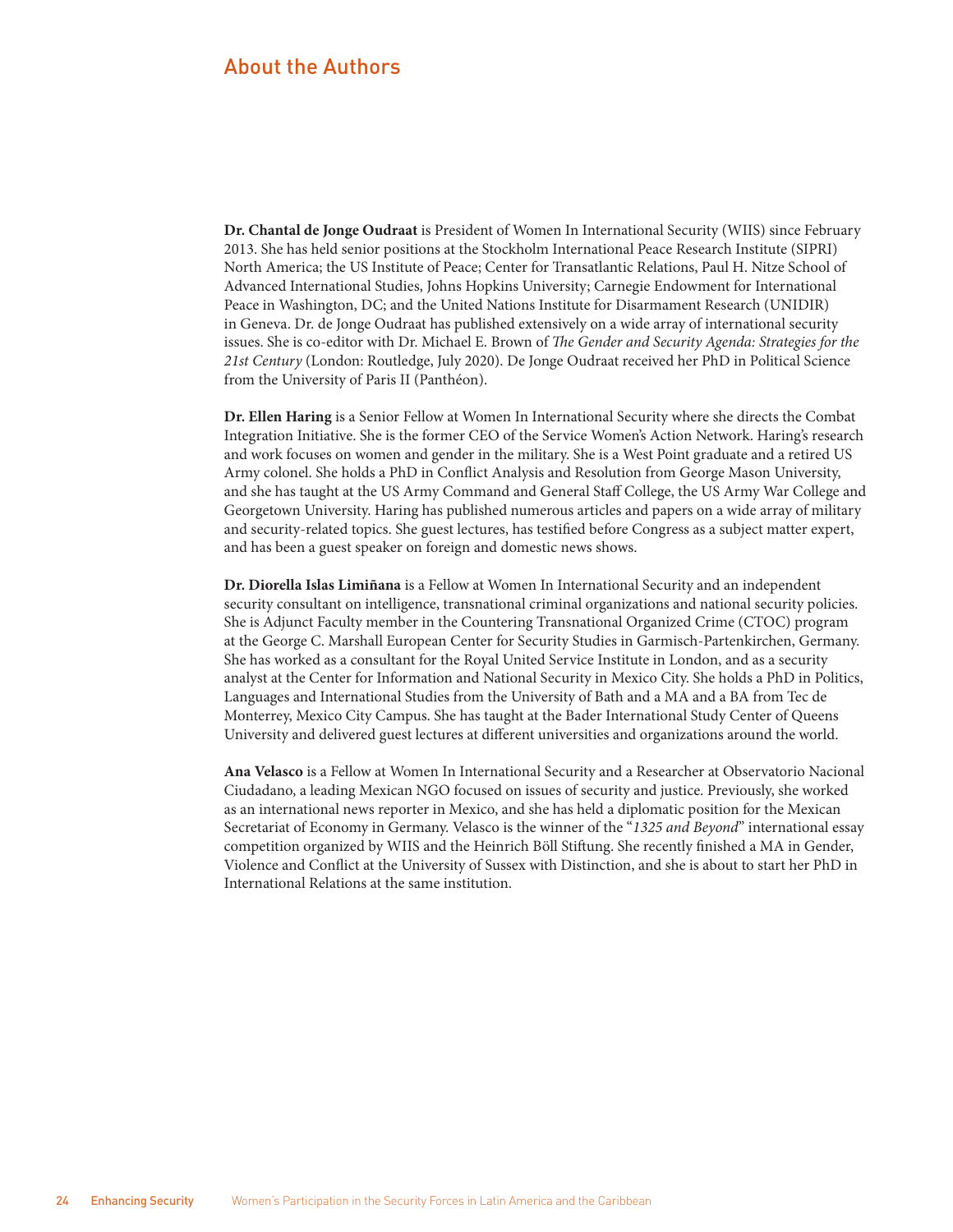# <span id="page-36-0"></span>Project Participants\*

Aguirre, Johanna (Panama) Almeida, Katherine (Dominican Republic) Aquino, Massiel (Dominican Republic) Arboleda, Naomi (Dominican Republic) Argueta, Ann Marie (Guatemala) Arias, Jeannette (Costa Rica) Baez Racalde, Maria Gloria (Paraguay) Baires, Emily (Guatemala) Balcazar, Mauel (Mexico) Barriga Abarca, Lourdes Aurelia (Peru) Barrios, Silvana (Argentina) Beltran Del Portillo, Maria Fernanda (Colombia) Broce, Rosa (Panama) Canto, Maria Belen (Argentina) Capellan, Belgica (Dominican Republic) Cardenas Hidalgo, Maria Andrea (Ecuador) Cerdas, Loreley (Costa Rica) Chaves, Andrea (Argentina) Colon, Victor (USA) Cordon, Mireya (Colombia) Dantas, Stela (Brazil) Davila Calderon, Martha Jenneth (Colombia) De Anda Martinez, Erika (USA) Depaz, Leidy (Peru) Donadio, Marela (Argentina) Drumond, Paula (Brazil) Espaillat, José Rafael (Dominican Republic) Ferreira Costa, Ivana Mara (Brazil) Ferreto, Yorleny (Costa Rica) Fischer, Andrea (Chile) Flores, Nancy (Guatemala) Fundora, Cristobal (Panama) Galan Paniagua, Sonia Maria (Guatemala) Giannini, Renata (Brazil) Gil Rosado, Maria Teresa (Dominican Republic) Gonzalez, Pedro (Chile) Henandez, Francia (Dominican Republic) Hernandez, Brianna (USA) Hormazábal, Javiera (Chile) Ignacio, Mercedes (Dominican Republic) Islas, Diorella (México) Jarpa, Carolina (Chile) Jeremias da Silva, Jessika Kelly (Brazil) Jiménez Morales, Karen (Costa Rica) Jorge, Ramon (Dominican Republic) Justynski, Ashley (USA) Lancaster-Ellis, Karen (USA) Layman, Matthew (USA) Lopez Portillo, Ernesto (Mexico) Made, Dominga (Dominican Republic) Manes, Amb. Jean (USA) Marcial, Cynthia (Argentina)

Marulanda Castano, Diana Marcela (Brazil) McCann, Elizabeth (USA) Méndez, Elvira (Panama) Mendoza Cortes, Paloma (Mexico) Miranda Vargas, Inaraquel (USA) Montenegro, Nadia (Panama) Ortiz, Nereyda (USA) Otto, Fomina (Chile) Pacheco, Gloria (Costa Rica) Pagtakhan, Elisabet (USA) Paredes Escobar, Byron Gabriel (Ecuador) Parra, Veronica (Chile) Pena, Elisama (Dominican Republic) Perera, Fabiana (USA) Placencia Almonte, Albania (Dominican Republic) Porras, Silvia (Costa Rica) Ramirez Herrera, Carolina (Dominican Republic) Rebelo, Tamya (Brazil) Rey Pinto, Eva María (Colombia) Reynoso Barrera, Jonas (Dominican Republic) Rivas, Reina Margarita (Colombia) Rodriguez-Acosta, Cristina (USA) Rogers, Rhea (Belize) Rojas, Valeska (Chile) Rojas Ballestero, Fiorella Andrea (Costa Rica) Sahid Garnica, German (Colombia) Salguero, Miguel (Argentina) Sanabria, Diana (Ecuador) Sancho, Carolina (Chile) Sanjines, Karen (Jamaica) Santolalla, Guillermo (USA) Santos, Maria Dolores (Ecuador) Seron, Christian (Chile) Silva Freire, Maria Eduarda Laryssa (Brazil) Sprinkle, Abby (USA) Suarez, Hilda (Argentina) Summers, Becky (USA) Talamoni, Ana Florencia (Argentina) Turner, Duilia (USA) Typrowicz, Jennifer (USA) Russ, Sarah (USA) Velasco-Ugalde, Ana (Mexico) Villalba, Laura (USA) Volia, Zoila (Costa Rica) Weiss, Cornelia (USA) Williams, Dianna (USA)

\* Project participants includes those who participated in at least one of our workshops and/or our country research teams.